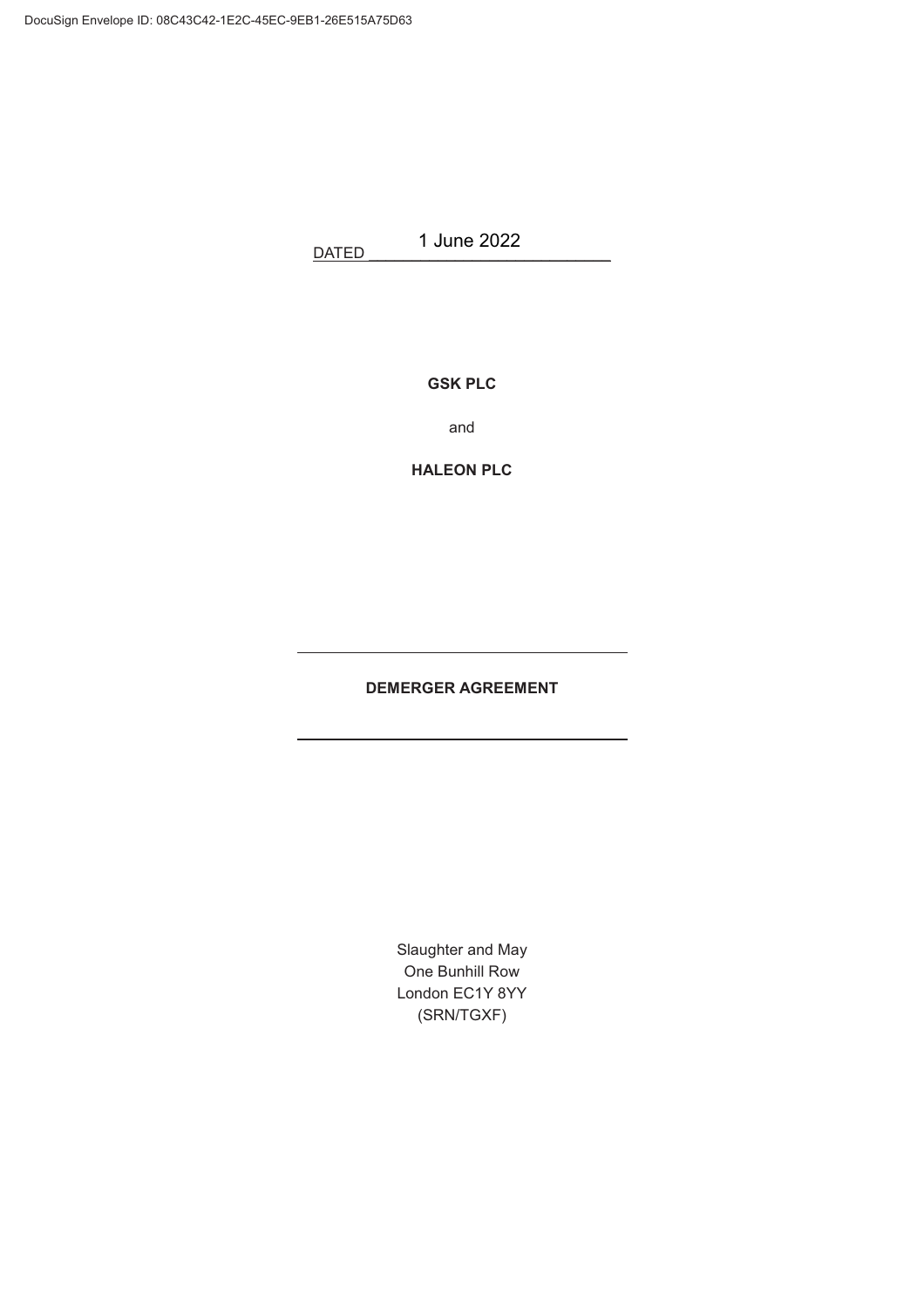### **CONTENTS**

# **Page**

| 1.  | Interpretation                                           | $\,6$ |
|-----|----------------------------------------------------------|-------|
| 2.  | <b>Conditions Precedent</b>                              | 30    |
| 3.  | Termination                                              | 33    |
| 4.  | Circular, Prospectus and Pre-Completion Obligations      | 33    |
| 5.  | Transfer and Issue of Shares                             | 34    |
| 6.  | <b>Completion Obligations</b>                            | 35    |
| 7.  | Tax                                                      | 38    |
| 8.  | <b>GSK DMA Indemnities</b>                               | 39    |
| 9.  | [Reserved]                                               | 40    |
| 10. | Guarantees                                               | 40    |
| 11. | Contractual Arrangements and Dealings with Third Parties | 41    |
| 12. | [Reserved]                                               | 44    |
| 13. | Insurance                                                | 44    |
| 14. | Confidentiality                                          | 45    |
| 15. | Announcements                                            | 46    |
| 16. | Warranties                                               | 47    |
| 17. | <b>Costs and Expenses</b>                                | 48    |
| 18. | Payments                                                 | 49    |
| 19. | <b>Further Assurance</b>                                 | 49    |
| 20. | Notices                                                  | 50    |
| 21. | <b>Entire Agreement</b>                                  | 51    |
| 22. | Contracts (Rights of Third Parties) Act 1999             | 52    |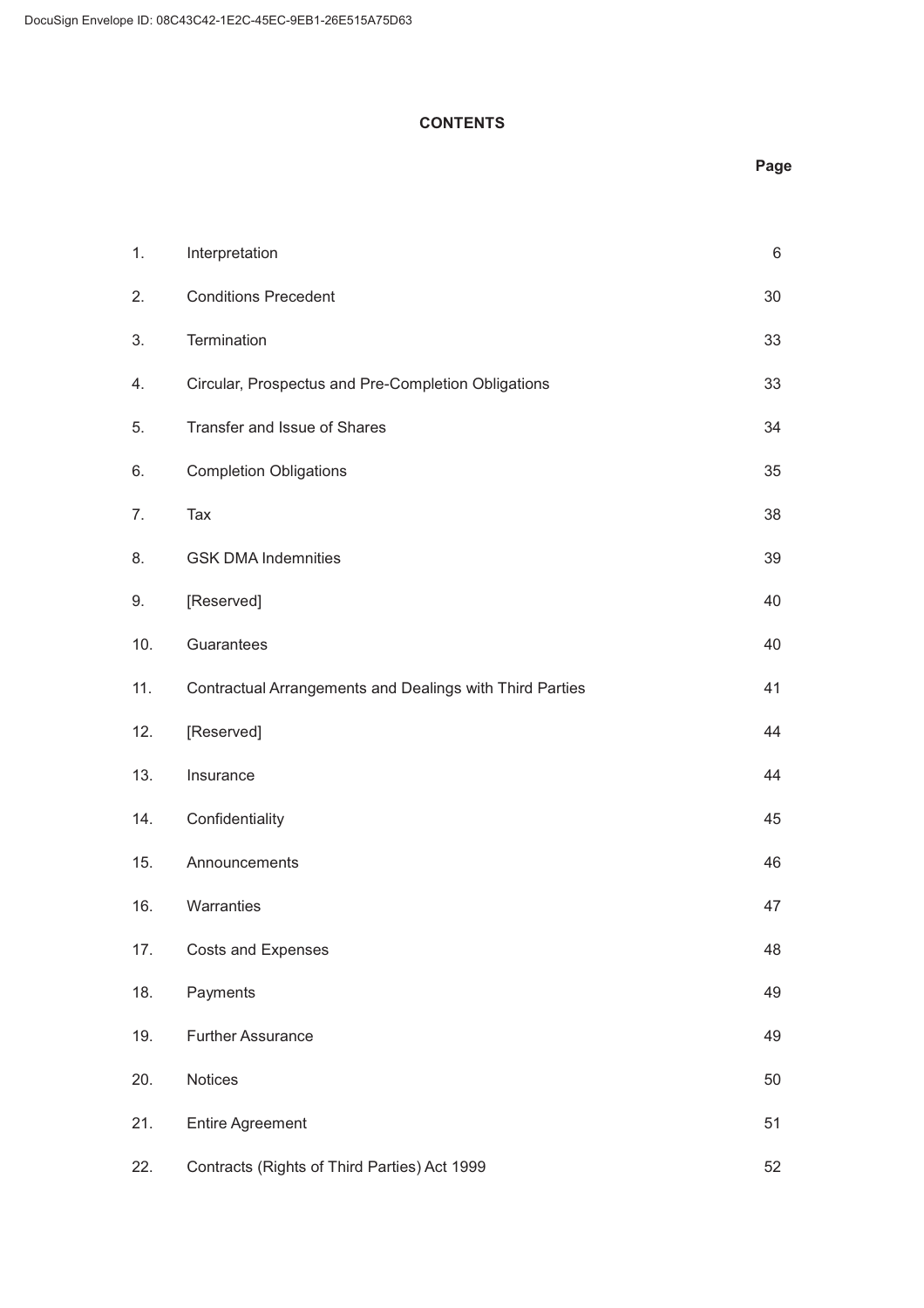| 23. | Assignment                     | 53 |
|-----|--------------------------------|----|
| 24. | Remedies and Waivers           | 53 |
| 25. | Variation                      | 54 |
| 26. | No partnership or agency       | 54 |
| 27. | Invalidity                     | 54 |
| 28. | Continuing effect              | 55 |
| 29. | Counterparts                   | 55 |
| 30. | Language                       | 55 |
| 31. | Governing Law and Jurisdiction | 55 |

# **SCHEDULES**

| Schedule 1 Provisions on Claims under the GSK DMA Indemnities and the Mutual DMA |    |
|----------------------------------------------------------------------------------|----|
| Indemnities                                                                      | 56 |
| Schedule 2 Insurance                                                             | 61 |
| Schedule 3 Haleon Allotment Authorities                                          | 63 |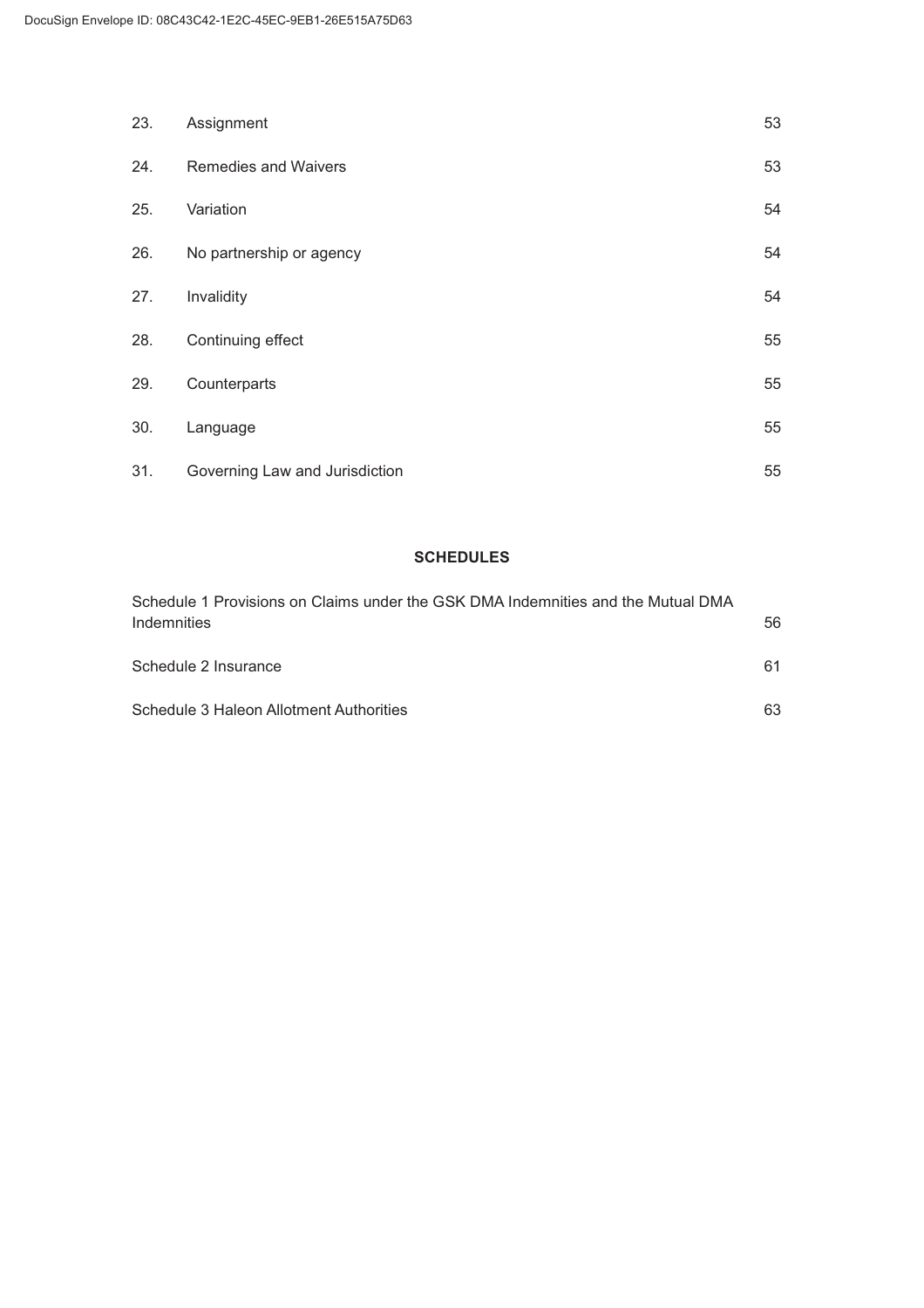This Agreement is made as a deed on **1 June** 2022. 1 June

#### **BETWEEN:**

- 1. **GSK PLC**, a public limited company incorporated in England with number 03888792, having its registered office at 980 Great West Road, Brentford, Middlesex, TW8 9GS ("**GSK**"); and
- 2. **HALEON PLC**, a public limited company incorporated in England with number 13691224, having its registered office at 980 Great West Road, Brentford, Middlesex, United Kingdom, TW8 9GS ("**Haleon**").

#### **WHEREAS:**

- (A) GSK intends to demerge approximately 80.1% of its interest in the Consumer Healthcare Business, by way of an indirect dividend demerger, for the purpose of benefiting both the Consumer Healthcare Business and the GSK Business. GSK also intends that, subsequent to such demerger, Haleon, as the holder of the Consumer Healthcare Business, shall be listed on the London Stock Exchange as a separate and independently managed group.
- % Haleon is a company that is not part of the GSK Group or the Pfizer Group. GSKCHHL is (and will be, immediately prior to Completion) a subsidiary of GSK with 100% of its A Shares and B Shares held by GSK and 100% of its C Shares held by the SLPs (which A Shares, B Shares and C Shares comprise all ownership interests of whatever nature in GSKCHHL). GSKCHHL is (and will be immediately following Completion and the completion of the Share Exchanges) the registered holder of 100% of the issued ordinary A shares and 100% of the issued preference shares in JVCo, which is the current parent company of the Consumer Healthcare Group.
- & GSK and Haleon have conditionally agreed on the terms of this Agreement pursuant to which GSK will transfer to Haleon the Relevant GSKCHHL Shares (being all of the A Shares, representing in excess of 80% of the entire issued ordinary share capital of GSKCHHL which comprises A Shares, B Shares and C Shares) in consideration for which Haleon will allot and issue, credited as fully paid up, the Haleon Demerger Shares to the Qualifying GSK Shareholders, in satisfaction of the Demerger Dividend to be declared on the GSK Shares pursuant to the Demerger Resolution.
- (D) Separately, pursuant to: (i) the GSK Exchange Agreement, GSK has agreed to transfer GSK's entire shareholding of B Shares to Haleon in exchange for Haleon issuing the GSK Haleon Exchange Shares to GSK; (ii) the Pfizer Exchange Agreement, Anacor and Pfizer have agreed that the Pfizer Group PFCHHL Transferor shall transfer the PFCHHL Interests (being all of the common interests in PFCHHL (which comprise all ownership interests of whatever nature in PFCHHL) and which shall be held by Anacor until the commencement of the PFCHHL Transfer and by Pfizer following completion of the PFCHHL Transfer until completion of the Pfizer Share Exchange) to Haleon in exchange for Haleon issuing the Pfizer Haleon Exchange Shares (comprising new Haleon Ordinary Shares and the Haleon NVPS) to the Pfizer Group PFCHHL Transferor and the Depositary and, following which, the Pfizer Group PFCHHL Transferor will sell the Haleon NVPS immediately upon receipt of such Haleon NVPS pursuant to a binding commitment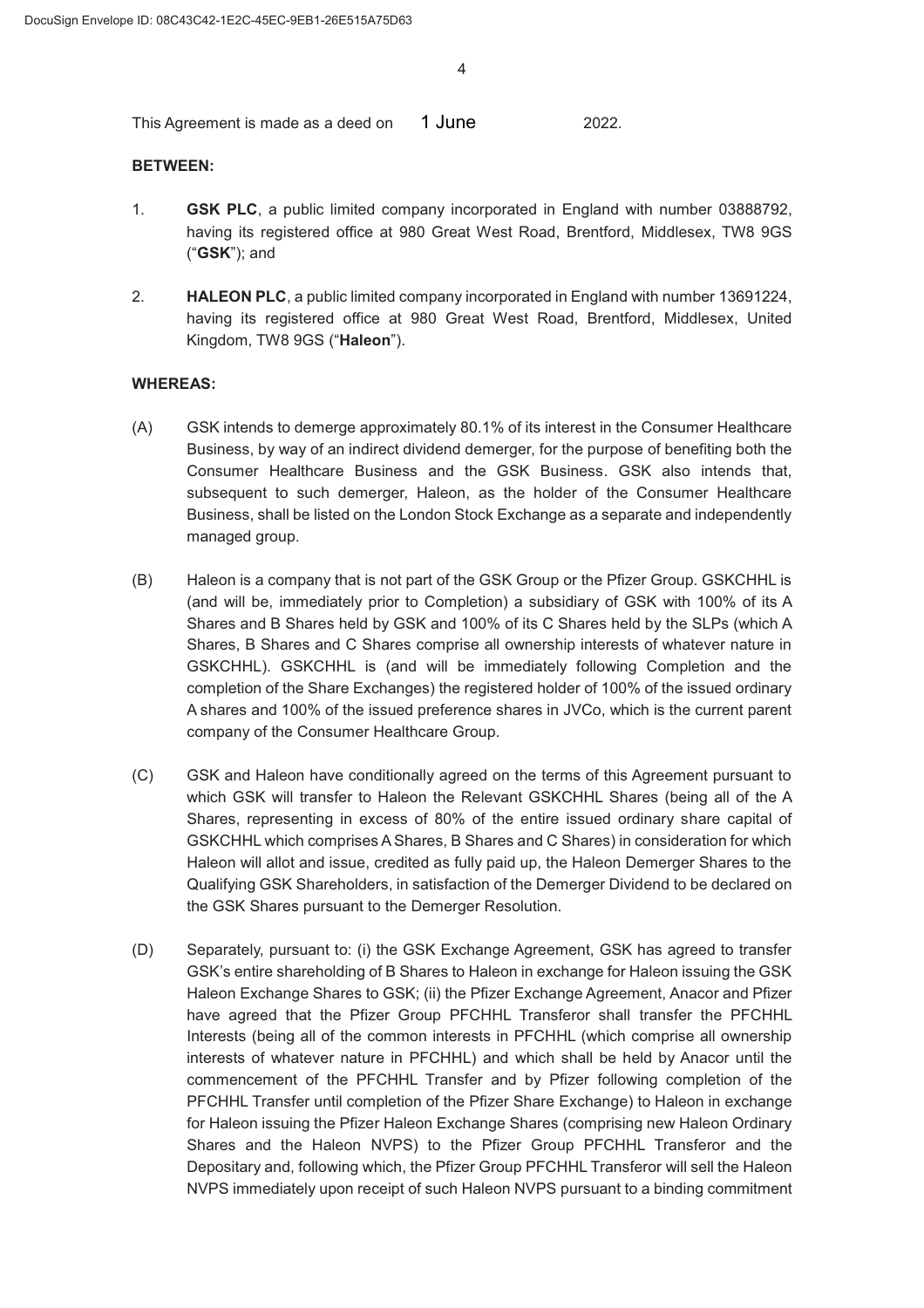made prior to its transfer of the PFCHHL Interests to Haleon; and (iii) the SLP Exchange Agreement, each SLP has agreed to transfer its entire shareholding of C Shares to Haleon in exchange for Haleon issuing the applicable portion of the SLP Haleon Exchange Shares to each such SLP.

- (E) As a result of Completion and the completion of the Share Exchanges: (i) (A) the Pfizer Group PFCHHL Transferor and the Depositary (with respect to the Haleon Ordinary Shares held on behalf of the Pfizer Group PFCHHL Transferor) will hold, in aggregate, 32% of the issued Haleon Ordinary Shares (rounded to the nearest whole ordinary share) and 100% of the issued preference shares in Haleon, it being understood that any Haleon Ordinary Shares issued to the Depositary pursuant to the Pfizer Exchange Agreement will be held by the Depositary on behalf of the Pfizer Group PFCHHL Transferor in connection with and under the establishment of the Haleon ADR Programme, (B) the Qualifying GSK Shareholders will hold at least approximately 54.47% of the issued ordinary shares of Haleon, (C) GSK will hold up to approximately 6.03% of the issued ordinary shares of Haleon (and with the issued ordinary shares comprised in (B) and (C) together representing 60.5% of the issued ordinary shares of Haleon (rounded to the nearest whole ordinary share)), and (D) the SLPs will collectively hold 7.5% of the issued ordinary shares of Haleon (rounded to the nearest whole ordinary share); (ii) Haleon will hold 100% of the issued ordinary shares and common interests, respectively, in each of GSKCHHL and PFCHHL; and (iii) (1) GSKCHHL will hold 100% of the issued ordinary A shares and 100% of the issued preference shares in JVCo and (2) PFCHHL will hold 100% of the issued ordinary B shares in JVCo.
- ) It is also intended that, prior to commencement of the Completion Steps, the relevant Parties will have taken all necessary actions so that each of the following actions shall have occurred: (i) JVCo will declare and pay the Final Quarterly Dividend, the Final Sweep Dividend and, separately, the Pre-Separation Dividend to GSKCHHL and PFCHHL in accordance with the Cosmos SHA and the Treasury Side Letter; (ii) GSKCHHL will declare and pay the Pre-Separation GSKCHHL Onward Dividend to GSK in respect of the A Shares and the B Shares; (iii) GSKCHHL will declare and pay the Final Sweep GSKCHHL Onward Dividend to GSK in respect of the A Shares and the B Shares and to the SLPs in respect of the C Shares; (iv) GSKCHHL will declare and pay the Final Quarterly GSKCHHL Onward Dividend to GSK in respect of the A Shares and the B Shares and (if and only to the extent the SLPs are entitled to receive such dividend under the GSKCHHL Articles of Association) to the SLPs in respect of the C Shares; and (v) PFCHHL will declare and pay or otherwise effect the Pre-Separation PFCHHL Onward Dividend, the Final Quarterly PFCHHL Onward Dividend and the Final Sweep PFCHHL Onward Dividend to Anacor or, if completion of the PFCHHL Transfer has occurred prior to such time, Pfizer.
- (G) It is further noted that Haleon redeemed the Redeemable Shares on 11 April 2022.
- (H) In connection with the proposed listing of Haleon, and prior to the Demerger, it is also intended that: (i) the Prospectus and Circular shall be published and posted; (ii) the GSK General Meeting shall take place to, among other things, approve the Demerger and the relevant parts of the Separation Transaction as a Class 1 transaction for the purposes of Chapter 10 of the Listing Rules and approve certain transactions related to the Demerger and the Separation Transaction as related party transactions for the purposes of Chapter 11 of the Listing Rules; (iii) the Haleon ADR Programme shall be established to come into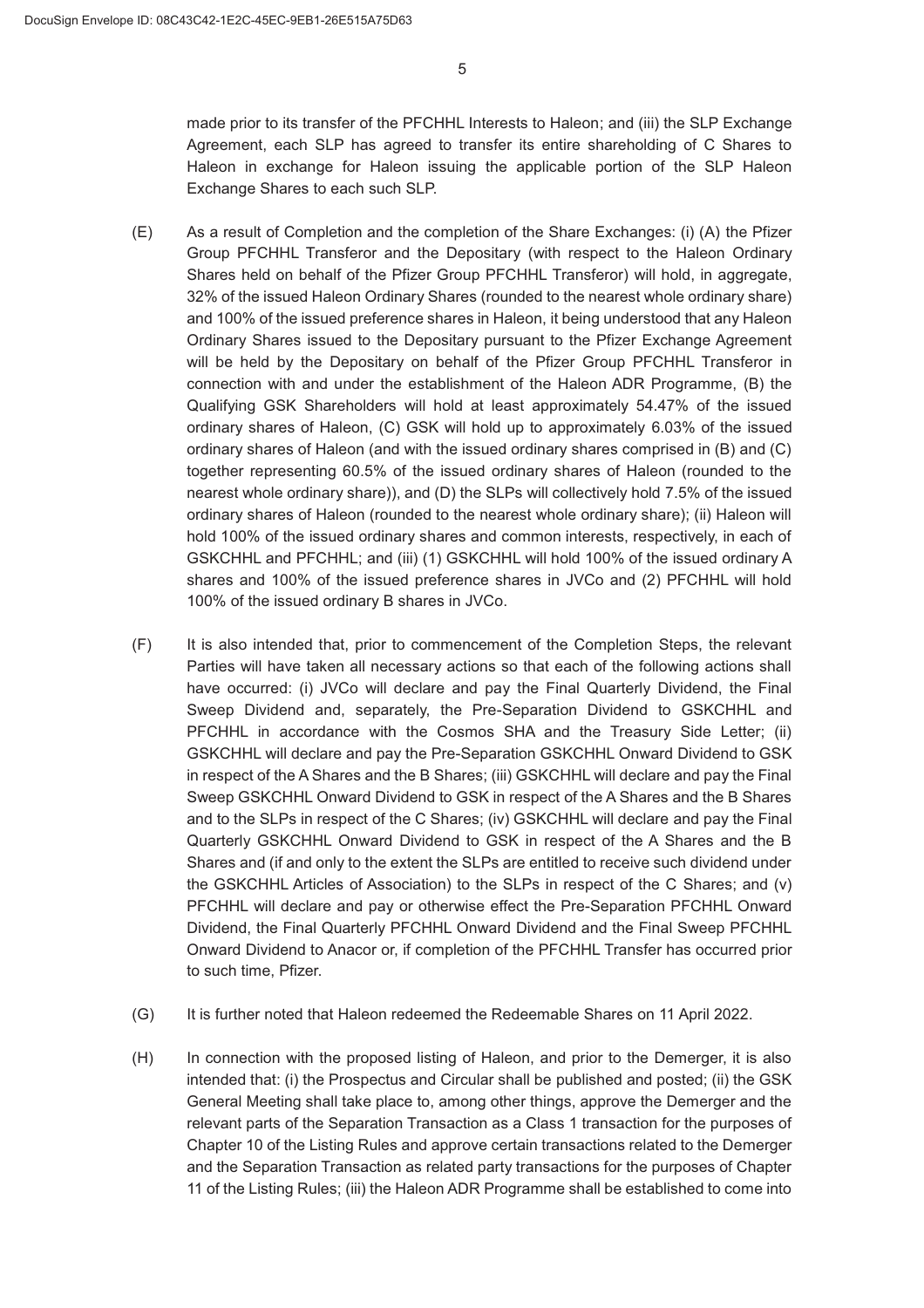effect on or around the time of Admission; and (iv) following payment by JVCo of the dividends referred to in recital (F)(i) above, the ATB Re-organisation shall be completed.

- , Following completion of the Demerger and the Share Exchanges, it is intended that Admission shall occur, subsequent to which GSK shall implement the GSK Share Consolidation.
- (J) This Agreement, which is a deed, sets out the terms on which the Demerger is intended to be effected and certain terms on which relations between GSK and Haleon will be governed following Completion.
- . For U.S. federal income tax purposes, it is intended that the Demerger, together with certain related transactions, qualify as a reorganization under Sections 368(a)(1)(D) and 355 of the Internal Revenue Code of 1986, as amended (the "**Code**"), and this Agreement, together with the SCIA (as defined below), constitute a "plan of reorganization" for the purposes of Section 368 of the Code.

#### **THIS DEED PROVIDES** as follows:

#### **INTERPRETATION**

1.1 In this Agreement and the Schedules:

| "Admission"            | means admission of the Haleon Admission Shares to<br>the premium listing segment of the Official List of the<br>FCA and to trading on the London Stock Exchange's<br>main market for listed securities;                                                                                                                                                                                                                                                                                                                  |
|------------------------|--------------------------------------------------------------------------------------------------------------------------------------------------------------------------------------------------------------------------------------------------------------------------------------------------------------------------------------------------------------------------------------------------------------------------------------------------------------------------------------------------------------------------|
| "Agreed Form"          | means, in relation to any document, that document in<br>a form agreed by the parties thereto and initialled for<br>identification purposes by or on behalf of each of the<br>parties thereto, and, to the extent their agreement is<br>required pursuant to the terms of the Cosmos SAPA,<br>Cosmos SHA or any other agreements between<br>members of the GSK Group, members of the Haleon<br>Group and/or members of the Pfizer Group, agreed by<br>each of GSK, Haleon and Pfizer (whether or not<br>parties thereto); |
| "Agreed Rate"          | has the meaning given to it in clause 18.1;                                                                                                                                                                                                                                                                                                                                                                                                                                                                              |
| "Anacor"               | means Anacor Pharmaceuticals, Inc., a corporation<br>incorporated under the laws of Delaware whose<br>registered office is at 235 East 42nd Street, New York,<br>New York 10017;                                                                                                                                                                                                                                                                                                                                         |
| "Ancillary Agreements" | means the Listing Ancillary Agreements and the<br>Separation Ancillary Agreements;                                                                                                                                                                                                                                                                                                                                                                                                                                       |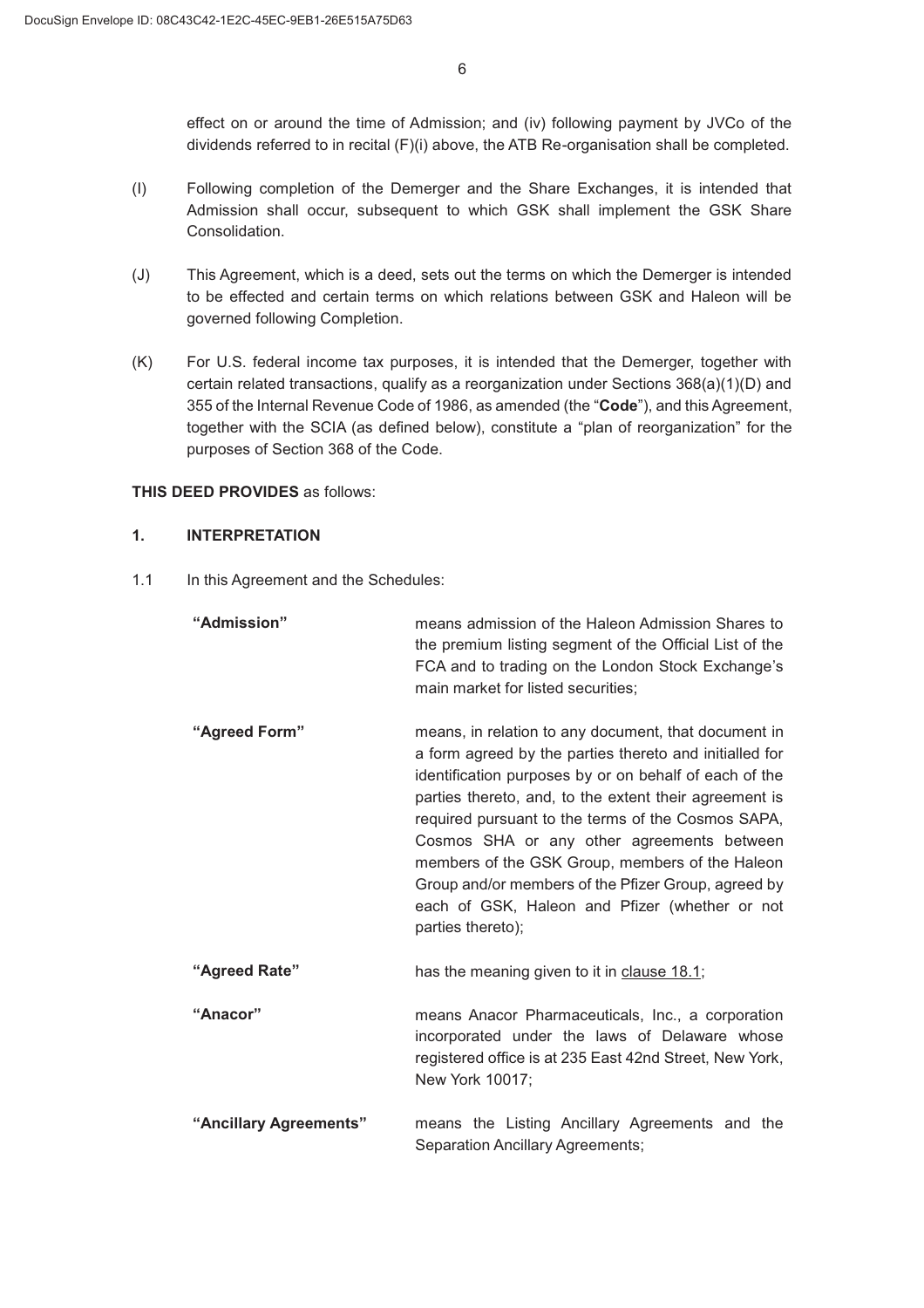| "Argentina NEBA" | means the letter agreement relating to the retention, |
|------------------|-------------------------------------------------------|
|                  | operation and transfer of the manufacturing site      |
|                  | located in Buenos Aires, Argentina entered into or to |
|                  | be entered into between GSK and JVCo on or around     |
|                  | the date of the SCIA;                                 |

**"A Shares"** means the A ordinary shares of £1.00 each in the share capital of GSKCHHL all of which are fully paid and held as at the date of this Agreement by GSK;

- **"ATB Re-organisation"** means all of (i) the distribution in specie of the ordinary shares of GSKCHH3 by JVCo to GSKCHHL only, (ii) the distribution of £53.125m by JVCo to GSKCHHL only, and (iii) the conversion of a portion of A shares in the share capital of JVCo held by GSKCHHL (of equivalent value to the distribution mentioned at (i)) into preference shares in the share capital of JVCo in a manner consistent with the SCA Side Letter;
- **"ATFA"** means the asset transfer framework agreement between GSK, GSKCHHL and JVCo entered into on or around the date of the SCIA;
- **"Brazil ATFA"** means the asset transfer framework agreement relating to the transfer of the manufacturing site located in Jacarepaguá, Brazil entered into or to be entered into between GSK, GSKCHHL and JVCo on or around the date of the SCIA;
- **"B Shares"** means the B ordinary shares of £1.00 each in the share capital of GSKCHHL all of which are fully paid and held as at the date of this Agreement by GSK;
- **"Business Day"** means a day (other than a Saturday or Sunday) on which banks are open for general business in London, UK;
- **"Circular"** means the circular to be dated with the Posting Date and to be sent to the shareholders of GSK in connection with the Demerger, including a notice of general meeting of GSK;
- **"Co-Existence Agreement"** means the co-existence agreement in respect of certain trade marks and domain names of the GSK Group and Consumer Healthcare Group entered into or to be entered into between Glaxo Group Limited, SmithKline Beecham Limited and Haleon on or around the date of the SCIA;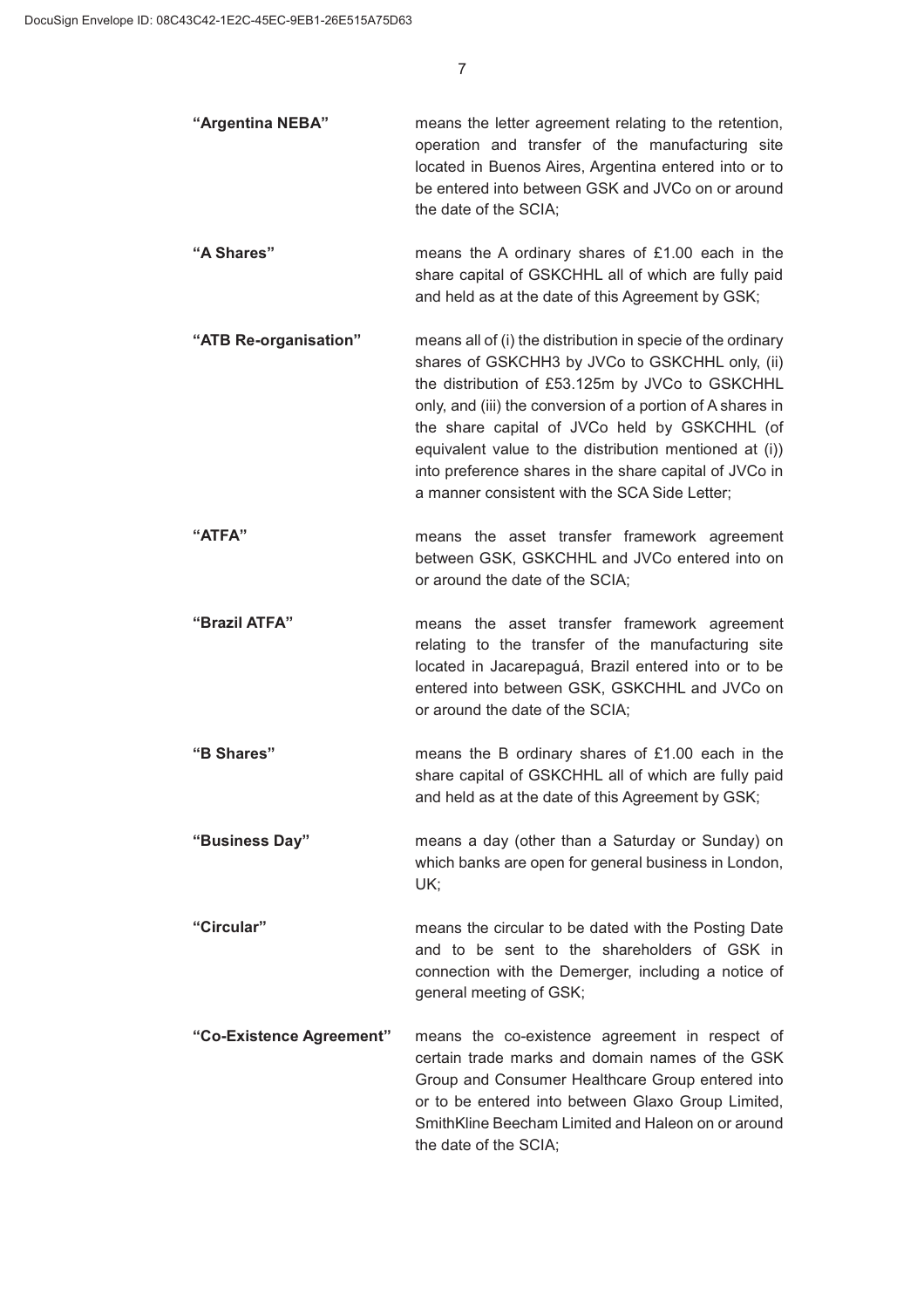| "Completion"                                                       | means the time and date when the Conditions<br>Precedent have been fulfilled and the Completion<br>Steps have taken place;                                                                                                                                                                                                                                                                                                                                                                                                                                                                                    |
|--------------------------------------------------------------------|---------------------------------------------------------------------------------------------------------------------------------------------------------------------------------------------------------------------------------------------------------------------------------------------------------------------------------------------------------------------------------------------------------------------------------------------------------------------------------------------------------------------------------------------------------------------------------------------------------------|
| "Completion Steps"                                                 | means the actions required to satisfy the obligations<br>set out in clause 6.3 (Completion Obligations);                                                                                                                                                                                                                                                                                                                                                                                                                                                                                                      |
| "Conditions Precedent"                                             | conditions set out in clause 2.1<br>the<br>means<br>(Conditions);                                                                                                                                                                                                                                                                                                                                                                                                                                                                                                                                             |
| "Connected Persons"                                                | means, in relation to a Party, any member of its Group<br>any officer, employee, agent, adviser or<br>and<br>representative of that Party or any member of its<br>Group, in each case, from time to time;                                                                                                                                                                                                                                                                                                                                                                                                     |
| "Consumer Healthcare<br><b>Business"</b>                           | means the consumer healthcare business which, as at<br>the date of Demerger Completion is operated within<br>the JVCo Group and any other asset or business of<br>the consumer healthcare business that, as at the date<br>of Demerger Completion, is contemplated to be<br>operated within the Haleon Group after Separation<br>Completion pursuant to the ATFA, the Argentina NEBA<br>and/or the Brazil ATFA;                                                                                                                                                                                               |
| "Consumer Healthcare<br>Group"                                     | means:                                                                                                                                                                                                                                                                                                                                                                                                                                                                                                                                                                                                        |
|                                                                    | (i)<br>prior to Completion, the JVCo Group; and                                                                                                                                                                                                                                                                                                                                                                                                                                                                                                                                                               |
|                                                                    | (ii)<br>from Completion, the Haleon Group;                                                                                                                                                                                                                                                                                                                                                                                                                                                                                                                                                                    |
| "Consumer Healthcare<br><b>Group Companies"</b>                    | means any member of the Consumer Healthcare<br>Group from time to time, and "Consumer Healthcare<br>Group Company" shall be construed accordingly;                                                                                                                                                                                                                                                                                                                                                                                                                                                            |
| "Consumer Healthcare<br><b>Group Company</b><br><b>Guarantee</b> " | means any guarantee, indemnity, bond, warranty,<br>covenant, security or collateral obligations given by<br>any Consumer Healthcare Group Company to any<br>Third Party in respect of any GSK Group Company or<br>any liabilities or obligations of any GSK Group<br>Company or the GSK Business, and therefore<br>excluding (for the avoidance of doubt) any guarantee,<br>indemnity, bond, warranty, covenant, security or<br>collateral obligations given under or pursuant to the<br>terms of the Cosmos SAPA or otherwise given by any<br>Consumer Healthcare Group Company to any GSK<br>Group Company; |
| "Consumer Manufacturing<br>and Supply Agreement"                   | means the manufacturing and supply agreement<br>entered into or to be<br>entered into between<br>GlaxoSmithKline Consumer Trading Services Limited                                                                                                                                                                                                                                                                                                                                                                                                                                                            |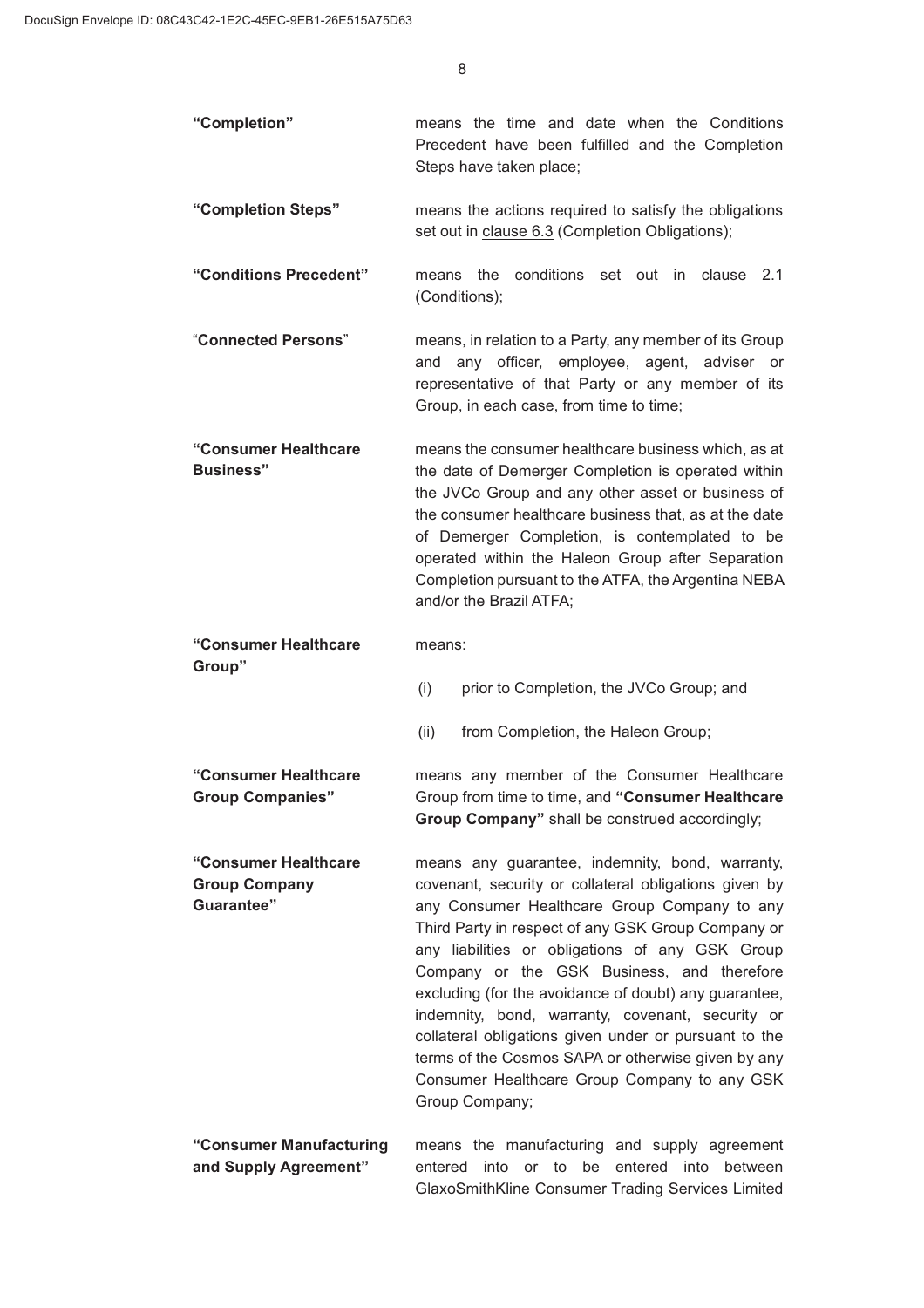as supplier and GlaxoSmithKline Trading Services Limited as purchaser on or around the date of the SCIA;

- **"Consumer Quality Agreement"** means the quality agreement to be entered into between GlaxoSmithKline Consumer Trading Services Limited and GlaxoSmithKline Trading Services Limited in respect of the Consumer Manufacturing and Supply Agreement;
- **"Corporate Brand Licence Agreement"** means the brand licence agreement in respect of corporate marks entered into or to be entered into between certain licensors, certain licensees and certain registered proprietors on or around the date of the SCIA;
- **"Cosmos SAPA"** means the stock and asset purchase agreement entered into among Pfizer, GSK, GSKCHHL and JVCo dated 19 December 2018, as amended from time to time including on 31 July 2019 and by the Cosmos SAPA Amendment Agreement;
- **"Cosmos SAPA Amendment Agreement"** means the amendment agreement to the Cosmos SAPA entered into or to be entered into among Pfizer, GSK, GSKCHHL and JVCo on or around the date of the SCIA;
- **"Cosmos SCA"** means the structuring considerations agreement entered into among GSKCHHL, Pfizer, PFCHHL, GSK and JVCo dated 31 July 2019, as amended or supplemented from time to time:
- **"Cosmos SHA"** means the shareholders' agreement in relation to JVCo entered into among GSKCHHL, Pfizer, PFCHHL, GSK and JVCo dated 31 July 2019, as amended or supplemented from time to time;
- **"Costs"** means charges and reasonable costs (including legal costs) and expenses (other than, subject to the below, Tax), which are properly incurred and of an out-ofpocket nature, together with any amounts in respect of VAT comprised in such charges, costs and expenses but only to the extent not recoverable;
- **"C Shares"** means the C ordinary shares of £1.00 each in the share capital of GSKCHHL, which shares rank *pari passu* with the A Shares and the B Shares except that they carry no right to any Pre-Separation GSKCHHL Onward Dividend and carry no voting rights, all of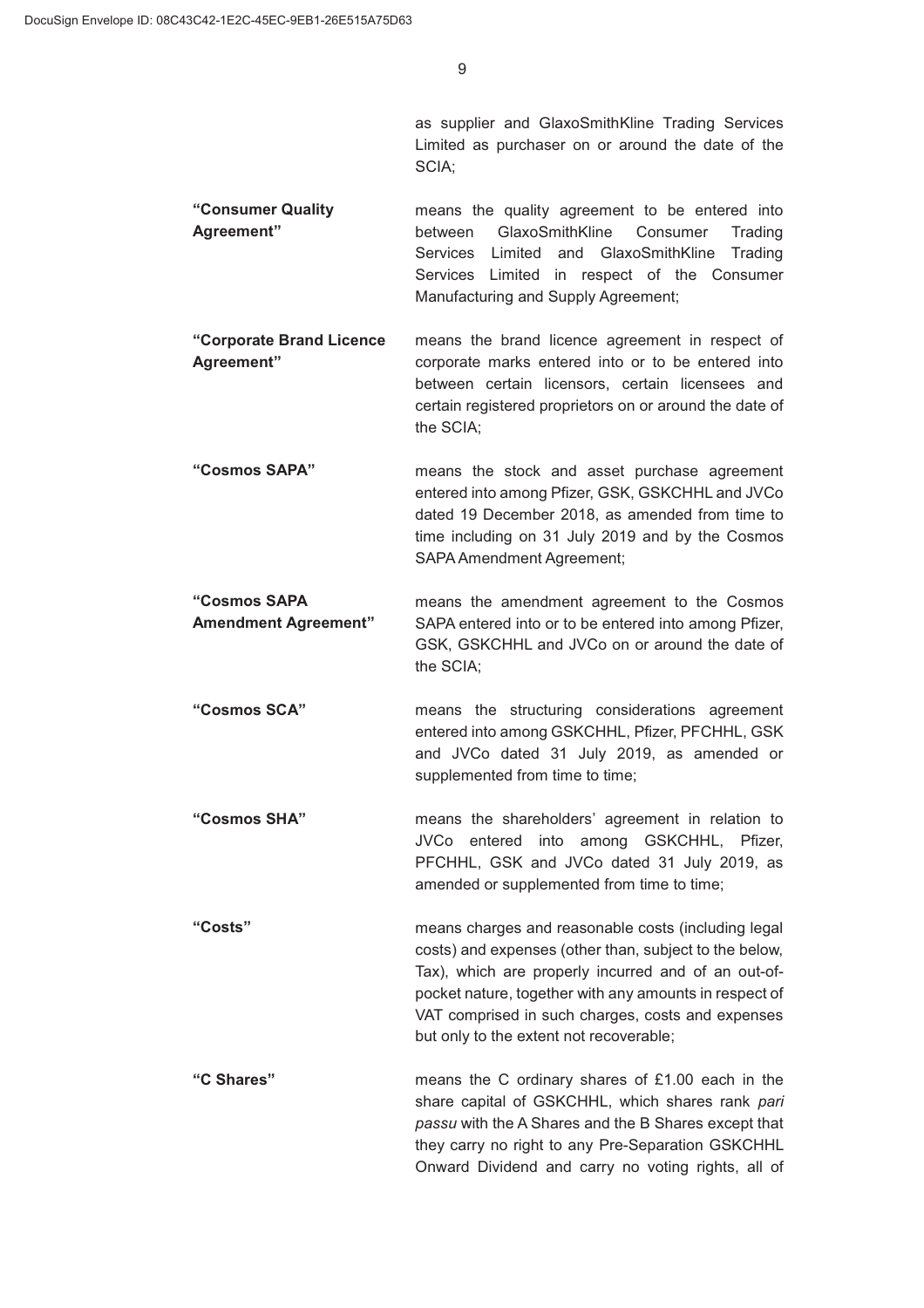which are fully paid and held as at the date of this Agreement by the SLPs;

- **"Deed of Termination"** means the global deed of termination relating to certain services provided by GSK or members of the GSK Group to Haleon or members of the Consumer Healthcare Group entered into or to be entered into between GSK and Haleon on or around the date of the SCIA;
- **"Delayed Completion Date"** has the meaning given to that term in clause 6.2(B);
- **"Demerger"** means the proposed demerger of approximately 80.1% of GSK's interest in the Consumer Healthcare Business pursuant to this Agreement and the Demerger Dividend;
- **"Demerger Dividend"** means the interim dividend, in specie, proposed to be declared by the GSK Board to effect the Demerger pursuant to the authority granted to the GSK Board under the Demerger Resolution;
- **"Demerger Record Time"** means 6.00 p.m. on 15 July 2022, or such other time and/or date as the GSK Board may determine;
- **"Demerger Resolution"** means resolution 1 set out in the notice of general meeting of GSK included in the Circular;
- **"Depositary"** means JPMorgan Chase Bank N.A., as depositary for the Haleon ADSs;
- **"Exchange Act"** means the U.S. Securities Exchange Act of 1934, as amended, and the rules and regulations promulgated thereunder;
- **"Exchange Agreements"** means the GSK Exchange Agreement, the Pfizer Exchange Agreement and the SLP Exchange Agreement;
- **"FCA"** means the Financial Conduct Authority acting in its capacity as the competent authority under Part VI of FSMA;
- **"Final Quarterly Dividend"** means the final quarterly interim dividend to be paid by JVCo to GSKCHHL and PFCHHL prior to the Demerger on or around 30 June 2022;
- **"Final Quarterly GSKCHHL Onward Dividend"** means the dividend to be paid by GSKCHHL to GSK (as holder of the A Shares and B Shares) and (if and only to the extent the SLPs are entitled to receive such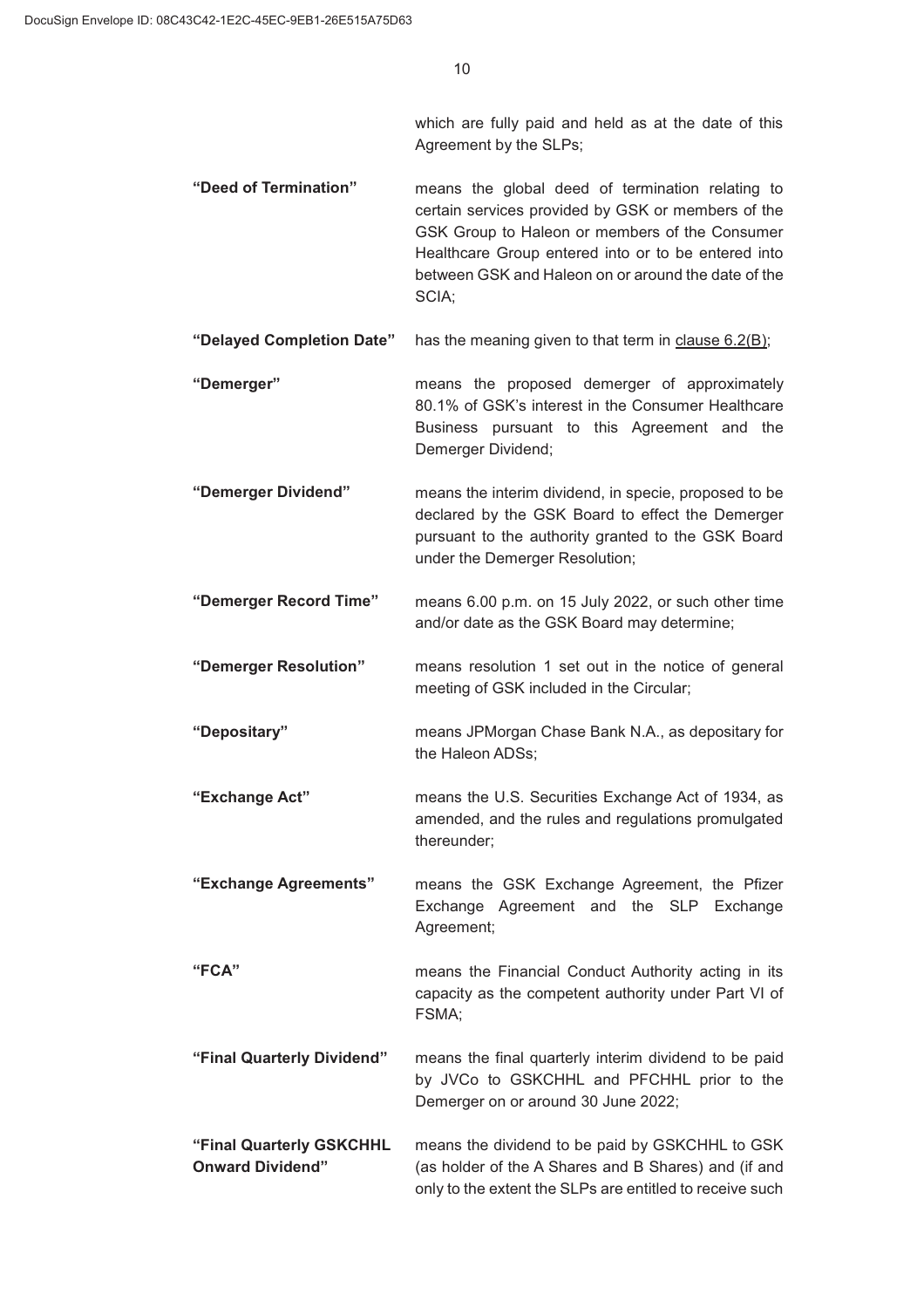dividend under the GSKCHHL Articles of Association) to the SLPs (as holders of the C Shares) in accordance with the GSKCHHL Articles of Association prior to the Demerger following any Final Quarterly Dividend and comprising amounts received pursuant thereto;

- **"Final Quarterly PFCHHL Onward Dividend"** means one or more dividend(s), distribution(s), transfer(s) or other similar transaction(s) from PFCHHL to Anacor (or, if completion of the PFCHHL Transfer has occurred prior to such dividend(s), distribution(s), transfer(s) or other similar transaction(s), Pfizer) prior to the Demerger following any Final Quarterly Dividend and comprising amounts received by PFCHHL pursuant thereto;
- **"Final Sweep Dividend"** has the meaning given to that term in the Treasury Side Letter;
- **"Final Sweep GSKCHHL Onward Dividend"** means the dividend to be paid by GSKCHHL to GSK (as holder of the A Shares and B Shares) and to the SLPs (as holders of the C Shares) in accordance with the GSKCHHL Articles of Association prior to the Demerger following the Final Sweep Dividend and comprising amounts received pursuant thereto;
- **"Final Sweep PFCHHL Onward Dividend"** means one or more dividend(s), distribution(s), transfer(s) or other similar transaction(s) from PFCHHL to Anacor (or, if completion of the PFCHHL Transfer has occurred prior to such dividend(s), distribution(s), transfer(s) or other similar transaction(s), Pfizer) prior to the Demerger following the Final Sweep Dividend and comprising amounts received by PFCHHL pursuant thereto;
- **"FSMA"** means the Financial Services and Markets Act 2000;
- **"Governmental Entity"** means any supra national, national, state, municipal or local government (including any subdivision, court, administrative agency or commission or other authority thereof) or any quasi-governmental or private body exercising any regulatory, taxing, importing or other governmental or quasi-governmental authority, including the European Union;
- **"Group"** means:
	- (i) in relation to GSK, the GSK Group;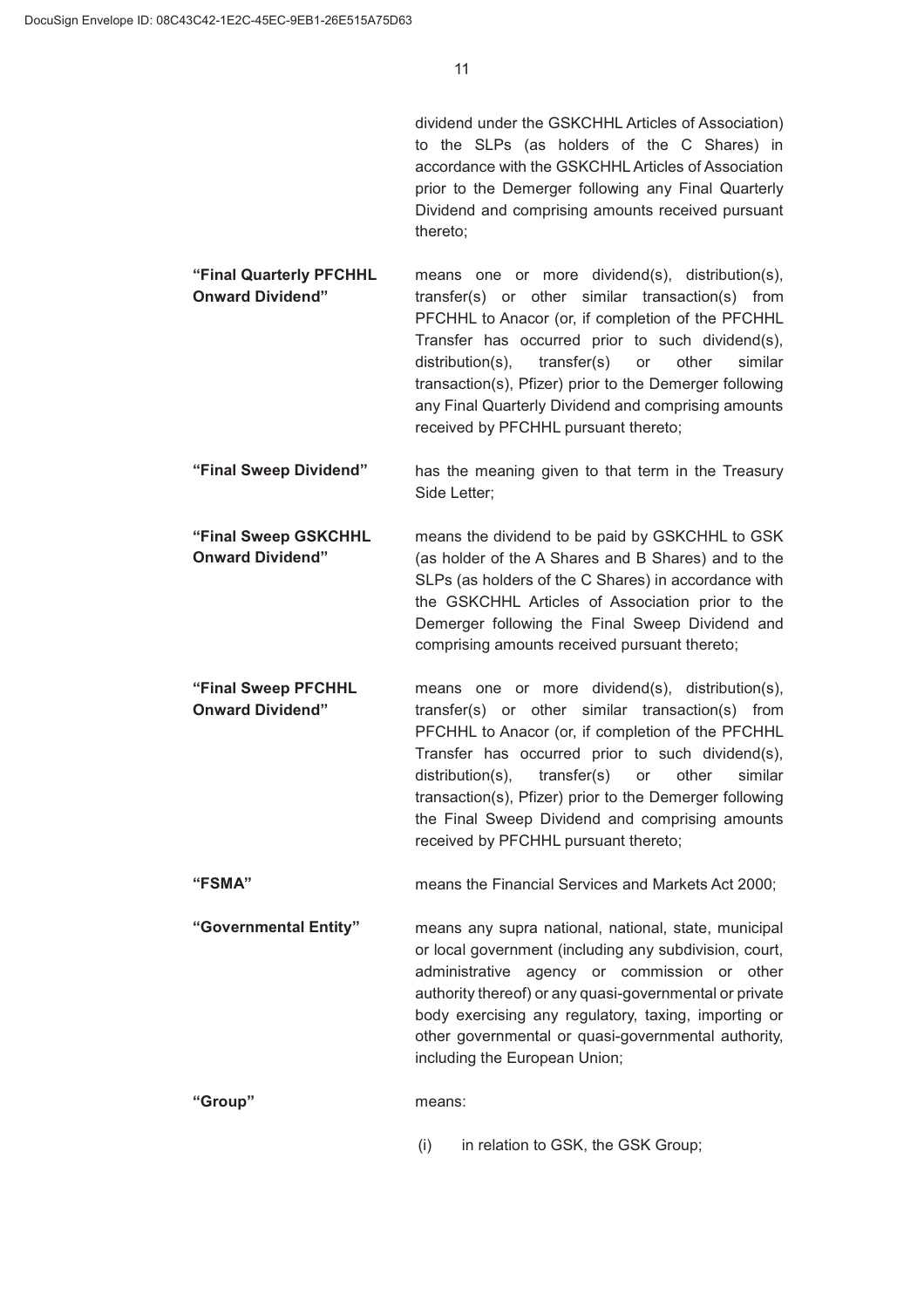| (ii) | in relation to Pfizer and/or Anacor, the Pfizer |  |  |  |
|------|-------------------------------------------------|--|--|--|
|      | Group;                                          |  |  |  |

- (iii) in relation to Haleon, the Consumer Healthcare Group; and
- (iv) in relation to JVCo, the JVCo Group;
- **"GSK Board"** means the board of directors of GSK and any duly authorised committee of that board, from time to time;
- **"GSK Business"** means the business operated within the GSK Group, which is described in the Circular and which, for the avoidance of doubt, does not include the Consumer Healthcare Business;
- **"GSKCHHL"** means GlaxoSmithKline Consumer Healthcare Holdings Limited, a company incorporated in England with number 08998608, having its registered office at 980 Great West Road, Brentford, Middlesex, TW8 9GS;
- **"GSKCHHL Articles of Association"** means the articles of association adopted by GSKCHHL (as amended or replaced from time to time);
- **"GSKCHHL Board"** means the board of directors of GSKCHHL and any duly authorised committee of that board, from time to time;
- **"GSKCHH3"** means GSK Consumer Healthcare Holdings (No. 3) Limited, a company incorporated in England with number 13401293, having its registered office at 980 Great West Road, Brentford, Middlesex, TW8 9GS;
- **"GSK Consolidation Resolution"** means the relevant parts of resolution 1 relating to the proposed consolidation of the share capital of GSK as set out in the notice of general meeting of GSK included in the Circular;

**"GSK DMA Indemnities"** means the indemnities given by GSK which are set out in clause 8 (GSK DMA Indemnities);

**"GSK Exchange Agreement"** means the exchange agreement between GSK and Haleon setting out the terms of the GSK Share Exchange;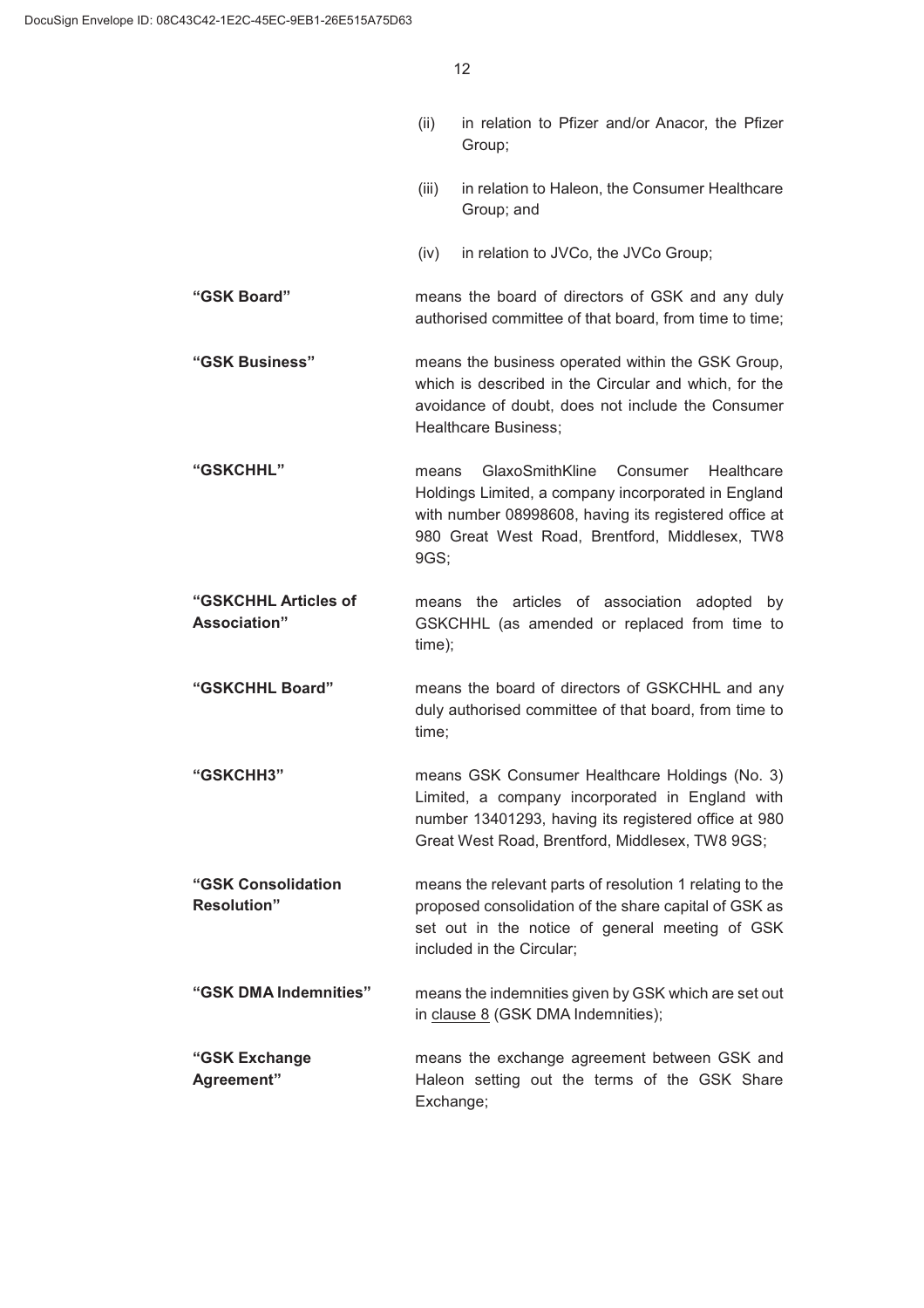| "GSK General Meeting" | means the general meeting of GSK to approve, among |  |
|-----------------------|----------------------------------------------------|--|
|                       | other things:                                      |  |

- $(i)$  the Demerger and the relevant parts of the Separation Transaction as a Class 1 transaction for the purposes of Listing Rule 10;
- $(ii)$  the relevant parts of the Separation Transaction and the associated and ancillary agreements and arrangements relating thereto or to be entered into pursuant thereto for the purposes of Chapter 11 of the Listing Rules; and
- (iii) the GSK Share Consolidation:
- **"GSK Group"** means GSK and its subsidiaries and subsidiary undertakings from time to time, excluding Haleon and the Consumer Healthcare Group Companies;

**"GSK Group Companies"** means any member of the GSK Group from time to time, and **"GSK Group Company"** shall be construed accordingly;

- **"GSK Group Company Guarantee"** means any guarantee, indemnity, bond, warranty, covenant, security or collateral obligations given by any GSK Group Company to a Third Party in respect of any Consumer Healthcare Group Company or any liabilities or obligations of any Consumer Healthcare Group Company or the Consumer Healthcare Business, and therefore (for the avoidance of doubt) excluding any guarantee, indemnity, bond, warranty, covenant, security or collateral obligations given under or pursuant to the terms of the Cosmos SAPA or otherwise given by any GSK Group Company to any Consumer Healthcare Group Company;
- **"GSK Haleon Exchange Shares"** means the Haleon Ordinary Shares to be allotted and issued, credited as fully paid up, in accordance with the GSK Exchange Agreement, which immediately following completion of the Demerger and the Share Exchanges, represent up to approximately 6.03% of the issued Haleon Ordinary Shares;

**"GSK Manufacturing and Supply Agreement"** means the manufacturing and supply agreement entered into or to be entered into between GlaxoSmithKline Trading Services Limited as supplier and GlaxoSmithKline Consumer Trading Services Limited as purchaser on or around the date of the SCIA;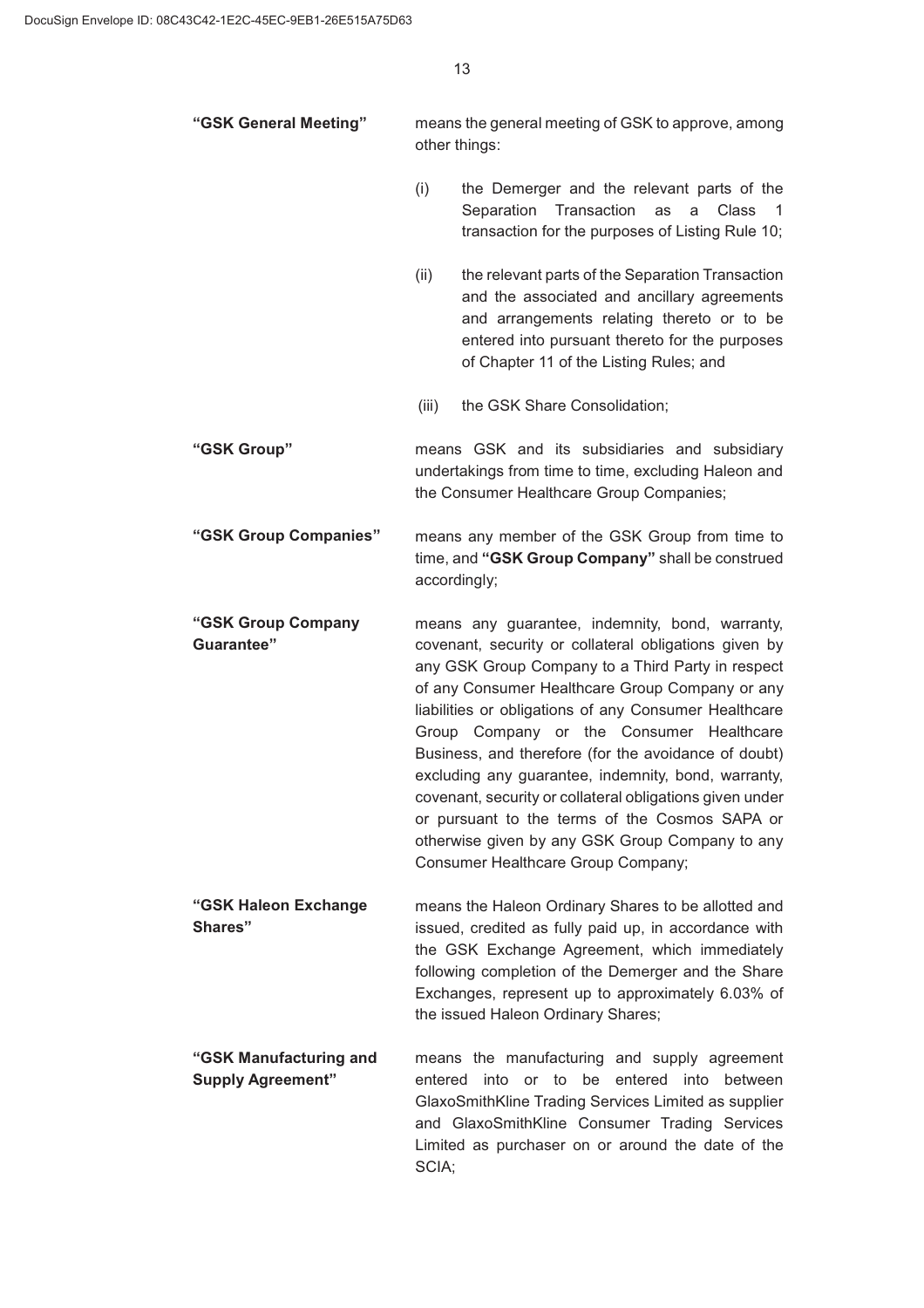| "GSK NEB Agreement"                            | means the net economic benefit agreement entered<br>into between GSK, Pfizer and JVCo and dated 31 July<br>2019, as amended or supplemented from time to time;                                                                     |  |
|------------------------------------------------|------------------------------------------------------------------------------------------------------------------------------------------------------------------------------------------------------------------------------------|--|
| "GSK Pre-Separation<br><b>Bonds Guarantee"</b> | means the guarantee given by GSK in respect of the<br>Pre-Separation Bonds;                                                                                                                                                        |  |
| "GSK Quality Agreement"                        | means the quality agreement to be entered into<br>between GlaxoSmithKline Trading Services Limited<br>and GlaxoSmithKline Consumer Trading Services<br>Limited in respect of the GSK Manufacturing and<br>Supply Agreement;        |  |
| "GSK Share Consolidation"                      | means the consolidation of the share capital of GSK<br>pursuant to and in accordance with the GSK<br><b>Consolidation Resolution;</b>                                                                                              |  |
| "GSK Share Exchange"                           | means the transfer of GSK's entire shareholding of B<br>Shares to Haleon in exchange for Haleon issuing the<br>GSK Haleon Exchange Shares to GSK pursuant to<br>and in accordance with the terms of the GSK<br>Exchange Agreement; |  |
| "GSK Shareholders"                             | means holders of GSK Shares on the register of<br>members of GSK from time to time;                                                                                                                                                |  |
| "GSK Shares"                                   | means ordinary shares in the capital of GSK having<br>the rights set out in GSK's articles of association from<br>time to time;                                                                                                    |  |
| "Guarantee Fee<br>Arrangements"                | means the guarantee fee arrangements effected<br>pursuant to:                                                                                                                                                                      |  |
|                                                | (i)<br>the guarantee fee agreement between Haleon<br>(as guarantor) and GlaxoSmithKline Consumer<br>Healthcare Holdings (US) LLC (as beneficiary)<br>dated 25 May 2022; and                                                        |  |
|                                                | the guarantee fee agreement between GSK (as<br>(ii)<br>guarantor) and GlaxoSmithKline Consumer<br>Healthcare Holdings (US) LLC (as beneficiary)<br>dated 28 April 2022;                                                            |  |
| "Haleon Admission<br>Shares"                   | means the Haleon Demerger Shares and the Haleon<br>Exchange Shares (excluding the Haleon NVPS);                                                                                                                                    |  |
| "Haleon ADR Programme"                         | means the American depositary receipt programme to<br>be established for Haleon on or around Admission, as<br>detailed in the Steps Plan;                                                                                          |  |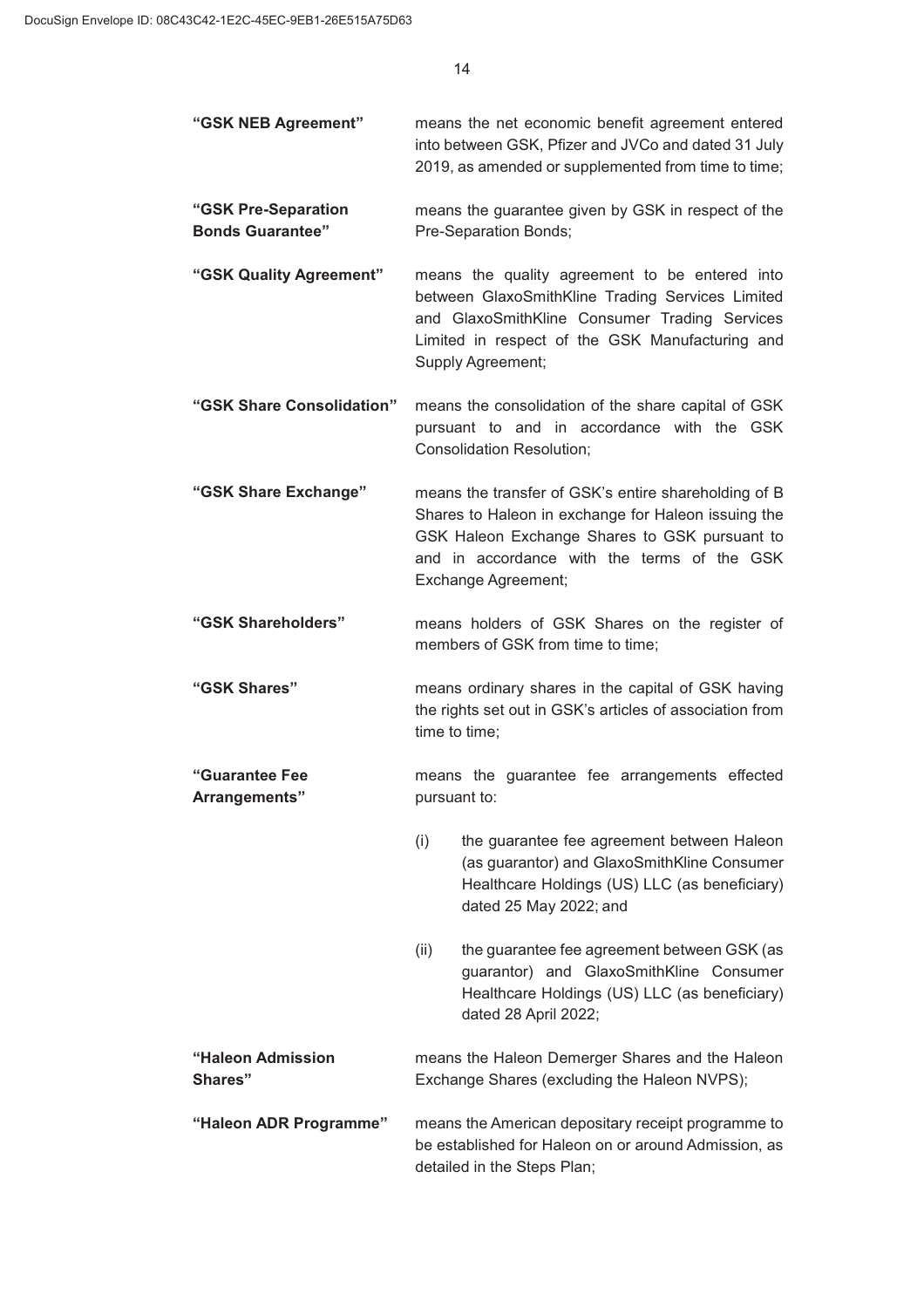| "Haleon ADSs"                            | the American<br>depositary shares<br>each<br>means<br>representing 2 Haleon Ordinary Shares to be admitted<br>to listing and trading on the NYSE pursuant to the<br>establishment of the Haleon ADR Programme;                                                                                                                   |
|------------------------------------------|----------------------------------------------------------------------------------------------------------------------------------------------------------------------------------------------------------------------------------------------------------------------------------------------------------------------------------|
| "Haleon Allotment<br><b>Authorities"</b> | means the ordinary and special resolutions<br>of<br>Haleon's shareholders to<br>be passed prior<br>to<br>Admission, as described more fully in Schedule 3<br>(Haleon Allotment Authorities);                                                                                                                                     |
| "Haleon Board"                           | means the board of directors of Haleon and any duly<br>authorised committee of that board, from time to time;                                                                                                                                                                                                                    |
| "Haleon Demerger Shares"                 | means the Haleon Ordinary Shares to be allotted and<br>issued to the Qualifying GSK Shareholders as GSK<br>shall direct, credited as fully paid up, in accordance<br>with this Agreement, together with (where the context<br>so requires) any Haleon Ordinary Shares in issue prior<br>to commencement of the Completion Steps; |
| "Haleon Directors"                       | means the directors of Haleon from time to time;                                                                                                                                                                                                                                                                                 |
| "Haleon Exchange Shares"                 | means:                                                                                                                                                                                                                                                                                                                           |
|                                          | (i)<br>the GSK Haleon Exchange Shares;                                                                                                                                                                                                                                                                                           |
|                                          | (ii)<br>the SLP Haleon Exchange Shares; and                                                                                                                                                                                                                                                                                      |
|                                          | (iii)<br>the Pfizer Haleon Exchange Shares,                                                                                                                                                                                                                                                                                      |
|                                          | which, together, immediately following completion of<br>the Demerger and the Share Exchanges, represent up<br>to approximately 45.53% of the issued Haleon<br>Ordinary Shares (rounded to the nearest whole<br>Haleon Ordinary Share) and 100% of the issued<br>preference shares of Haleon;                                     |
| "Haleon Group"                           | means Haleon and its subsidiaries and subsidiary<br>undertakings from time to time;                                                                                                                                                                                                                                              |
| "Haleon NVPS"                            | means 25,000,000 unlisted redeemable non-voting<br>preference shares of £1.00 each in the share capital<br>of Haleon carrying the rights set out in Haleon's<br>articles of association (as reproduced in schedule 2<br>(Haleon NVPS Terms) to the Pfizer Exchange                                                               |

Agreement);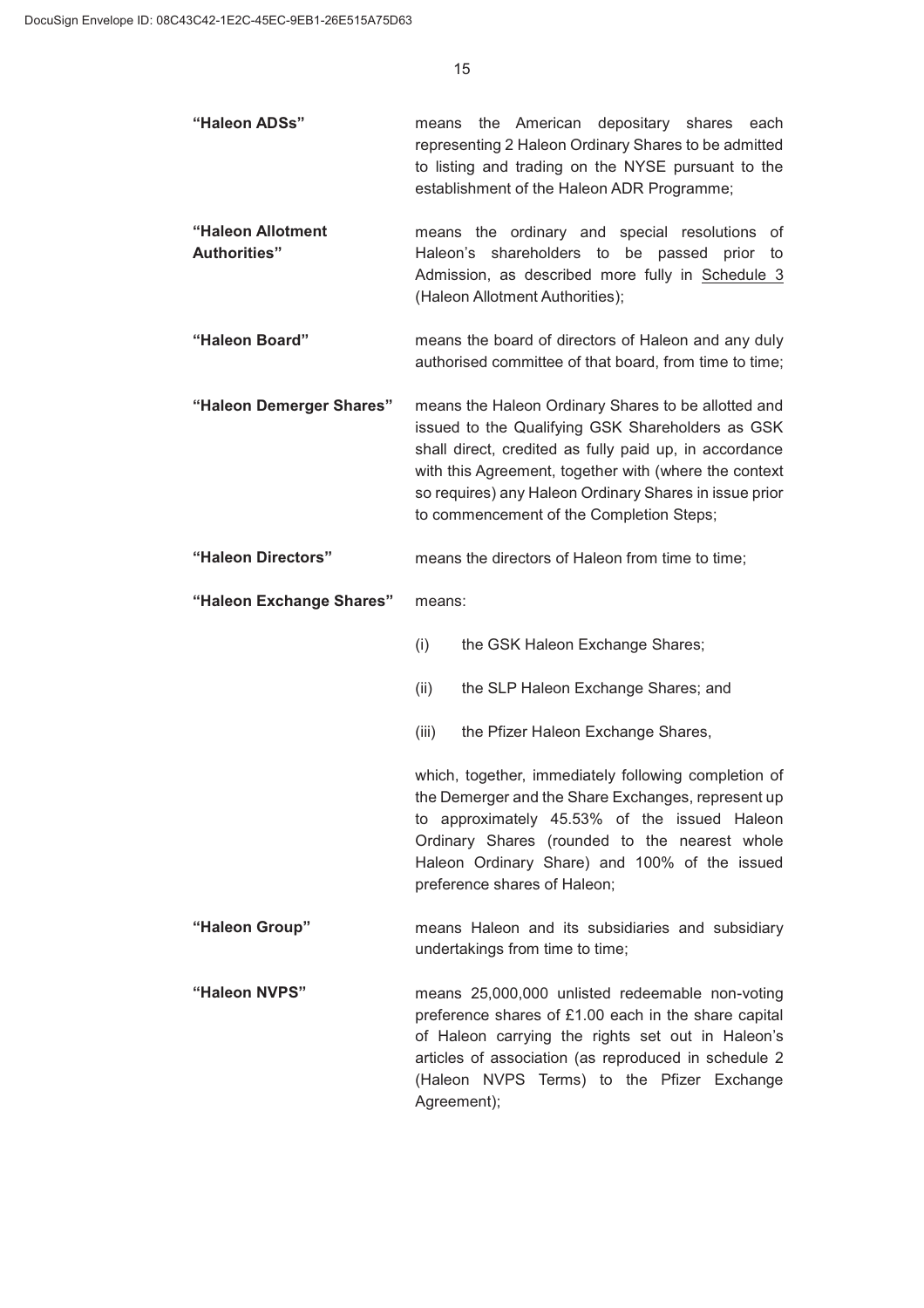| "Haleon Ordinary Shares" | means ordinary shares in the capital of Haleon having<br>the rights set out in Haleon's articles of association<br>from time to time;       |
|--------------------------|---------------------------------------------------------------------------------------------------------------------------------------------|
| "HMRC"                   | means HM Revenue & Customs;                                                                                                                 |
| "Indemnified Party"      | has the meaning given to that term in Schedule 1<br>(Provisions on Claims under the GSK DMA<br>Indemnities and the Mutual DMA Indemnities); |

**"Indemnifying Party"** has the meaning given to that term in Schedule 1 (Provisions on Claims under the GSK DMA Indemnities and the Mutual DMA Indemnities);

**"India Condition"** means the Condition Precedent specified in clause  $2.1(C);$ 

**"Intellectual Property Rights"** means all patents, trade and service marks, trade and service names, logos, copyrights (including, without limitation, rights in computer software), rights in designs and rights in databases (whether or not any of these is registered and including any applications for registration of any such thing) and all other intellectual property rights or forms of protection of a similar nature or having equivalent or similar effect to any of the foregoing, which subsist anywhere in the world;

**"Investigation"** has the meaning given to that term in clause 19.4(B);

**"Japan Condition"** means the Condition Precedent specified in clause 2.1(E);

**"JVCo"** means GlaxoSmithKline Consumer Healthcare Holdings (No.2) Limited, a company incorporated in England with number 11961650, having its registered office at 980 Great West Road, Brentford, Middlesex, TW8 9GS;

**"JVCo Group"** means JVCo and its subsidiaries and subsidiary undertakings from time to time;

**"Korea Condition"** means the Condition Precedent specified in clause 2.1(D);

**"Law"** means any statute, law, rule, regulation, ordinance, code or rule of common law issued, administered or enforced by any Governmental Entity, or any judicial or administrative interpretation thereof, including the rules of any stock exchange or listing authority;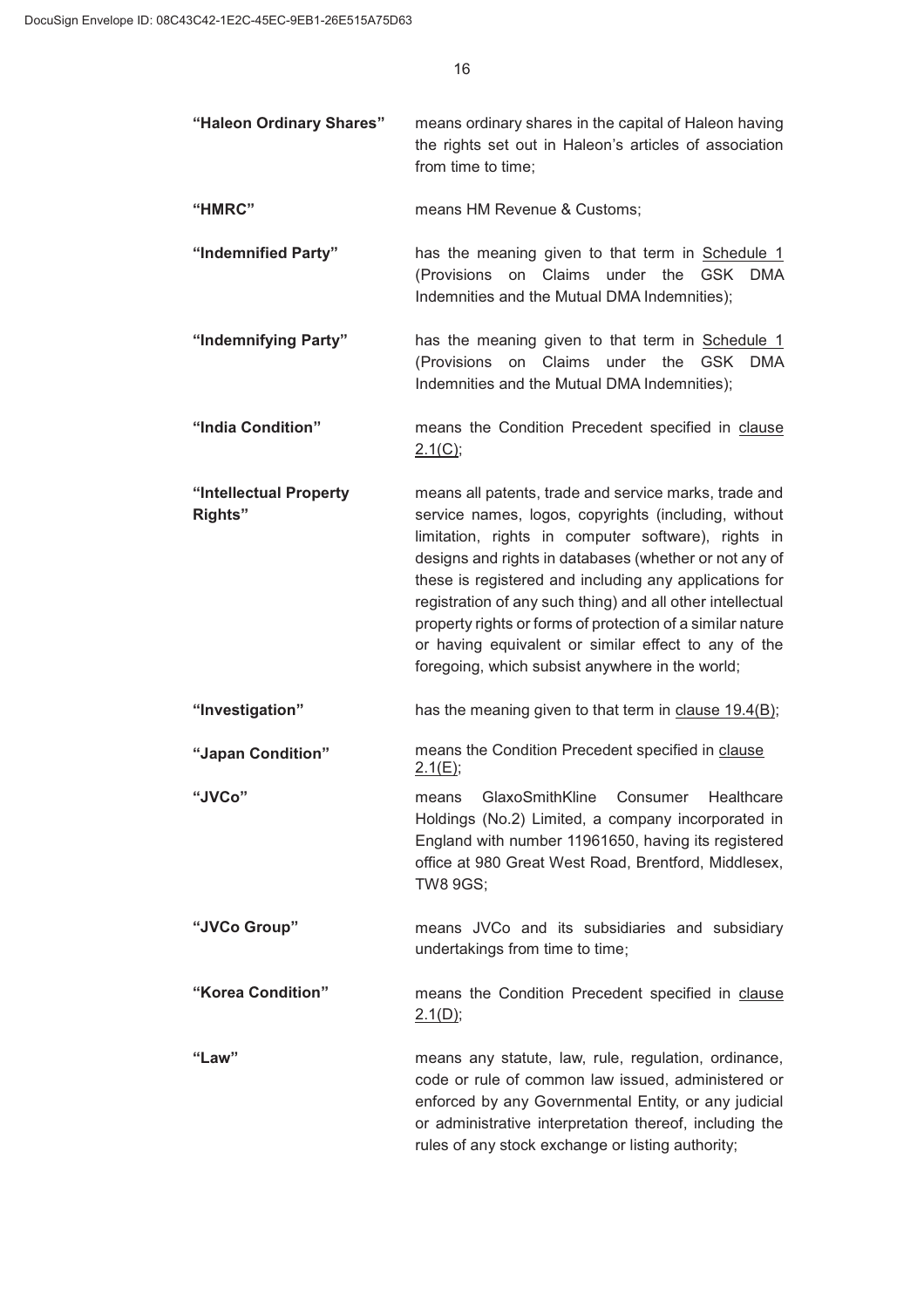| "Listing Ancillary<br>Agreements" | means:                                                                                                                                                                                                                                                                |  |  |
|-----------------------------------|-----------------------------------------------------------------------------------------------------------------------------------------------------------------------------------------------------------------------------------------------------------------------|--|--|
|                                   | (i)<br>the Pfizer Relationship Agreement;                                                                                                                                                                                                                             |  |  |
|                                   | (ii)<br>the Orderly Marketing Agreement;                                                                                                                                                                                                                              |  |  |
|                                   | (iii)<br>the Registration Rights Agreement;                                                                                                                                                                                                                           |  |  |
|                                   | (iv)<br>the Sponsors' Agreements; and                                                                                                                                                                                                                                 |  |  |
|                                   | (v)<br>the Lock-up Deed,                                                                                                                                                                                                                                              |  |  |
|                                   | and any document, agreement or arrangement<br>pursuant thereto or in connection therewith;                                                                                                                                                                            |  |  |
| "Listing Conditions"              | means the conditions to which an approval by the FCA<br>of the admission of the Haleon Admission Shares to<br>the Official List with a premium listing is expressed to<br>be subject;                                                                                 |  |  |
| "Listing Rules"                   | means the rules and regulations made by the FCA<br>(acting in its capacity as the competent authority for<br>the purposes of FSMA) under FSMA, and contained in<br>the publication of the same name, as amended from<br>time to time (including any successor rules); |  |  |
| "Lock-up Deed"                    | means the lock-up deed entered into or to be entered<br>into between GSK, Pfizer, the SLPs, Citigroup Global<br>Morgan Stanley & Co.<br>Limited<br>and<br>Markets<br>International plc on or around the date of the SCIA;                                             |  |  |
| "London Stock Exchange"           | means London Stock Exchange plc;                                                                                                                                                                                                                                      |  |  |
| "Long Term Access<br>Agreement"   | means the long term access agreement entered into<br>or to be entered into between GSK and Haleon on or<br>around the date of the SCIA;                                                                                                                               |  |  |
| "Mutual DMA Indemnities"          | means the indemnities given by GSK to Haleon, or by<br>Haleon to GSK, which are contained in clause 10<br>(Guarantees) and Schedule 1 (Provisions on Claims<br>under the GSK DMA Indemnities and the Mutual DMA<br>Indemnities);                                      |  |  |
| "NEBA"                            | means the net economic benefit arrangements,<br>comprising the GSK NEB Agreement and the Pfizer<br>NEB Agreement as may be amended and restated<br>from time to time, including pursuant to the NEBA<br>Amendment Agreement;                                          |  |  |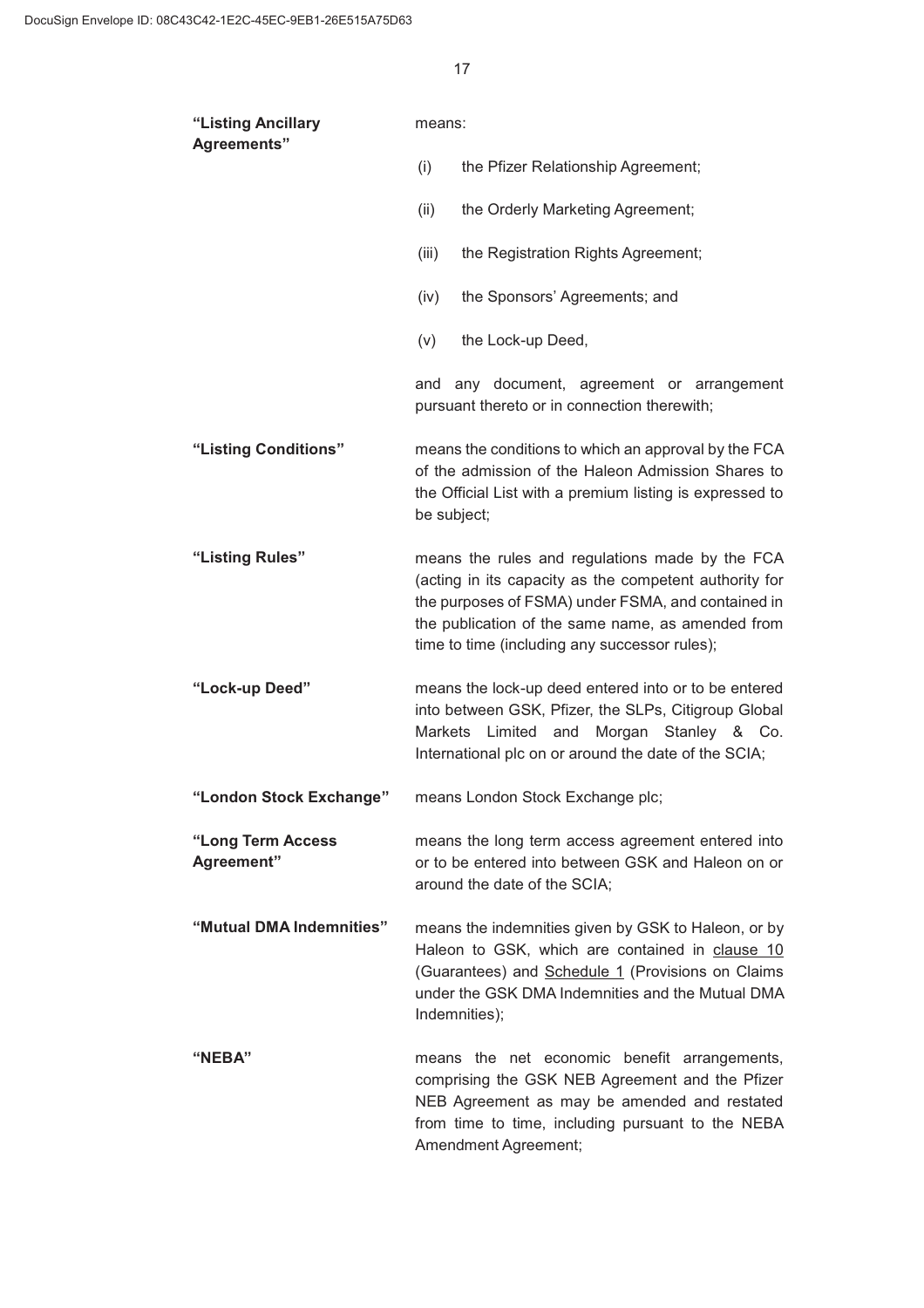| "NEBA Amendment<br>Agreement"    | means the amendment and restatement agreement<br>with respect to the GSK NEB Agreement entered into<br>or to be entered into between GSK, JVCo and Pfizer<br>on or around the date of the SCIA;                                                                                                                                                                                                                                          |
|----------------------------------|------------------------------------------------------------------------------------------------------------------------------------------------------------------------------------------------------------------------------------------------------------------------------------------------------------------------------------------------------------------------------------------------------------------------------------------|
| "Official List"                  | means the Official List maintained by the FCA<br>pursuant to Part 6 of FSMA;                                                                                                                                                                                                                                                                                                                                                             |
| "Orderly Marketing<br>Agreement" | means the orderly marketing agreement entered into<br>or to be entered into between GSK, Pfizer and the<br>SLPs on or around the date of the SCIA;                                                                                                                                                                                                                                                                                       |
| "Other Group"                    | means, in relation to a GSK Group Company, the<br>Consumer Healthcare Group and, in relation to a<br>Consumer Healthcare Group Company, the GSK<br>Group;                                                                                                                                                                                                                                                                                |
| "Party"                          | means a party to this Agreement;                                                                                                                                                                                                                                                                                                                                                                                                         |
| "PFCHHL"                         | means PF Consumer Healthcare Holdings LLC, a<br>limited liability company incorporated under the laws<br>of Delaware whose registered office is at 235 East<br>42nd Street, New York, New York 10017;                                                                                                                                                                                                                                    |
| "PFCHHL Interests"               | means all of the common interests in the capital of<br>PFCHHL in issue immediately prior to the completion<br>of the Pfizer Share Exchange, which comprise all<br>ownership interests of whatever nature in PFCHHL<br>and all of which are held by Anacor as at the date of<br>this Agreement and all of which, from completion of the<br>PFCHHL Transfer until the completion of the Pfizer<br>Share Exchange, shall be held by Pfizer; |
| "PFCHHL Transfer"                | means the series of transactions pursuant to which the<br>PFCHHL Interests will be transferred, distributed or<br>otherwise assigned from Anacor to Pfizer;                                                                                                                                                                                                                                                                              |
| "Pfizer"                         | means Pfizer Inc., a corporation incorporated under<br>the laws of Delaware whose registered office is at 235<br>East 42nd Street, New York, New York 10017;                                                                                                                                                                                                                                                                             |
| "Pfizer Exchange<br>Agreement"   | means the exchange agreement between Pfizer,<br>Anacor and Haleon setting out the terms of the Pfizer<br>Share Exchange;                                                                                                                                                                                                                                                                                                                 |
| "Pfizer Group"                   | means Pfizer and its subsidiaries and subsidiary<br>undertakings from time to time, excluding<br>the<br><b>Consumer Healthcare Group Companies;</b>                                                                                                                                                                                                                                                                                      |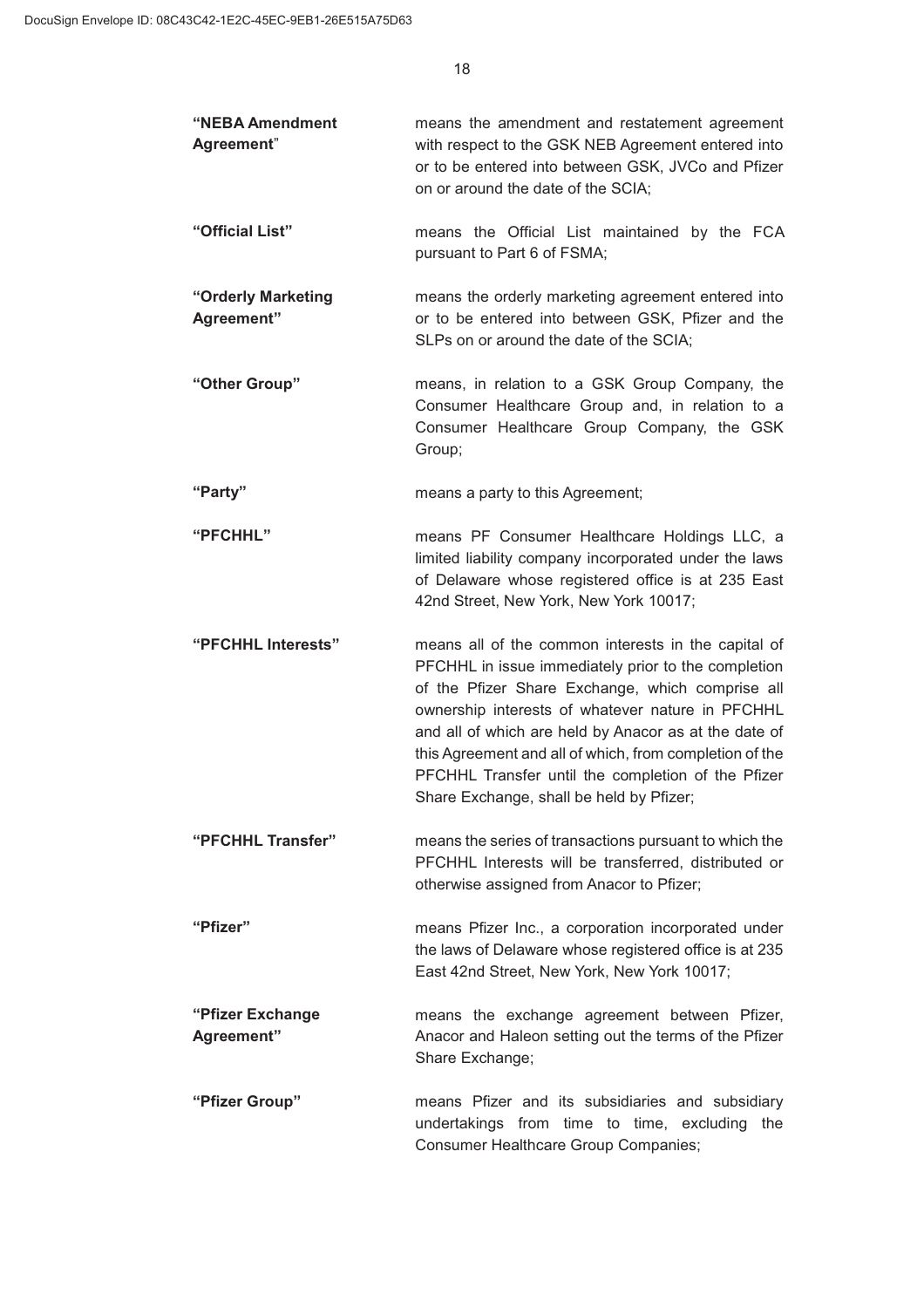**"Pfizer Group PFCHHL Transferor"** means Anacor or, if the PFCHHL Transfer has completed by the time of Demerger Completion, Pfizer; **"Pfizer Haleon Exchange Shares"** means the Haleon Ordinary Shares and the Haleon NVPS to be allotted and issued, credited as fully paid up, in accordance with the Pfizer Exchange Agreement, which immediately following completion of the Demerger and the Share Exchanges, represent respectively 32% of the issued Haleon Ordinary Shares (rounded to the nearest whole Haleon Ordinary Share) and 100% of the issued preference shares of Haleon; **"Pfizer NEB Agreement"** means the net economic benefit agreement entered into between Pfizer, GSK and JVCo and dated 31 July 2019, as amended or supplemented from time to time; **"Pfizer Pre-Separation Bonds Indemnity"** means the indemnity given by Pfizer to GSK in respect of the specified portion of GSK's liability under the GSK Pre-Separation Bonds Guarantee; **"Pfizer Relationship Agreement"** means the relationship agreement entered into or to be entered into between Pfizer and Haleon on or around the Posting Date; **"Pfizer Share Exchange"** means the transfer of the PFCHHL Interests from the Pfizer Group PFCHHL Transferor to Haleon in exchange for Haleon issuing the Pfizer Haleon Exchange Shares to the Pfizer Group PFCHHL Transferor and the Depositary pursuant to and in accordance with the terms of the Pfizer Exchange Agreement; **"Pharmacovigilance Agreement"** means the pharmacovigilance agreement entered into or to be entered into between GlaxoSmithKline Services Unlimited and GlaxoSmithKline Consumer Healthcare (Overseas) Limited on or around the date of the SCIA;

**"Posting Date"** means the date of this Agreement (or such other date as may be determined by GSK and notified to Haleon and Pfizer as the date for the issue and dispatch of the Circular and the publication of the Prospectus);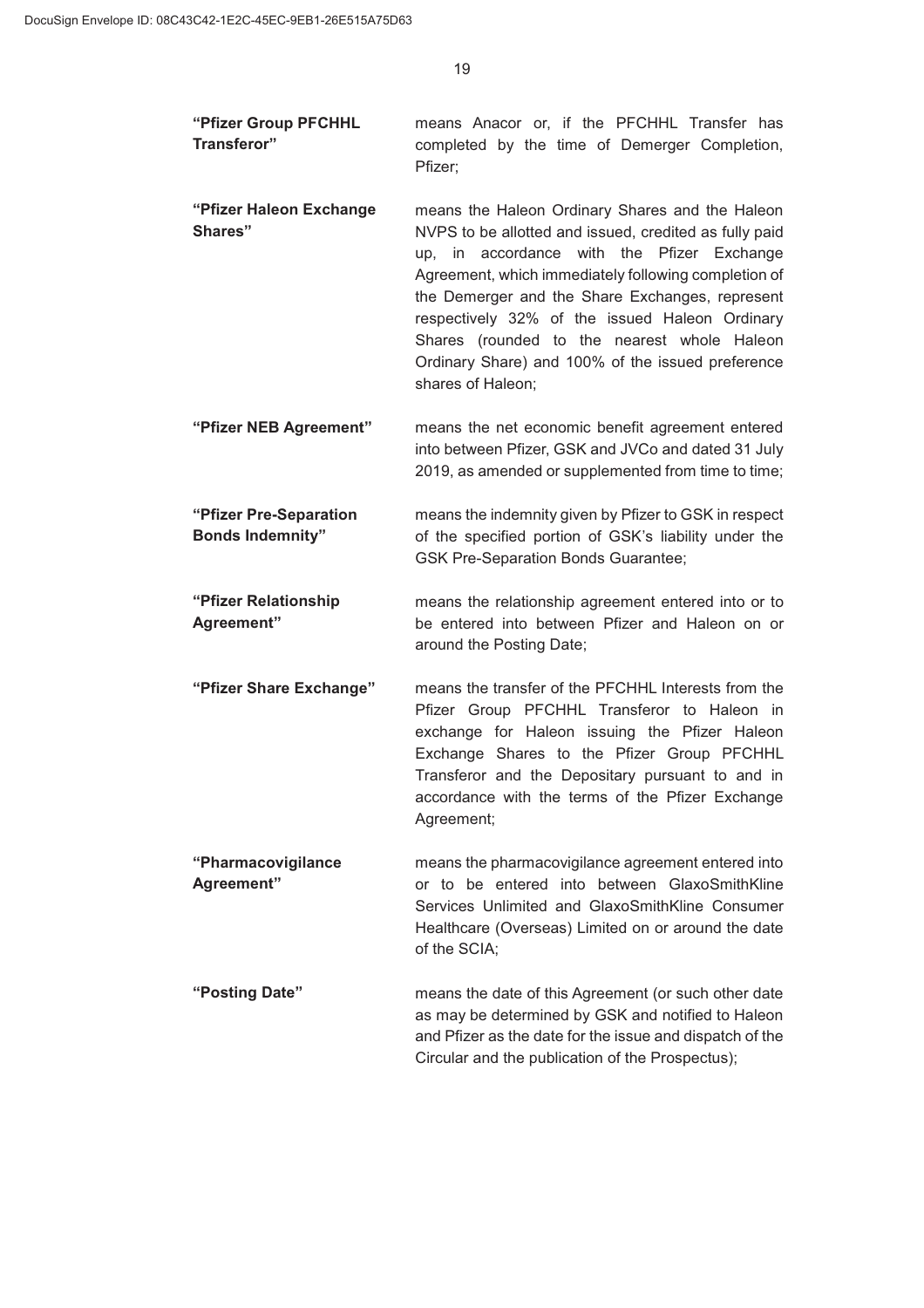#### **"Pre-Separation Bonds"** means the:

- GBP 300,000,000 2.875 per cent Fixed Rate Notes due 29 October 2028 issued by GSK Consumer Healthcare Capital UK plc;

- GBP 400,000,000 3.375 per cent Fixed Rate Notes due 29 October 2038 issued by GSK Consumer Healthcare Capital UK plc;

- USD 1,750,000,000 3.125 per cent Fixed Rate Senior Notes due 2025 issued by GSK Consumer Healthcare Capital UK plc;

- EUR 850,000,000 1.250 per cent Fixed Rate Notes due 29 March 2026 issued by GSK Consumer Healthcare Capital NL B.V.;

- EUR 750,000,000 1.750 per cent. Fixed Rate Notes due 29 March 2030 issued by GSK Consumer Healthcare Capital NL B.V.;

- EUR 750,000,000 2.125 per cent Fixed Rate Senior Notes due 29 March 2034 issued by GSK Consumer Healthcare Capital NL B.V.;

- USD 700,000,000 3.024 per cent Callable Fixed Rate Senior Notes due 2024 issued by GSK Consumer Healthcare Capital US LLC;

- USD 300,000,000 Callable Floating Rate Senior Notes due 2024 issued by GSK Consumer Healthcare Capital US LLC;

- USD 2,000,000,000 3.375 per cent Fixed Rate Senior Notes due 2027 issued by GSK Consumer Healthcare Capital US LLC;

- USD 1,000,000,000 3.375 per cent Fixed Rate Senior Notes due 2029 issued by GSK Consumer Healthcare Capital US LLC;

- USD 2,000,000,000 3.625 per cent Fixed Rate Senior Notes due 2032 issued by GSK Consumer Healthcare Capital US LLC; and

- USD 1,000,000,000 4.000 per cent Fixed Rate Senior Notes due 2052 issued by GSK Consumer Healthcare Capital US LLC;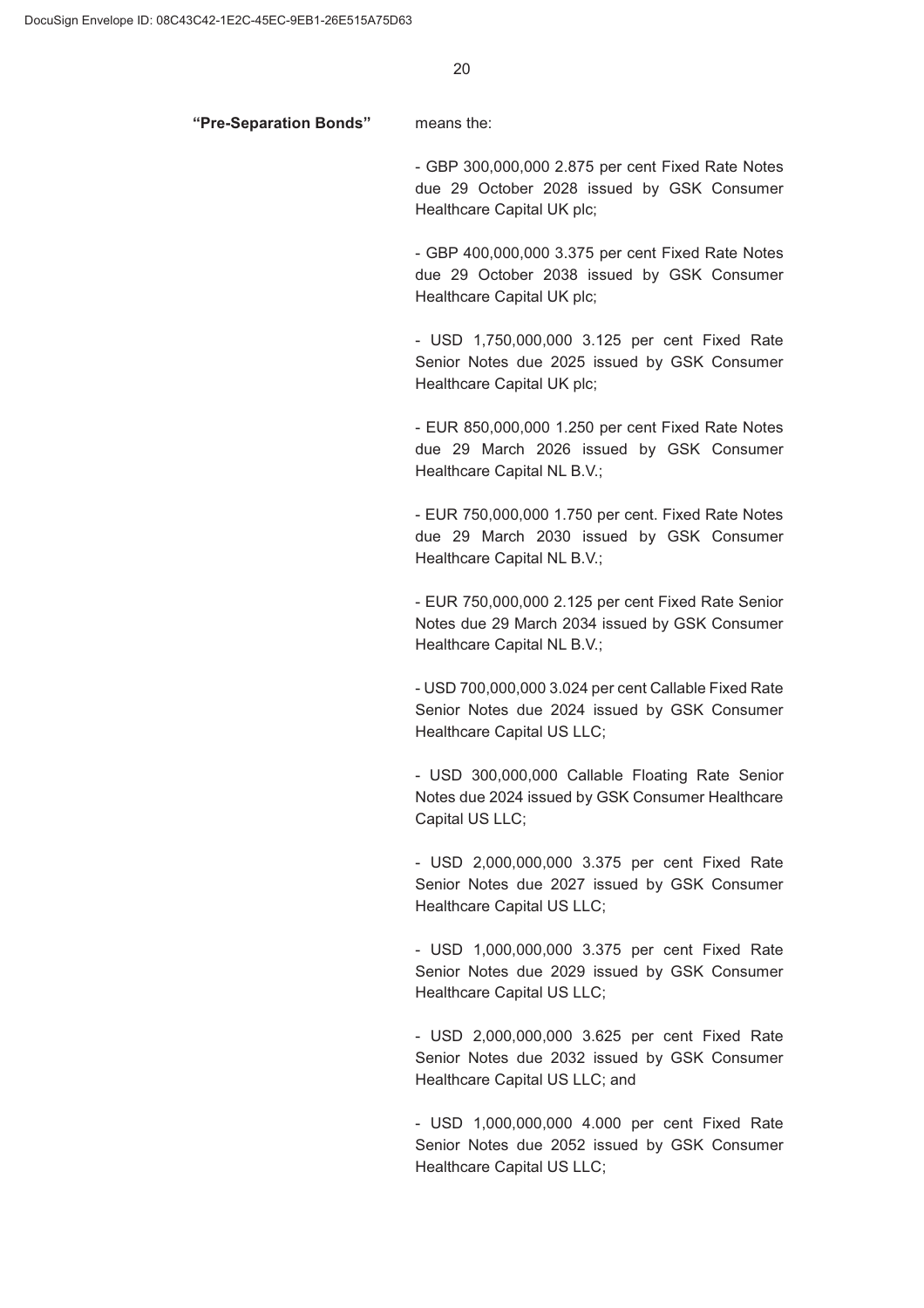| "Pre-Separation Dividend"                                          | means the dividend to be paid by JVCo to GSKCHHL<br>and PFCHHL prior to the Demerger (as provided in<br>clause 17.32(B) of the Cosmos SHA and as otherwise<br>agreed between the parties to the Cosmos SHA,<br>including pursuant to the Treasury Side Letter);                                                                                                                                                                    |
|--------------------------------------------------------------------|------------------------------------------------------------------------------------------------------------------------------------------------------------------------------------------------------------------------------------------------------------------------------------------------------------------------------------------------------------------------------------------------------------------------------------|
| "Pre-Separation GSKCHHL<br><b>Onward Dividend"</b>                 | means the dividend to be paid by GSKCHHL to GSK<br>(as holder of the A Shares and B Shares) prior to the<br>Demerger following the Pre-Separation Dividend and<br>comprising amounts received by GSKCHHL pursuant<br>to the Pre-Separation Dividend;                                                                                                                                                                               |
| "Pre-Separation PFCHHL<br><b>Onward Dividend"</b>                  | means one or more dividend(s), distribution(s),<br>transfer(s) or other similar transaction(s) from<br>PFCHHL to Anacor (or, if completion of the PFCHHL<br>Transfer has occurred prior to such dividend(s),<br>distribution(s),<br>transfer(s)<br>other<br>similar<br>or<br>transaction(s), Pfizer) prior to the Demerger following<br>the Pre-Separation Dividend and comprising amounts<br>received by PFCHHL pursuant thereto; |
| "Proceedings"                                                      | means any proceeding, suit or action arising out of or<br>in connection with this Agreement or the negotiation,<br>existence, validity or enforceability of this Agreement,<br>whether contractual or non-contractual;                                                                                                                                                                                                             |
| "Prospectus"                                                       | means the prospectus relating to the Admission of the<br>Haleon Admission Shares to be dated the Posting<br>Date;                                                                                                                                                                                                                                                                                                                  |
| "Qualifying GSK<br>Shareholders"                                   | means the GSK Shareholders on the register of<br>members of GSK at the Demerger Record Time;                                                                                                                                                                                                                                                                                                                                       |
| "Redeemable Shares"                                                | means the fully paid redeemable preference shares of<br>£1.00 each in the share capital of Haleon (subscribed<br>by Trexco on or around the re-registration of Haleon<br>as a public limited company);                                                                                                                                                                                                                             |
| "Registration Rights<br>Agreement"                                 | means the registration rights agreement between<br>Haleon, Pfizer, GSK and each of the SLPs dated on or<br>around the date of the SCIA;                                                                                                                                                                                                                                                                                            |
| "Regulatory Conditions"                                            | means, subject to clause 2.11 of the SCIA, the India<br>Condition, the Japan Condition and the Korea<br>Condition;                                                                                                                                                                                                                                                                                                                 |
| "Regulatory Information<br><b>Access and Service</b><br>Agreement" | means the regulatory information access and service<br>(linked products) agreement entered into or to be<br>entered into<br>between GlaxoSmithKline<br>Services<br>Unlimited and GlaxoSmithKline Consumer Healthcare                                                                                                                                                                                                               |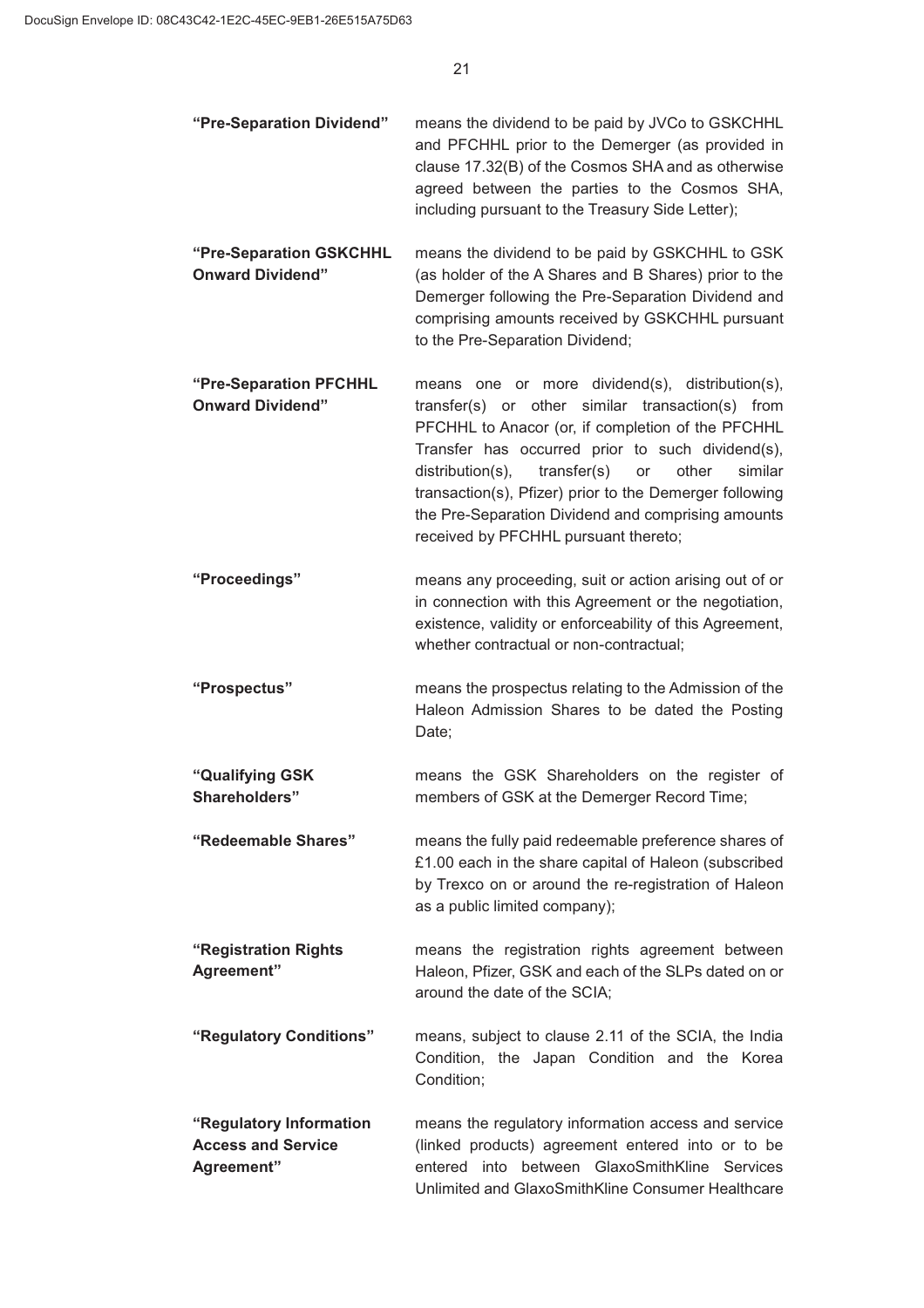(Overseas) Unlimited on or around the date of the SCIA;

**"Related Party Transactions Resolution"** means resolution 2 set out in the notice of general meeting of GSK included in the Circular;

**"Relevant GSKCHHL Shares"** means all of the class A ordinary shares of £1.00 each in the capital of GSKCHHL in issue immediately prior to Completion;

**"SCA Side Letter"** means the letter agreement between GSKCHHL, Pfizer, PFCHHL, GSK and JVCo dated 22 November 2021;

**"SCIA**" means the Separation Co-operation and Implementation Agreement entered into or to be entered into between GSK, Pfizer, Anacor, Haleon, JVCo, GSKCHHL and PFCHHL on or around the date of this Agreement;

**"SEC"** means the U.S. Securities and Exchange Commission;

**"Separation Ancillary**  means the:

**Agreements"**

- $(i)$  SCIA;
- (ii) Exchange Agreements:
- (iii) Cosmos SAPA Amendment Agreement;
- (iv) Tax Covenant;
- $(v)$  ATFA;
- (vi) Transitional Services Agreement;
- (vii) GSK Manufacturing and Supply Agreement;
- (viii) Consumer Manufacturing and Supply Agreement;
- (ix) GSK Quality Agreement;
- (x) Consumer Quality Agreement;
- (xi) Shared Brands Licences Agreement;
- (xii) Shared Brands Committee Agreement;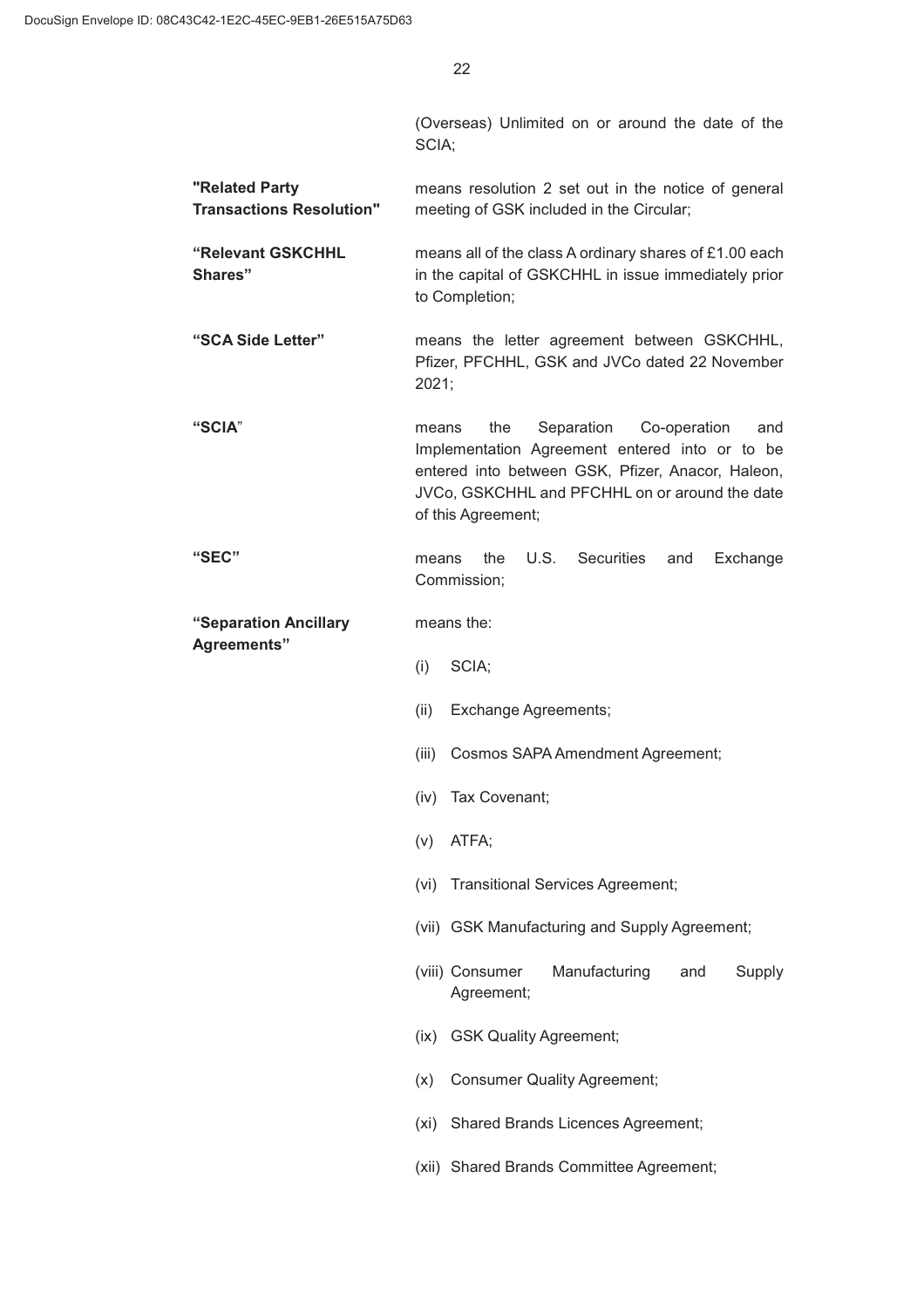|                                        | (xiii) Corporate Brand Licence Agreement;                                                                                                                                                                                                                               |
|----------------------------------------|-------------------------------------------------------------------------------------------------------------------------------------------------------------------------------------------------------------------------------------------------------------------------|
|                                        | (xiv) Co-Existence Agreement;                                                                                                                                                                                                                                           |
|                                        | (xv) Long Term Access Agreement;                                                                                                                                                                                                                                        |
|                                        | (xvi) Pharmacovigilance Agreement;                                                                                                                                                                                                                                      |
|                                        | (xvii) NEBA Amendment Agreement;                                                                                                                                                                                                                                        |
|                                        | (xviii) Argentina NEBA;                                                                                                                                                                                                                                                 |
|                                        | (xix) Brazil ATFA;                                                                                                                                                                                                                                                      |
|                                        | (xx) Deed of Termination;                                                                                                                                                                                                                                               |
|                                        | (xxi) Regulatory Information Access and Service<br>Agreement; and                                                                                                                                                                                                       |
|                                        | (xxii) Guarantee Fee Arrangements,                                                                                                                                                                                                                                      |
|                                        | and any document, agreement or arrangement<br>pursuant thereto or in connection therewith;                                                                                                                                                                              |
| "Separation Completion"                | means completion of the final step in the Separation<br>Transaction;                                                                                                                                                                                                    |
| "Separation Transaction"               | means the steps comprised in the Demerger, the<br>Exchange Agreements, execution of the Separation<br>Ancillary Agreements and Admission, pursuant to<br>which, among other things, Haleon will become a<br>listed company holding the Consumer Healthcare<br>Business; |
| "Service Document"                     | means a claim form, application notice, order,<br>judgment or other document relating to<br>any<br>Proceedings;                                                                                                                                                         |
| "Shared Brands Committee<br>Agreement" | means the shared brands committee agreement<br>into or to be entered into between<br>entered<br>GlaxoSmithKline<br>Services<br>Unlimited<br>and<br>GlaxoSmithKline Consumer Healthcare (Overseas)<br>Limited on or around the date of the SCIA;                         |
| "Shared Brands Licences<br>Agreement"  | means the deed of amendment and restatement to<br>amend and restate certain shared brand licence<br>agreements entered into or to be entered into between<br>certain licensors, certain licensees and certain                                                           |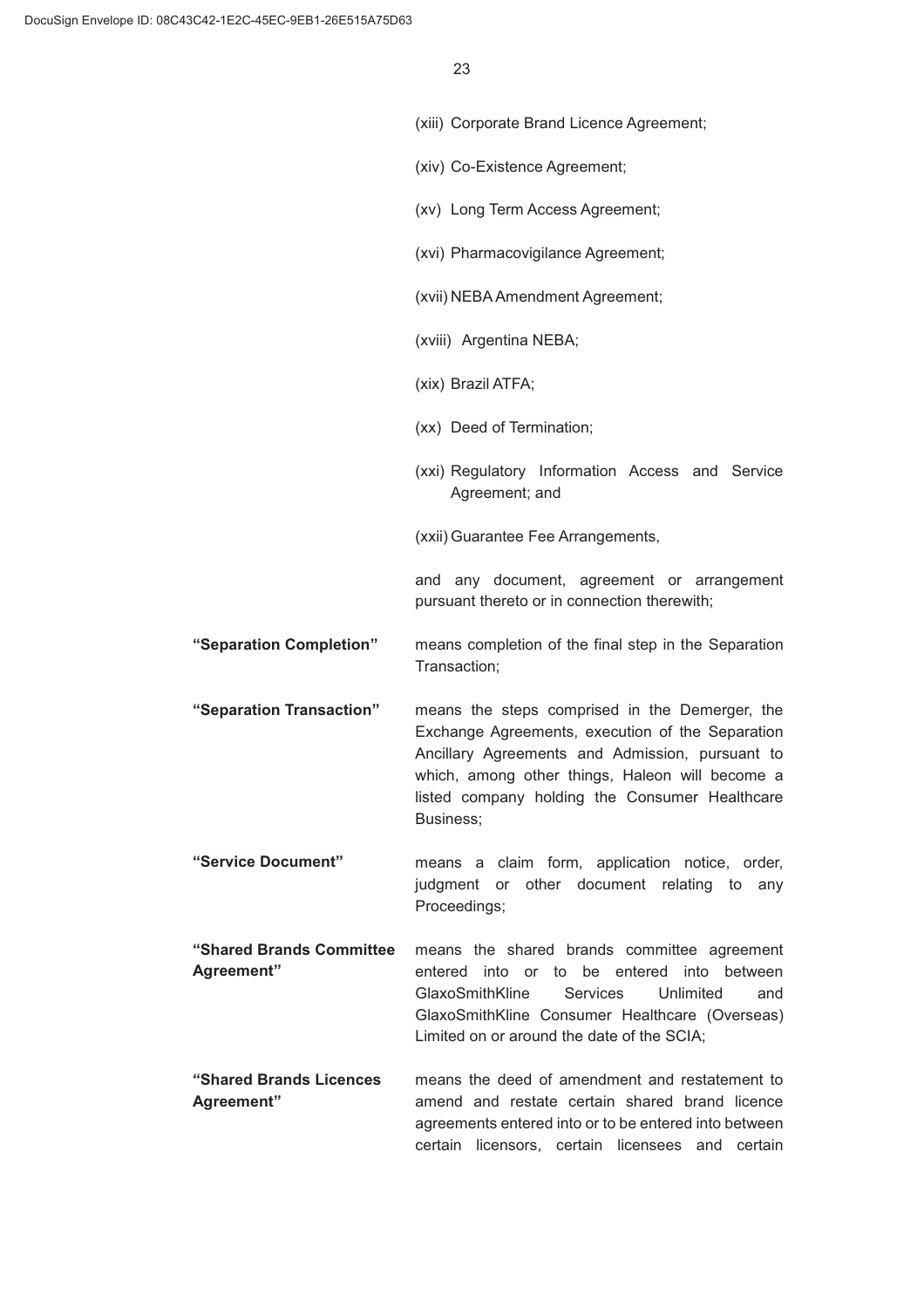registered proprietors on or around the date of the SCIA;

- **"Shared Contract"** means any agreement or contractual arrangement between: (i) a Third Party; and (ii) any member of the GSK Group and/or any member of the Consumer Healthcare Group, under which (as at Completion) services or support are (or are reasonably contemplated to be) provided by the Third Party for the benefit (or burden) of each of the GSK Business and the Consumer Healthcare Business, excluding, for the avoidance of doubt, the Transaction Documents, the Cosmos SAPA and any other agreement connected to the Demerger and/or the Separation Transaction;
- **"Share Exchanges"** means the GSK Share Exchange, the Pfizer Share Exchange and the SLP Share Exchange;
- **"SLP Exchange Agreement"** means the exchange agreement between the SLPs and Haleon setting out the terms of the SLP Share Exchange;
- **"SLP Haleon Exchange Shares"** means the Haleon Ordinary Shares to be allotted and issued, credited as fully paid up, in accordance with the SLP Exchange Agreement, which immediately following completion of the Demerger and the Share Exchanges, represent 7.5% of the issued Haleon Ordinary Shares (rounded to the nearest whole Haleon Ordinary Share);

### **"SLPs"** means:

- (i) GSK (No. 1) Scottish Limited Partnership, a private fund limited partnership registered in Scotland with registration number SL035527 and whose principal place of business is at 50 Lothian Road, Festival Square, Edinburgh, EH3 9WJ;
- $(ii)$  GSK (No. 2) Scottish Limited Partnership, a private fund limited partnership registered in Scotland with registration number SL035526 and whose principal place of business is at 50 Lothian Road, Festival Square, Edinburgh, EH3 9WJ; and
- (iii) GSK (No. 3) Scottish Limited Partnership, a private fund limited partnership registered in Scotland with registration number SL035525 and whose principal place of business is at 50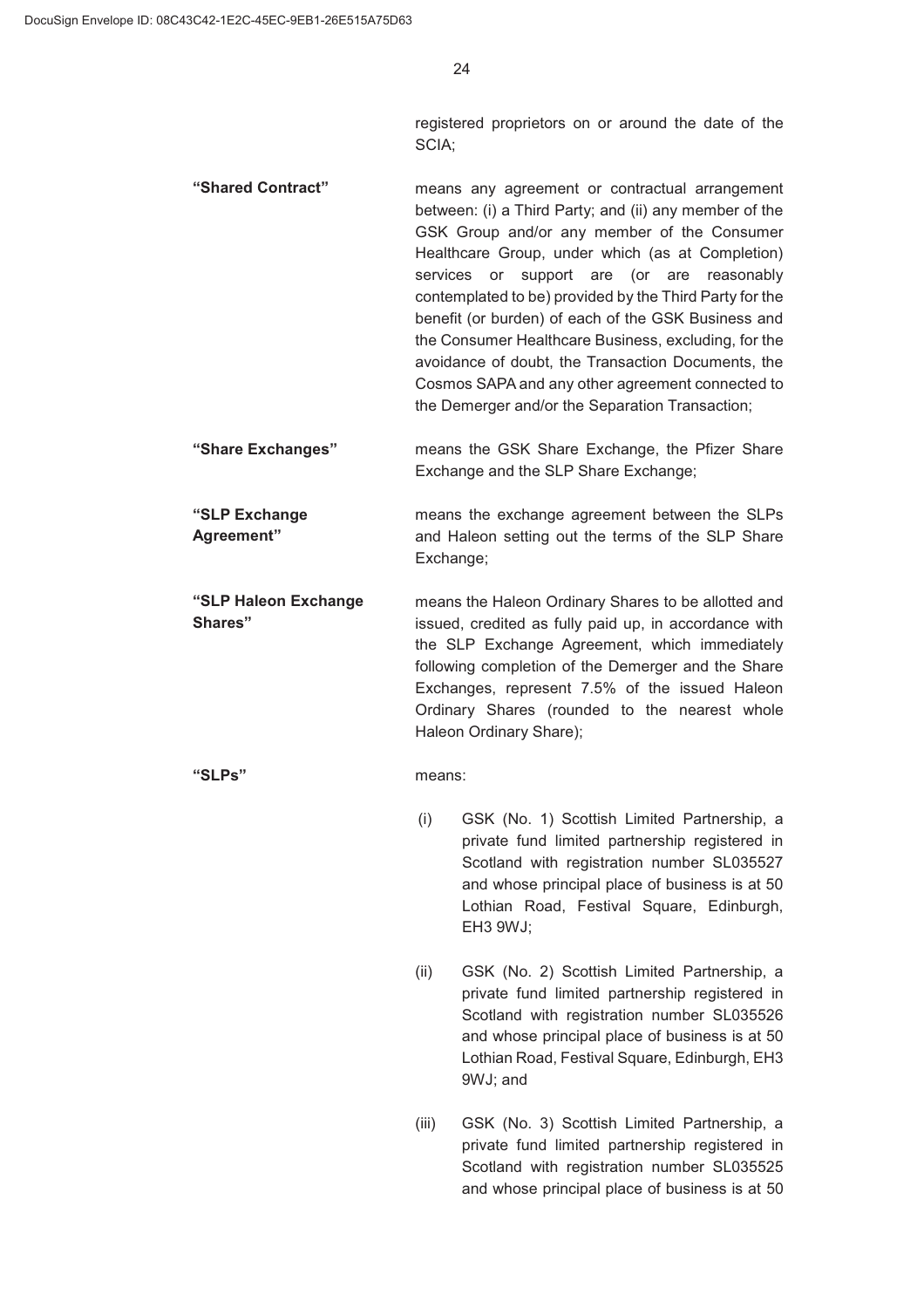Lothian Road, Festival Square, Edinburgh, EH3 9WJ,

being the Scottish limited partnerships that will each receive shares in Haleon pursuant to the SLP Exchange Agreement, and "**SLP**" shall be construed accordingly;

**"SLP Share Exchange"** means the transfer of each SLP's entire shareholding of C Shares to Haleon in exchange for Haleon issuing the applicable portion of the SLP Haleon Exchange Shares to each such SLP, pursuant to and in accordance with the terms of the SLP Exchange Agreement;

#### **"Sponsors"** means:

- (i) Citigroup Global Markets Limited, a company incorporated in England and Wales with registered number 01763297 whose registered office is Citigroup Centre, Canada Square, Canary Wharf, London E14 5LB;
- (ii) Goldman Sachs International, a company incorporated in England and Wales with registered number 02263951 whose registered office is Plumtree Court, 25 Shoe Lane, London, EC4A 4AU; and
- (iii) Merrill Lynch International, a company incorporated in England and Wales with registered number 02312079 whose registered office is 2 King Edward Street, London, EC1A 1HQ;

#### **"Sponsors' Agreements"** means:

- (i) the sponsors' agreement between Haleon, JVCo and each of the Sponsors dated on or around the date of the SCIA; and
- (ii) the sponsors' agreement between GSK and each of the Sponsors dated on or around the date of the SCIA;
- **"Steps Plan"** means the demerger steps plan prepared by Slaughter and May summarising the proposals in relation to the Separation Transaction, and initialled for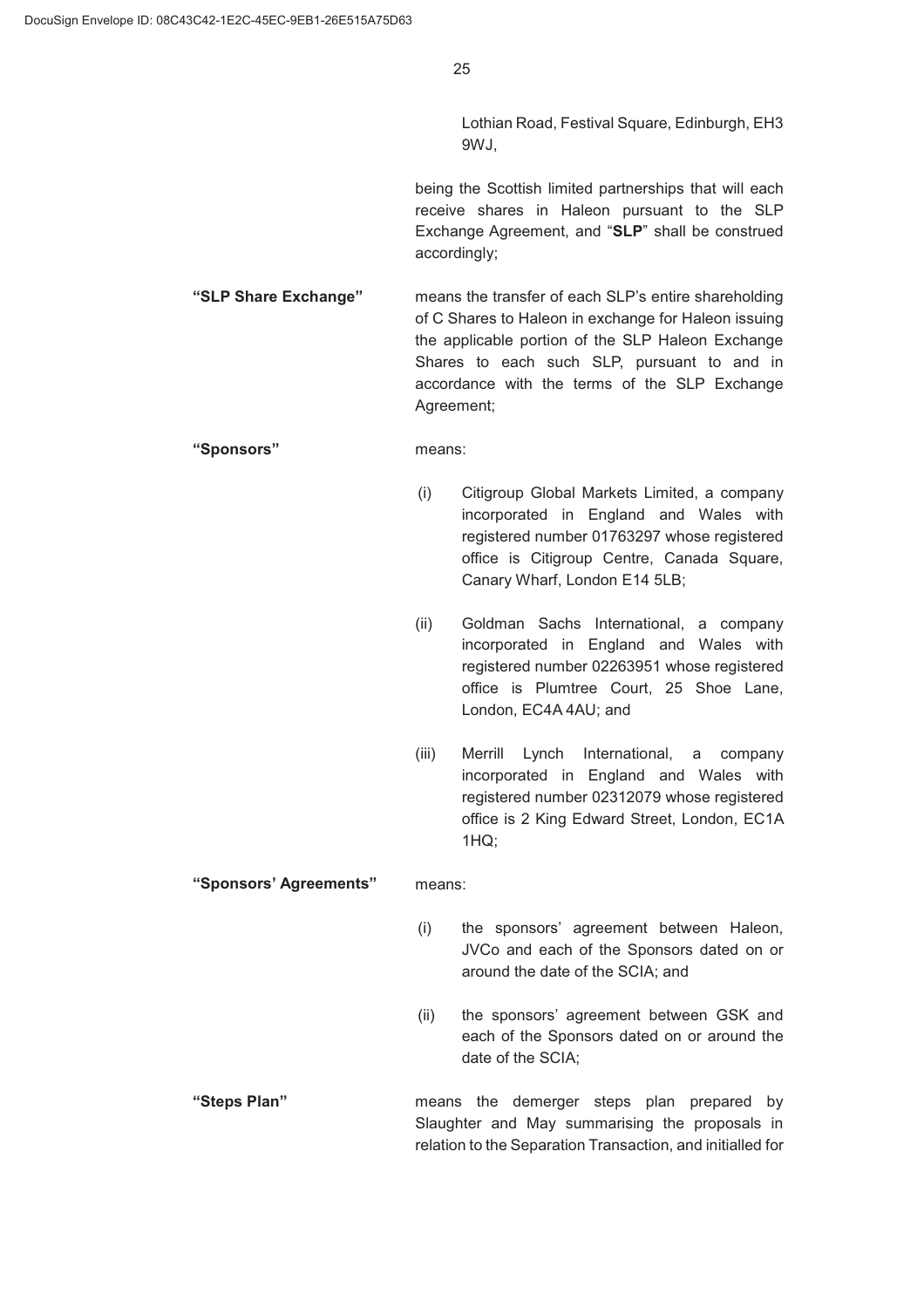identification purposes by or on behalf of each of GSK, Pfizer and Haleon;

**"subsidiary undertaking"** means a subsidiary undertaking as defined in section 1162 Companies Act 2006 (and a company shall be treated, for the purposes only of the membership requirement contained in subsections 1162(2)(b) and (d) respectively, as a member of another company even if its shares in that other company are registered in the name of (A) another person (or its nominee) whether by way of security or in connection with the taking of security or (B) its nominee);

- **"Tax"** means all taxes, and all levies, duties, imposts, charges and withholdings in the nature of tax, including taxes on gross or net income, profits or gains and taxes on receipts, sales, use, employment, payroll, land, stamp, transfer, occupation, franchise, value added, wealth and personal property, together with all penalties, charges, additions to tax, and interest relating to any of them, and regardless of whether any such amounts are chargeable or attributable directly or primarily to any other person or are recoverable from any other person;
- **"Tax Authority"** means any taxing, revenue or other authority competent to impose any liability to, or to assess or collect, any Tax, including, without limitation, HMRC and the Internal Revenue Service;
- **"Tax Covenant"** means the deed of tax covenant relating to the Separation Transaction, entered into or to be entered into between GSK, Haleon, GSKCHHL, Pfizer and JVCo on or around the date of the SCIA;

"**Third Party**" means a person who:

- $(i)$  is not a member of the GSK Group or the Pfizer Group;
- $(ii)$  is not connected with GSK or Pfizer; and
- (iii) is not a member of the Consumer Healthcare Group;
- **"Third Party Consents"** means all consents, licences, permits, approvals of any agreements of third party providers as are required for the performance of the obligations of the Parties under this Agreement and for the GSK Group Companies and the Consumer Healthcare Group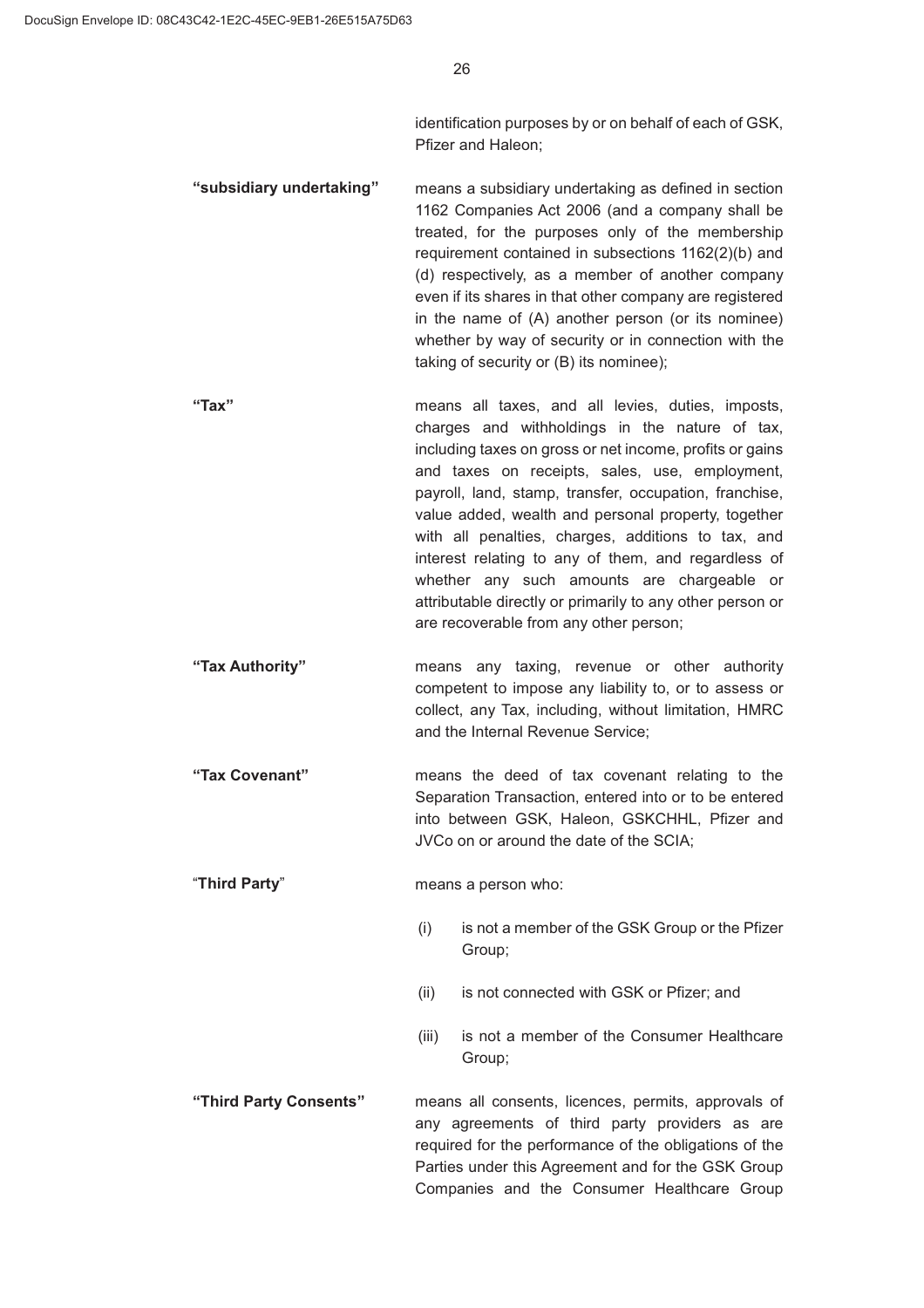Companies (as appropriate) to receive the full benefit of its rights under this Agreement;

**"Transaction Documents"** means this Agreement, the SCIA and the Ancillary Agreements;

**"Transitional Services Agreement"** means the transitional services agreement entered into or to be entered into between GlaxoSmithKline Services Unlimited, GlaxoSmithKline LLC, GlaxoSmithKline Consumer Healthcare (Overseas) Limited and GlaxoSmithKline Consumer Healthcare Holdings (US) LLC on or around the date of the SCIA;

- **"Treasury Side Letter"** means the letter agreement entered into between GSKCHHL, Pfizer, PFCHHL, GSK and JVCo dated 4 November 2021 pursuant to which the parties thereto have agreed the interpretation, and confirmed the application, of certain provisions of the Cosmos SHA;
- **"Trexco"** means Trexco Limited, a company incorporated in England with number 00461588, having its registered office at 2 Lambs Passage, London, EC1Y 8BB;

### **"VAT"** means:

- $(i)$  any value added tax imposed by the Value Added Tax Act 1994 and legislation and regulations supplemental thereto;
- $(ii)$  to the extent not included in paragraph  $(i)$ above, any Tax imposed in compliance with the council directive of 28 November 2006 on the common system of value added tax (EC Directive 2006/112); and
- $(iii)$  any other Tax of a similar nature to the Taxes referred to in paragraph (i) or paragraph (ii) above, whether imposed in the UK or a member state of the EU in substitution for, or levied in addition to, the Taxes referred to in paragraph (i) or paragraph (ii) above or imposed elsewhere; and
- **"Working Hours"** means 9.30 a.m. to 5.30 p.m. (local time) on a Business Day.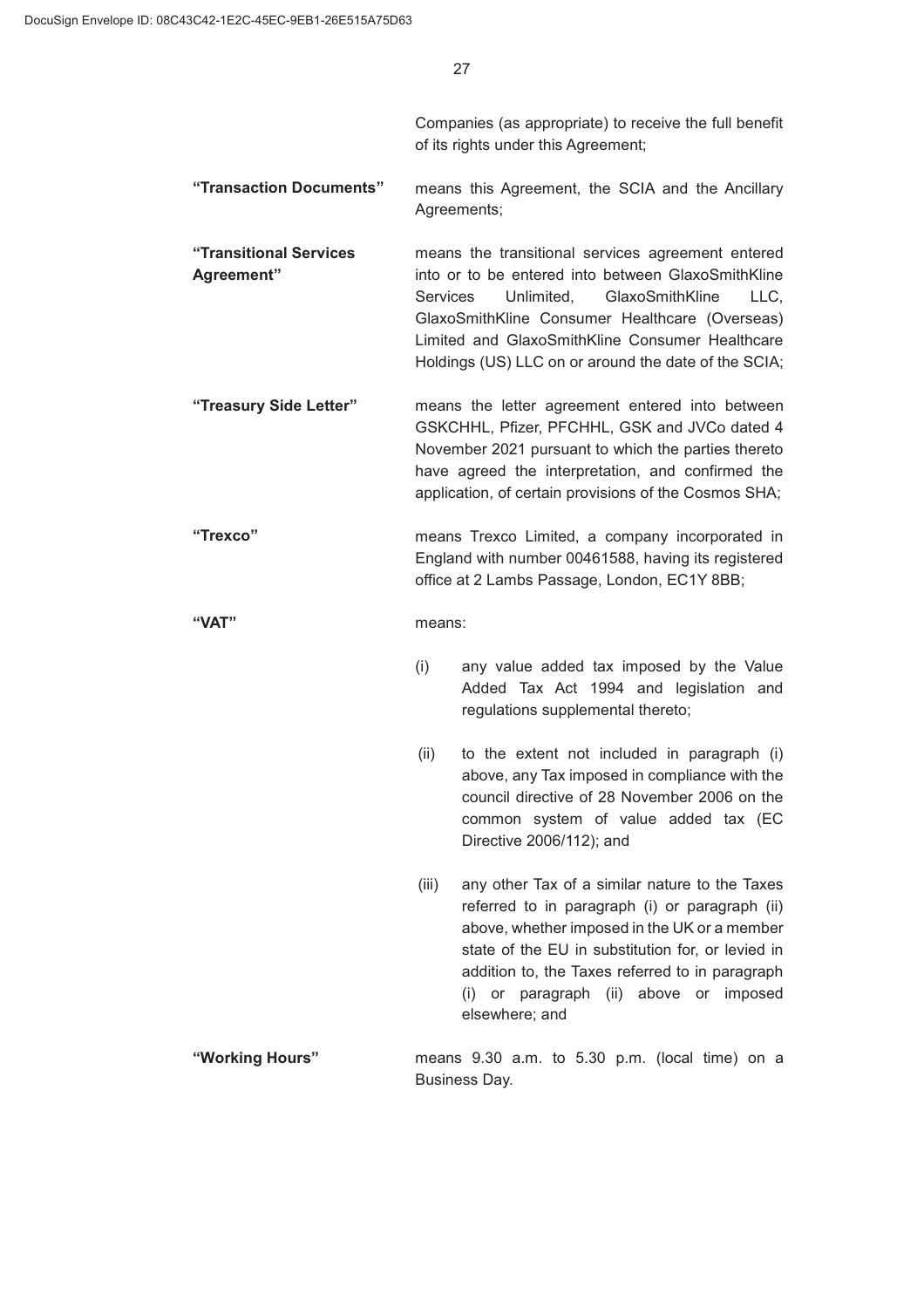- 1.2 In this Agreement, unless otherwise specified:
	- (A) references to clauses, sub clauses, paragraphs, sub paragraphs, and Schedules are to clauses, sub clauses, paragraphs, sub paragraphs of, and Schedules to, this Agreement;
	- % use of any gender includes the other genders and (unless the context otherwise requires) the singular shall include the plural and vice versa;
	- & references to a "**company**" shall be construed so as to include any corporation or other body corporate, wherever and however incorporated or established;
	- ' references to a "**person**" shall be construed so as to include any individual, firm, company, corporation, body corporate, government, state or agency of a state, local or municipal authority or government body or any joint venture, association or partnership (whether or not having separate legal personality);
	- ( references to a "**holding company**" or a "**subsidiary**" shall be construed as a holding company or subsidiary (as the case may be) as defined in section 1159 of the Companies Act 2006;
	- ) references to a "**body corporate**" shall be construed as a body corporate as defined in section 1173 of the Companies Act 2006;
	- (G) references to a "**parent undertaking**" shall be construed as a parent undertaking as defined in section 1162 of the Companies Act 2006;
	- + references to a "**party**" shall be construed so as to include a reference to that party's successors and permitted assigns;
	- (I) a reference to any statute or statutory provision or other regulation shall be construed as a reference to the same as it may have been, or may from time to time be, amended, modified or re-enacted and shall include any subordinate legislation made from time to time under that statute or statutory provision, except to the extent that any amendment or modification made after the date of this Agreement would increase or alter the liability of any Party under this Agreement;
	- - references to "**include**" and "**including**" shall be deemed to be followed by the words "**without limitation**";
	- . any reference to a "**day**" (including within the phrase "**Business Day**") shall mean a period of 24 hours running from midnight to midnight;
	- (L) references to times are to London time (unless otherwise stated);
	- 0 reference to "**liabilities**", "**costs**" and/or "**expenses**" incurred by a person shall not include any amount in respect of VAT or any Tax of a similar nature included in such liabilities, costs and/or expenses for which that person or any other member of its Group is entitled to credit or repayment from any Tax Authority;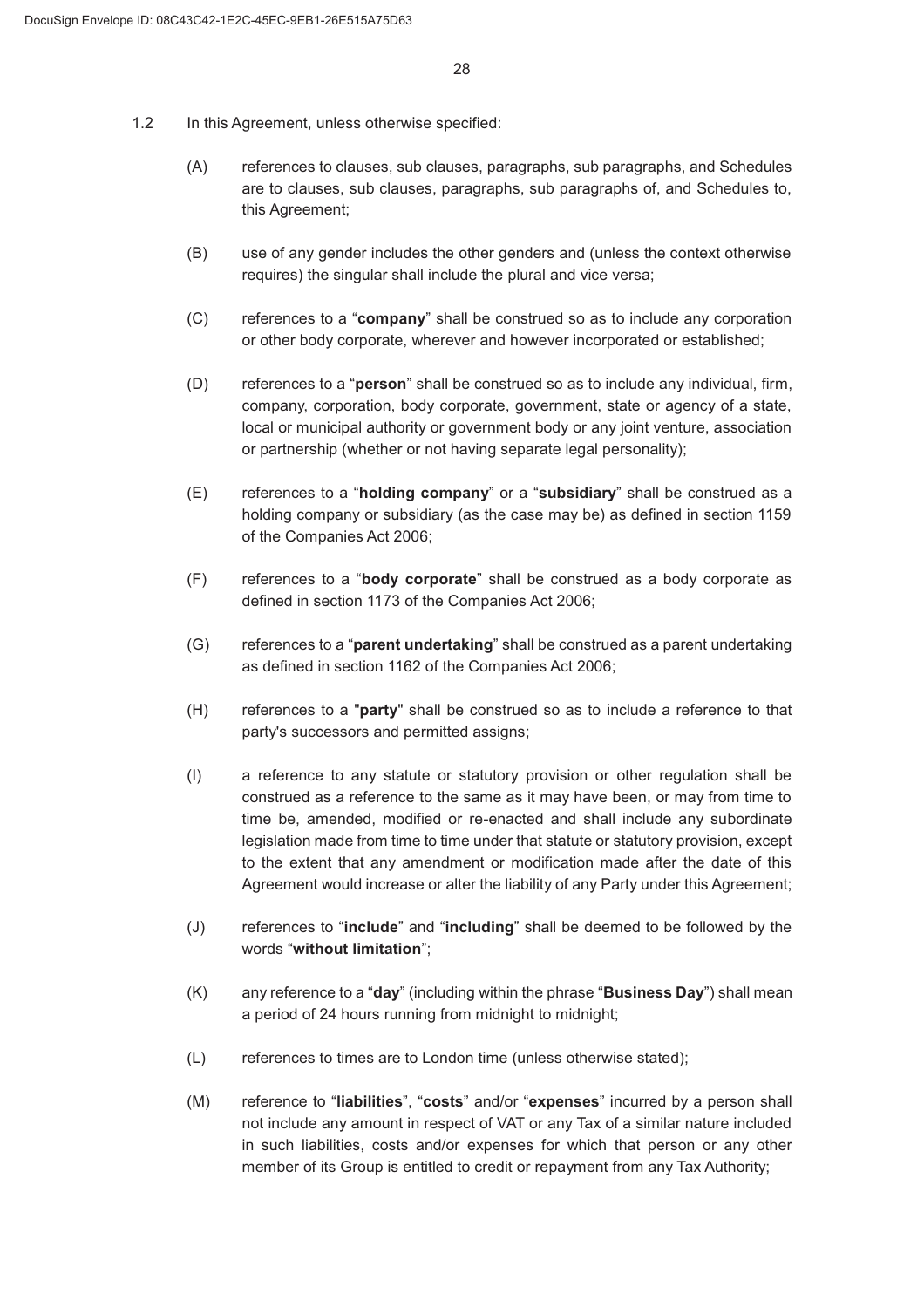- 1 references to "**indemnify**" any person against any circumstance shall include indemnifying and keeping such person harmless from all actions, claims and proceedings from time to time made against such person and all loss, damage, payments, costs or expenses suffered, made or incurred by such person as a consequence of that circumstance and, unless otherwise specified, any indemnity given in this Agreement shall be deemed to have been given on an after-Tax basis;
- 2 any indemnity or obligation to pay (the "**Payment Obligation**") being given or assumed on an "**after-Tax basis**" or expressed to be "**calculated on an after-Tax basis**" means that the amount payable pursuant to such Payment Obligation (the "**Payment**") shall be calculated in such a manner as will ensure that, after taking into account:
	- $(i)$  any Tax required to be deducted or withheld from the Payment;
	- $(i)$  the amount and timing of any additional Tax which becomes (or would, but for the use of any credit or other relief which would otherwise have been available to reduce the Tax liabilities of any member of the Consumer Healthcare Group or the GSK Group, as the case may be, have become) payable as a result of the Payment's being subject to Tax; and
	- $(iii)$  the amount and timing of any Tax benefit which is obtained, to the extent that such Tax benefit is attributable to the matter giving rise to the Payment Obligation,

the recipient of the Payment is in the same position as that in which it would have been if the matter giving rise to the Payment Obligation had not occurred (or, in the case of a Payment Obligation arising by reference to a matter affecting a person other than the recipient of the Payment, the recipient of the Payment and that other person are, taken together, in the same position as that in which they would have been had the matter giving rise to the Payment Obligation not occurred), provided that the amount of the Payment shall not exceed that which it would have been if it had been regarded for all Tax purposes as received solely by the recipient and not any other person;

- 3 references to a "**liability to Tax**" or "**Tax payable**" (and equivalent terms) include circumstances where Tax would be (or become) payable but for the use of a Relief (as such term is defined in the Tax Covenant);
- $(Q)$  a reference to any other document referred to in this Agreement is a reference to that other document as amended, varied, novated or supplemented (other than in breach of the provisions of this Agreement or that other document) at any time;
- (R) a reference to any English legal term for any action, remedy, method of judicial proceeding, legal document, legal status, court, official or any legal concept or thing shall in respect of any jurisdiction other than England be treated as a reference to any analogous term in that jurisdiction; and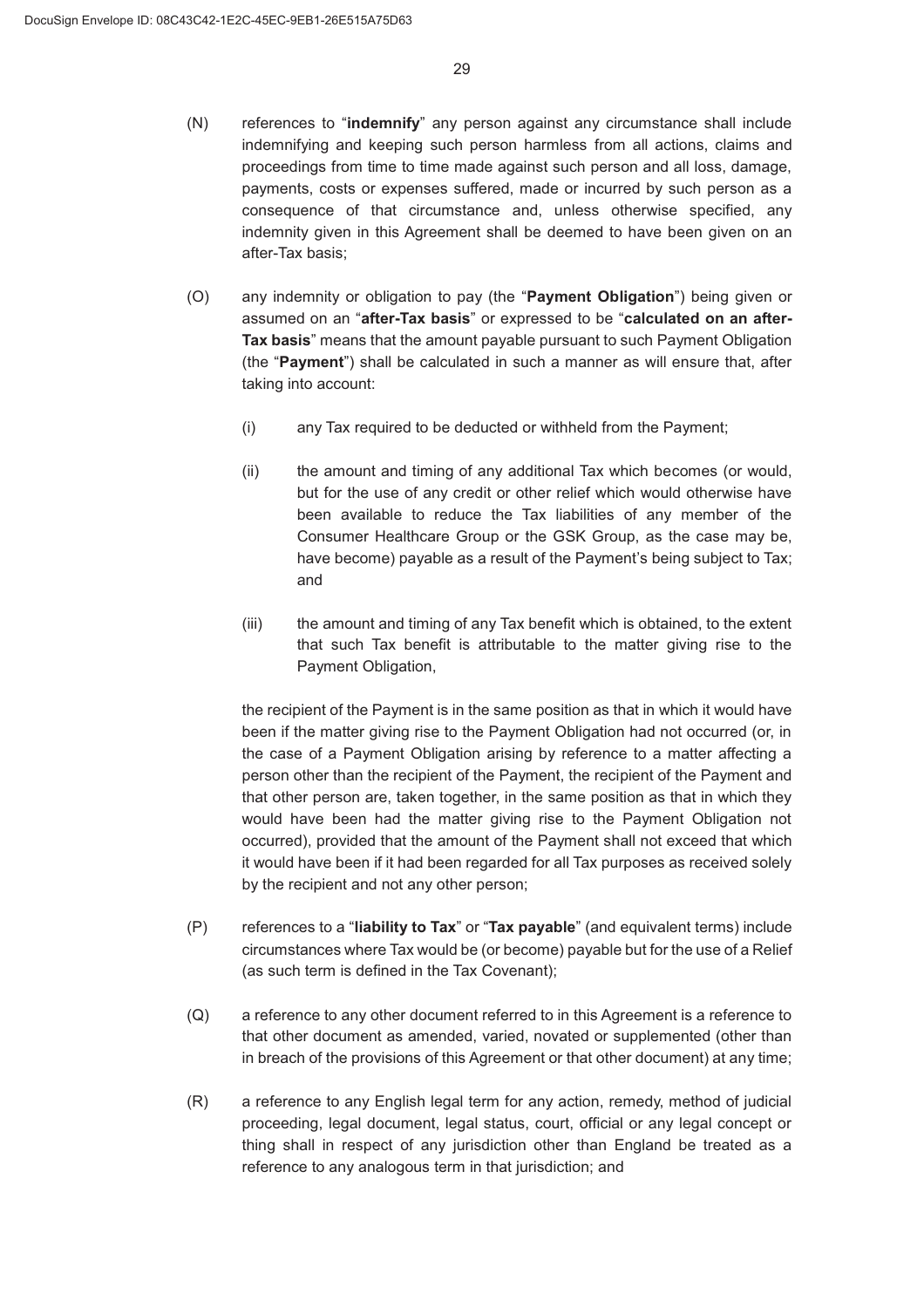- 6 the rule known as the *ejusdem generis* rule shall not apply and accordingly:
	- (i) general words introduced by the word "other" shall not be given a restrictive meaning by reason of the fact that they are preceded by words indicating a particular class of acts, matters or things; and
	- $(i)$  general words shall not be given a restrictive meaning by reason of the fact that they are followed by particular examples intended to be embraced by the general words.
- 1.3 In this Agreement, unless otherwise specified:
	- (A) all headings and titles are inserted for convenience only and are to be ignored in the interpretation of this Agreement; and
	- (B) the Schedules form part of this Agreement and shall have the same force and effect as if expressly set out in the body of this Agreement, and any reference to this Agreement shall include the Schedules.
- In this Agreement, references to members of Pfizer Group's or members of GSK Group's holdings of Haleon Ordinary Shares shall include: (i) Haleon Ordinary Shares held directly in the form of shares; (ii) Haleon Ordinary Shares held by one or more nominees on behalf of members of the Pfizer Group or GSK Group (as applicable); and (iii) Haleon Ordinary Shares held indirectly as a result of a holding of Haleon ADSs.

### **CONDITIONS PRECEDENT**

- 2.1 The provisions of this Agreement, other than those arising under clause 1 (Interpretation), clause 2 (Conditions Precedent), clause 3 (Termination), clause 4 (Circular, Prospectus and Pre-Completion Obligations), clauses 5.1, 5.2 and 5.5 (Transfer and Issue of Shares), clause 14 (Confidentiality), clause 19 (Further Assurance) and clause 20 (Notices) to clause 29 (Counterparts) (inclusive), shall be conditional upon all of the following:
	- (A) completion of the ATB Re-organisation;
	- % the passing of the Demerger Resolution and the Related Party Transactions Resolution by GSK Shareholders at the GSK General Meeting;
	- & approval of the Competition Commission of India pursuant to the Competition Act, 2002 in order to permit the implementation of the Separation Transaction and any related corporate restructuring steps;
	- (D) approval of the Korea Fair Trade Commission pursuant to the Korean merger control laws, namely Article 11(1) of the Monopoly Regulation and Fair Trade Law and Article 18(4) of its Enforcement Decree, in order to permit the implementation of the Separation Transaction and any related corporate restructuring steps;
	- ( approval of the Japan Fair Trade Commission (the "**JFTC**") pursuant to the Japanese merger control laws namely the Act on Prohibition of Private Monopolization and Maintenance of Fair Trade (the "**Antimonopoly Act**") and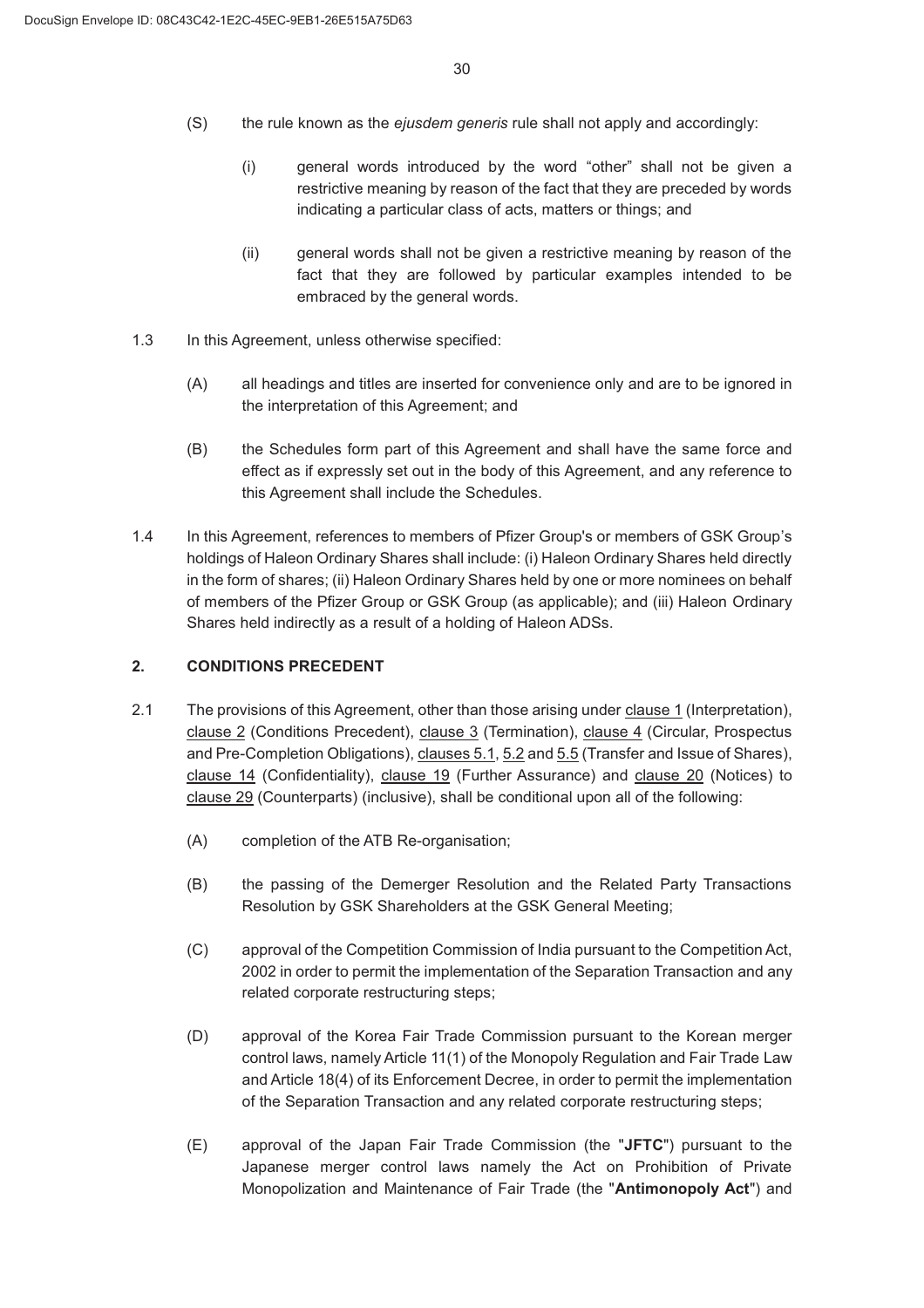relevant rules (following submission of prior notification of the plan of share acquisition to the JFTC under Paragraph 2, Article 10 of the Antimonopoly Act) comprising:

- (i) receipt from the JFTC of a notification not to issue a cease and desist order under Paragraph 1, Article 50 of the Antimonopoly Act, pursuant to Article 9 of the Rules on Applications for Approval, Reporting, Notification, etc. pursuant to the Provisions of Articles 9 to 16 of the Act on Prohibition of Private Monopolization and Maintenance of Fair Trade; and
- $\mu$  the applicable waiting period stipulated in Paragraph 8, Article 10 of the Antimonopoly Act (as may be shortened in the JFTC's discretion) having expired,

in each case, in order to permit the implementation of the Separation Transaction and any related corporate restructuring steps;

- ) the payment of the Final Quarterly Dividend, the Final Sweep Dividend, and the Pre-Separation Dividend;
- (G) approval of the Demerger Dividend by the GSK Board;
- (H) GSK having not terminated this Agreement prior to Completion in accordance with clause 3.1;
- , no order, injunction or decree issued by any Governmental Entity of competent jurisdiction or other legal restraint or prohibition preventing the consummation of the Separation Transaction being in effect;
- (J) the Sponsors' Agreements not having terminated in accordance with their terms;
- . approval of the Haleon Allotment Authorities by the shareholders of Haleon;
- (L) the FCA having acknowledged to Haleon or its agent (and such acknowledgement not having been withdrawn) that the application for admission of the Haleon Admission Shares to the Official List with a premium listing:
	- (i) has been approved; and
	- $(i)$  will become effective as soon as a dealing notice has been issued by the FCA and any Listing Conditions have been satisfied;
- (M) the London Stock Exchange having acknowledged to Haleon or its agent (and such acknowledgement not having been withdrawn) that the Haleon Admission Shares will be admitted to trading on its main market for listed securities;
- $(N)$  (i) the registration statement on Form 20-F filed by Haleon with the SEC to effect the registration of the Haleon ADSs underlying the Haleon ADR Programme under the Exchange Act having been declared effective by the SEC and (ii) no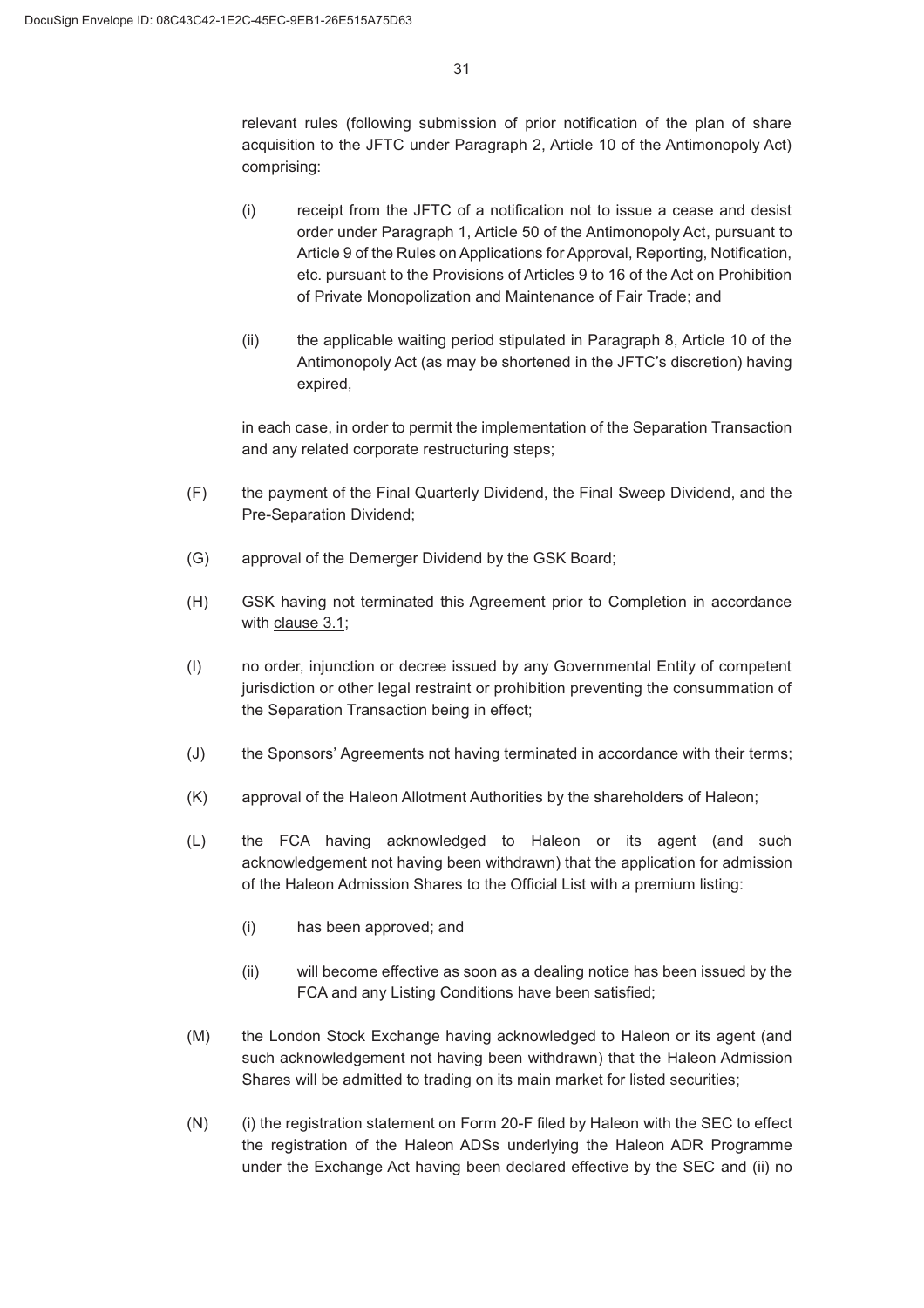stop order suspending its effectiveness being in effect, and no proceedings for such purpose being pending before or threatened by the SEC;

- 2 the Haleon ADSs underlying the Haleon ADR Programme having been approved for listing on the New York Stock Exchange, subject only to official notice of issuance;
- (P) the Exchange Agreements having been duly executed, continuing to bind all parties thereto and having become unconditional in all respects (save for any condition relating to Completion or this Agreement being unconditional) such that the Share Exchanges shall be capable of occurring, subject only to due performance of the relevant agreement(s) under the Exchange Agreements, and all parties thereto shall stand ready to perform such agreements and complete the Share Exchanges, no later than 23:59 the Sunday after Completion; and
- (Q) subject to clause 2.2, completion of the PFCHHL Transfer.
- 2.2 The Parties agree and acknowledge that the Condition Precedent specified in clause 2.1(Q) shall be deemed fully and absolutely satisfied and fulfilled in the event that the PFCHHL Transfer has not been completed by 8.00 p.m. on the date that is three (3) Business Days after the date on which the last of the Regulatory Conditions is satisfied.
- Subject to clause 2.4, each of GSK and Haleon shall use all reasonable endeavours to ensure fulfilment of the Conditions Precedent, none of which may be waived by either GSK or Haleon. If the Conditions Precedent are not satisfied by 5.00 p.m. on 23 February 2023 (or such other time and/or date as GSK may determine), this Agreement shall automatically terminate and neither GSK nor Haleon shall have any claim of any nature whatsoever against the other under this Agreement, save in respect of any rights and liability set forth in the Cosmos SHA.
- Each of GSK and Haleon undertakes to the other to disclose anything which will or may prevent or delay any of the Conditions Precedent from being satisfied immediately after it comes to the notice of that Party.
- The Parties agree and acknowledge that nothing in this Agreement shall:
	- (A) prevent or inhibit compliance with the Cosmos SHA to any extent; or
	- (B) derogate from or qualify to any extent any party's rights or obligations pursuant to the Cosmos SHA.
- 2.6 The Parties agree and acknowledge that they shall comply in all respects with the Cosmos SHA and shall procure such compliance by the members of their respective Groups. The Parties further agree and acknowledge that compliance with the Cosmos SHA by GSK, the members of the GSK Group, Haleon and the members of the Consumer Healthcare Group is permitted and the Parties hereby consent in all respects to such compliance with the Cosmos SHA. For the avoidance of doubt, the Parties agree and acknowledge that this Agreement, and any third party rights Pfizer has with respect to this Agreement, is without prejudice to GSK's and Pfizer's rights under the Cosmos SHA, the Cosmos SCA, the SCA Side Letter, the Treasury Side Letter and the obligations of Pfizer,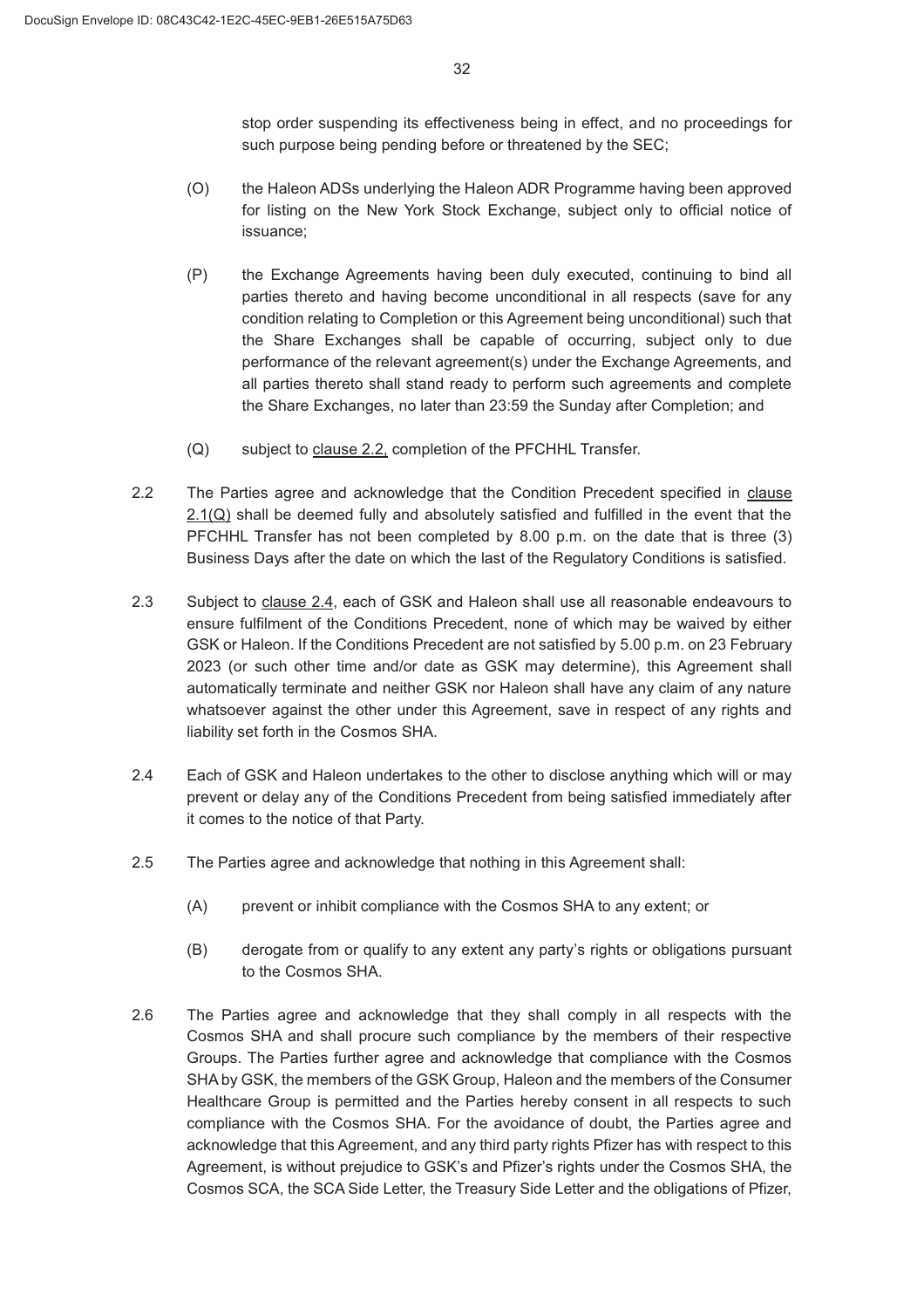GSK and the members of the Pfizer Group and the GSK Group pursuant to the terms of the Cosmos SHA, the Cosmos SCA, the SCA Side Letter and the Treasury Side Letter.

2.7 Notwithstanding anything to the contrary in this Agreement or the Cosmos SHA, the Cosmos SCA or the Treasury Side Letter, the Parties agree and acknowledge that in connection with the Demerger, and in accordance with and subject to the SCA Side Letter, (1) the issuance to the Pfizer Group PFCHHL Transferor of the Haleon NVPS pursuant to the Pfizer Share Exchange and the sale or disposition of the Haleon NVPS by the Pfizer Group PFCHHL Transferor immediately thereafter and (2) the distribution referred to in limb (ii) of the definition of ATB Re-organisation shall be expressly permitted for all purposes hereunder and thereunder.

### **3. TERMINATION**

- 3.1 Notwithstanding any other provision of this Agreement (but subject to the Cosmos SHA), the Parties hereby agree and acknowledge that GSK shall have the right in its absolute discretion to abandon the Separation Transaction by providing notice of the same in writing to Haleon and Pfizer at any time prior to Completion, and upon GSK providing such notice this Agreement shall automatically terminate.
- The Parties hereby agree and acknowledge that, in the event that this Agreement is terminated pursuant to clause 3.1:
	- (A) no Party will have any claim against any other Party for compensation, Costs, damages or otherwise except as otherwise provided in the Cosmos SHA or the SCIA;
	- (B) this Agreement shall be of no further force or effect; and
	- & for the avoidance of doubt, the Cosmos SHA shall continue in full force and effect.
- Save as provided in clause 3.1, no Party shall have the right to rescind or unilaterally terminate this Agreement, whether before or after Completion.

## **CIRCULAR, PROSPECTUS AND PRE-COMPLETION OBLIGATIONS**

- On the Posting Date:
	- (A) subject to the prior approval of the Circular by the GSK Board and the FCA, GSK shall procure the despatch of the Circular to all of its shareholders; and
	- (B) subject to the prior approval of the Prospectus by the Haleon Board (and any relevant proposed directors) and the FCA, Haleon shall procure the publication of the Prospectus.
- Without prejudice to the Sponsors' Agreements, each of GSK and Haleon undertakes to the other that if, at any time after the date hereof and before the commencement of dealings in Haleon Admission Shares, it comes to the notice of either of them that: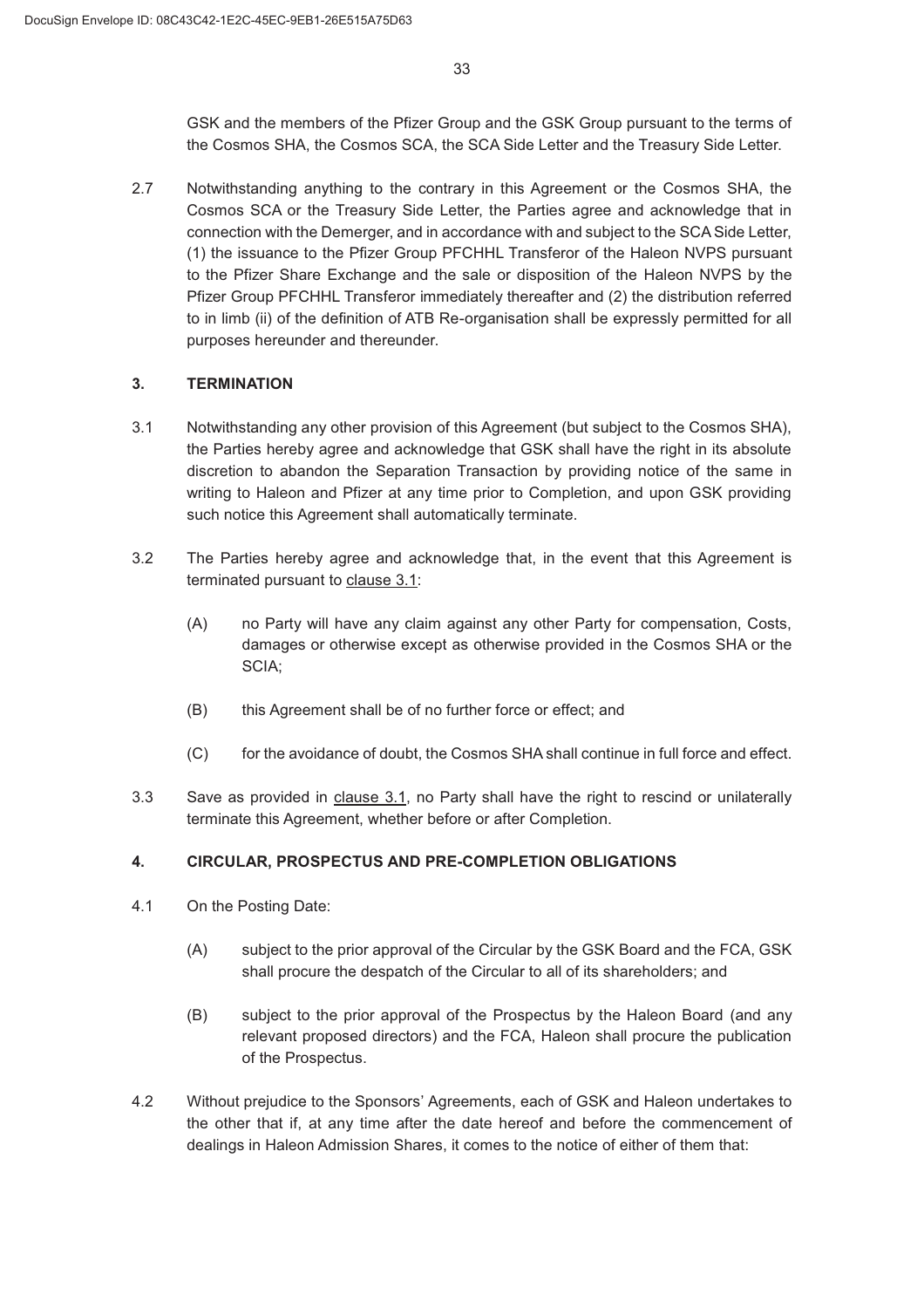- (A) any statement contained in the Circular or the Prospectus has become or been discovered to be untrue, incorrect or misleading in any material respect;
- (B) it has been discovered that either the Circular or the Prospectus does not contain a statement that it should contain in order to comply with any applicable Law or the rules of any relevant regulatory authority and that omission is or may be material;
- (C) there has been a significant change affecting any matter contained in the Circular or the Prospectus which would have been required to be disclosed in any such document had it occurred before the Posting Date; or
- (D) a significant new matter has arisen, the inclusion of information in respect of which would have been required in the Circular or in the Prospectus had it arisen before the Posting Date,

then that Party shall immediately notify the other Party of the same in writing.

- Each of GSK and Haleon undertakes:
	- (A) to procure that, prior to Completion, except as required by Law, the FCA or the London Stock Exchange, and without prejudice to clause 3, no action will be taken by it which is inconsistent with the provisions of this Agreement or the completion of the Demerger;
	- (B) that it shall comply with applicable legal and regulatory requirements in relation to the Demerger, the Circular and the Prospectus and the matters and transactions contemplated thereby and by this Agreement; and
	- & to notify and consult with the other Party before taking any action as a consequence of any matter referred to in clause 4.2, except to the extent that such undertaking to notify and consult with the other Party inhibits either Party from complying with any of its legal, regulatory or fiduciary obligations. In the case of Haleon, such action may include the publication of a supplementary prospectus in accordance with section 87G of FSMA.

### **TRANSFER AND ISSUE OF SHARES**

- 5.1 Subject to:
	- $(A)$  this Agreement not having been terminated pursuant to clause  $3.1$ ;
	- (B) the passing of the Demerger Resolution; and
	- & the GSK Board determining, in its absolute discretion, that the Demerger continues to be in the best interests of GSK and the GSK Shareholders and that the Demerger should proceed,

GSK agrees to declare the Demerger Dividend in accordance with the Demerger Resolution and resolve to transfer, with full title guarantee and free from all security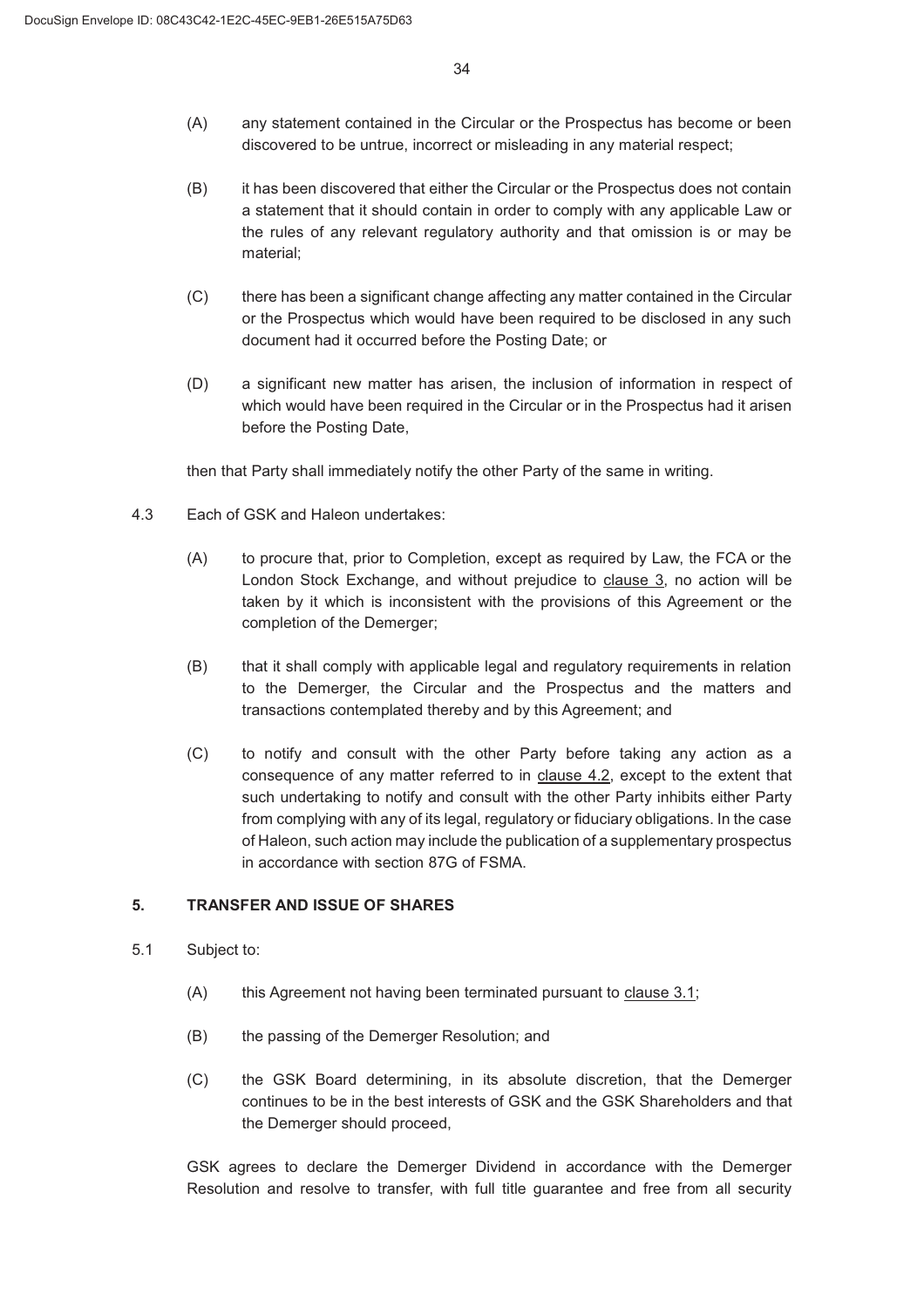interests, options, claims, or encumbrances whatsoever, the Relevant GSKCHHL Shares to Haleon, and Haleon agrees to acquire the Relevant GSKCHHL Shares on the same basis.

- Prior to Completion (but subject thereto), GSK shall procure that the GSKCHHL Board shall meet to approve the transfer of the Relevant GSKCHHL Shares from GSK to Haleon and to resolve that, as soon as reasonably practicable following Completion, Haleon will be recorded in the register of members of GSKCHHL as the holder of the Relevant GSKCHHL Shares.
- As soon as reasonably practicable following Completion, Haleon shall procure that (subject to stamping of the relevant instrument of transfer or, as applicable, receipt of appropriate confirmation from HMRC that relief has been adjudicated or otherwise that the change in ownership may be duly registered) Haleon is recorded in the register of members of GSKCHHL as the holder of the Relevant GSKCHHL Shares.
- In consideration for the transfer of the Relevant GSKCHHL Shares from GSK to Haleon, and in satisfaction of the Demerger Dividend, Haleon shall allot and issue to the Qualifying GSK Shareholders such number of Haleon Demerger Shares which, when aggregated with any Haleon Demerger Shares already then in issue, is equal to the number of GSK Shares in issue at the Demerger Record Time (less any GSK Shares held in treasury).
- Immediately after the Demerger Record Time, GSK shall make available to Haleon the registered names, addresses and shareholdings of the Qualifying GSK Shareholders.
- GSK hereby directs, and Haleon shall ensure, that the Haleon Demerger Shares to be allotted and issued to the Qualifying GSK Shareholders pursuant to clause 5.4 shall:
	- (A) be allotted and issued on the basis of one Haleon Ordinary Share for every GSK Share held by each GSK Shareholder at the Demerger Record Time, save that in respect of each of David Redfern, Victoria Whyte, Subesh Williams and Adam Walker the number of such shares to be issued to each of them pursuant to the foregoing shall be reduced by the number of shares in the share capital of Haleon already held by each of them at the Demerger Record Time; and
	- % be allotted credited as fully paid and free from all liens, charges and encumbrances whatsoever and shall have the rights described in Haleon's articles of association in the Agreed Form.
- As soon as reasonably practicable following the allotment and issuance of Haleon Demerger Shares pursuant to clause 5.4, Haleon shall procure that each Qualifying GSK Shareholder that has been allotted and issued Haleon Demerger Shares is recorded in the register of members of Haleon as the holder of the applicable Haleon Demerger Shares.

### **COMPLETION OBLIGATIONS**

 Subject to clause 6.2, Completion of this Agreement will take place at 8.00 p.m. (and in any event after the close of business in London) on the later of (1) 15 July 2022 and (2) the first Friday to occur on or after the satisfaction or deemed satisfaction of the last of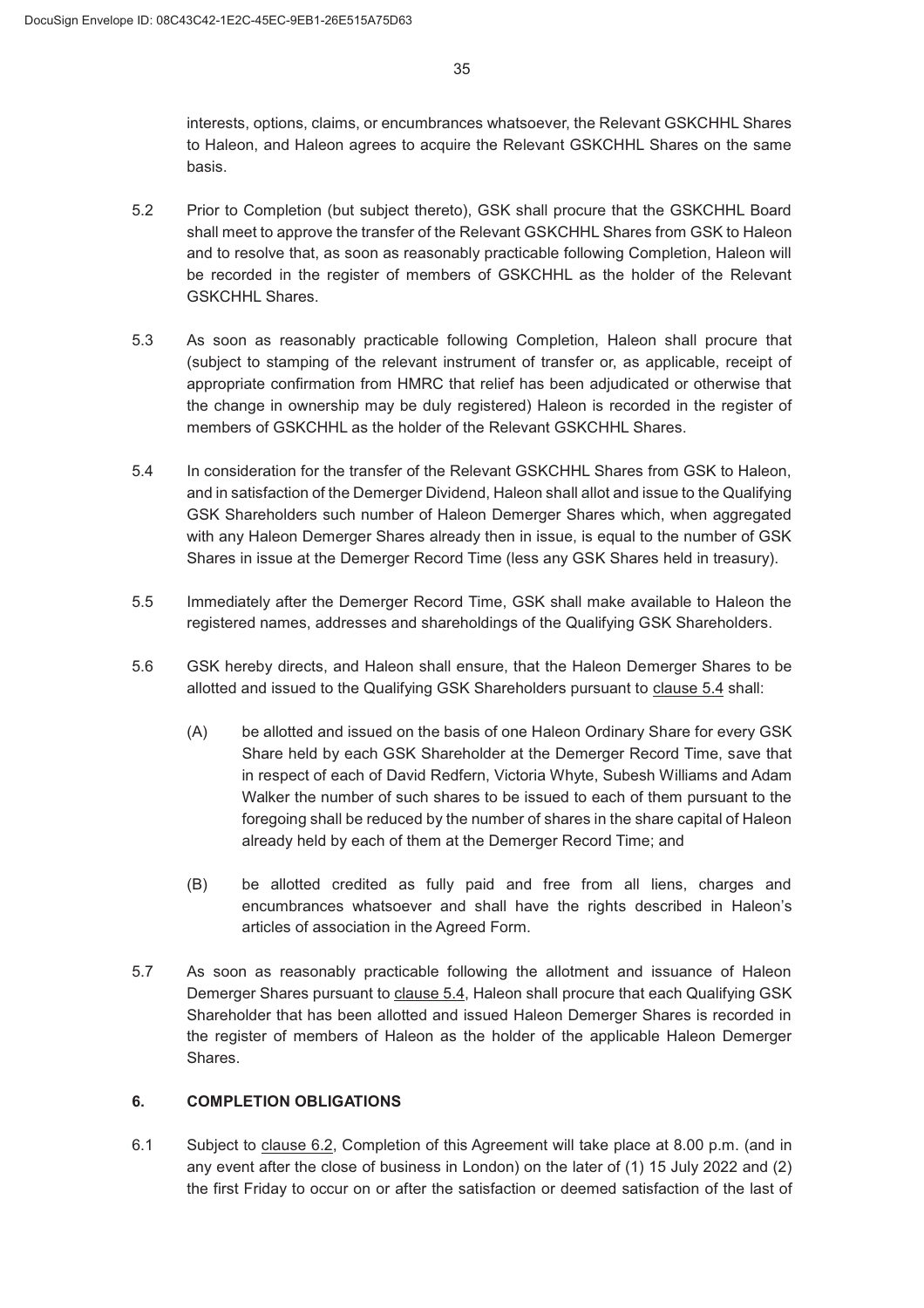the Conditions Precedent specified in clauses 2.1(A) to 2.1(G) (inclusive) and clauses  $2.1(K)$  to  $2.1(Q)$  (inclusive) (except for the Conditions Precedent which will be satisfied only upon Completion, being the Conditions Precedent specified in clauses 2.1(L) and 2.1(M), provided that such Conditions Precedent would be satisfied assuming the Completion were to occur at such time, and except for the Condition Precedent specified in clause  $2.1(N)(ii)$ , unless otherwise agreed by the Parties and provided that none of the events specified in clause  $2.1(H)$  to clause  $2.1(J)$  (inclusive) and clause  $2.1(N)(ii)$  have occurred at such time.

- In the event that the Regulatory Conditions are not satisfied by 8.00 p.m. on 12 July 2022 or such other time as GSK shall determine with the agreement of Pfizer then:
	- (A) the Parties agree and acknowledge that Completion of this Agreement shall be delayed past 15 July 2022 and Admission shall not occur on the scheduled date of 18 July 2022;
	- (B) Completion of this Agreement shall instead take place at 8.00 p.m. (and in any event after the close of business in London) on the first Friday (1) that is at least three (3) Business Days after satisfaction of the Regulatory Conditions and (2) on or after which the Conditions Precedent specified in clauses 2.1(A) to 2.1(G) (inclusive) and clauses  $2.1(K)$  to  $2.1(Q)$  (inclusive) are satisfied or deemed satisfied (except for the Conditions Precedent which will be satisfied only upon Completion, being the Conditions Precedent specified in clauses 2.1(L) and 2.1(M), provided that such Conditions Precedent would be satisfied assuming the Completion were to occur at such time, and except for the Condition Precedent specified in clause 2.1(N)(ii)), unless otherwise agreed by the Parties, provided that none of the events specified in clause 2.1(H) to clause 2.1(J) (inclusive) and clause 2.1(N)(ii) have occurred at such time (such Friday being the "**Delayed Completion Date**"); and
	- & for the avoidance of doubt, the Parties agree and acknowledge that, in such circumstances, completion of the Share Exchanges shall be scheduled to occur on the first Sunday after the Delayed Completion Date and Admission shall be scheduled to occur on the first Monday after the Delayed Completion Date.
- 6.3 At Completion, the following business shall be transacted:
	- (A) GSK shall deliver to Haleon a duly executed transfer of the Relevant GSKCHHL Shares in favour of Haleon, together with the relevant share certificate(s);
	- (B) Haleon shall procure that the names of the Qualifying GSK Shareholders to whom Haleon Demerger Shares are to be allotted and issued pursuant to this Agreement are entered into the Haleon register of members; and
	- & each of GSK and Haleon shall deliver, or procure the delivery of, a duly executed counterpart of each of the Ancillary Agreements (other than those Ancillary Agreements that have already been entered into prior to Completion) to which they or any members of their respective Groups are party in the Agreed Form.
- 6.4 [Reserved.]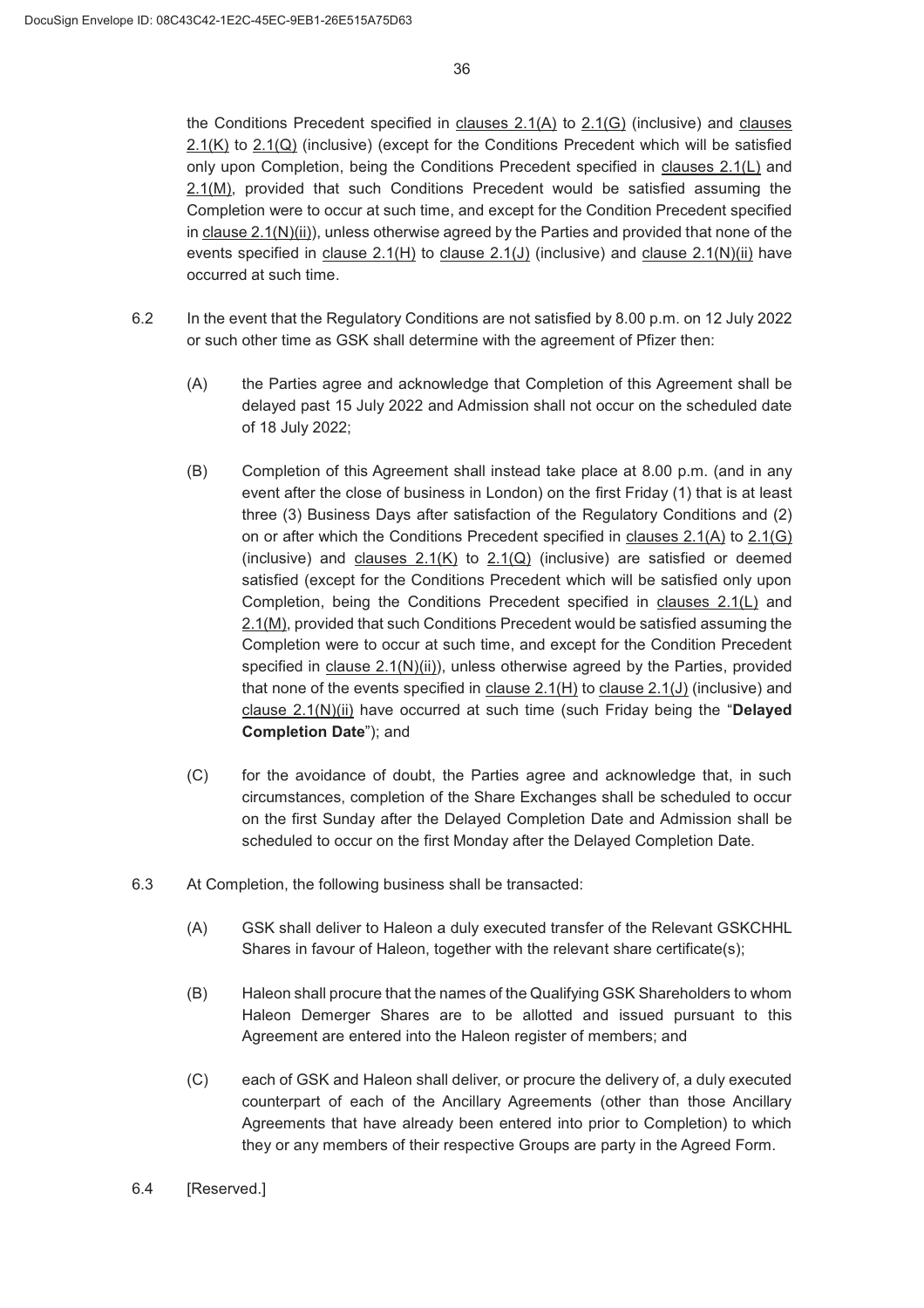- GSK and Haleon shall procure that, on or before Completion:
	- (A) employees or non-executive directors of the Consumer Healthcare Group or the GSK Group who hold the office of director or secretary of a company in the Other Group shall have resigned from the company or companies in the Other Group and suitable persons employed by or identified as appropriate non-executive directors for the Other Group shall have been appointed in their place; and
	- (B) employees of the Consumer Healthcare Group or the GSK Group who are authorised signatories on bank mandates for accounts of companies in the Other Group shall have signed, executed and delivered all such documents as are necessary to cancel their status as authorised signatories on such mandates and to ensure that suitable persons employed by the Other Group shall have been appointed as authorised signatories in their place.
- To secure the interest of Haleon in the Relevant GSKCHHL Shares, GSK irrevocably appoints Haleon, with effect from Completion, as GSK's attorney with authority on its behalf and in its name or otherwise in relation to the Relevant GSKCHHL Shares to exercise all rights, powers and privileges which are capable of exercise by GSK in the capacity of registered holder of the Relevant GSKCHHL Shares and for such purpose to do all such acts and things and to execute all such deeds and other documents as Haleon shall consider necessary or desirable pending registration of the Relevant GSKCHHL Shares in the name of Haleon, in connection with any matter including, without limitation, all or any of the following:
	- (A) receiving notice of, attending, participating in and directing the exercise of any voting rights attaching to the Relevant GSKCHHL Shares in any general meeting, class meeting of the shareholders of GSKCHHL or other meeting at which such voting rights are capable of being exercised, or signing any resolution or decision as the registered holder of the Relevant GSKCHHL Shares;
	- % approving, completing or otherwise signing or executing and returning any requisition of any meeting, consent to short notice or proxy form, written resolution, agreement of the members of GSKCHHL or other document capable of being validly signed or executed by the registered holder of the Relevant GSKCHHL Shares;
	- & dealing with and giving directions as to any monies, securities, benefits, documents, notices or other communications (in whatever form) arising by right of the Relevant GSKCHHL Shares or received in connection with the Relevant GSKCHHL Shares from GSKCHHL (including, but not limited to, altering the registered address relating to the Relevant GSKCHHL Shares and agreeing terms with GSKCHHL for receiving any such thing by means of electronic communications);
	- (D) selling, transferring, exchanging or otherwise disposing of the Relevant GSKCHHL Shares or any interest in any of them;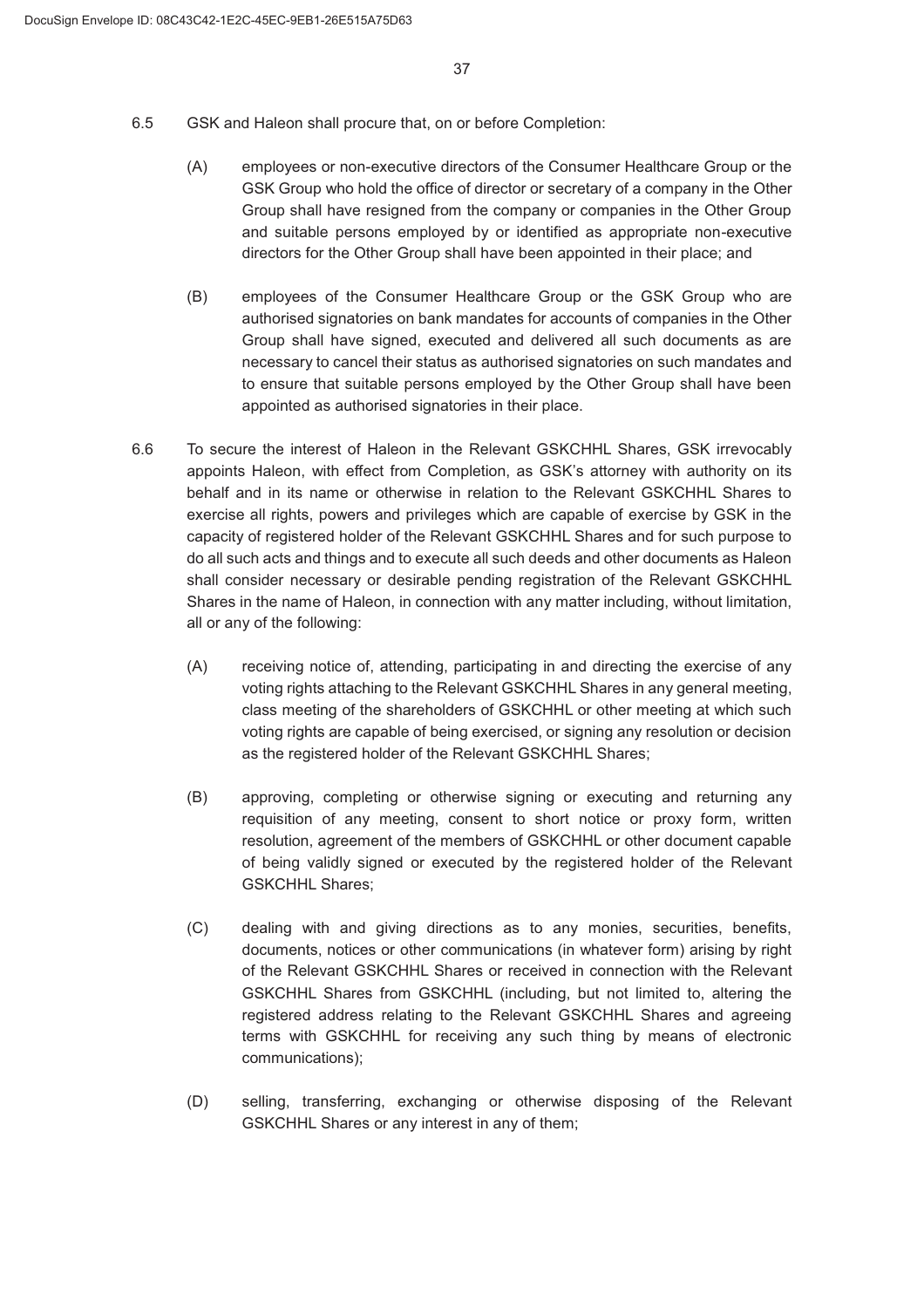- (E) agreeing to any compromise or arrangement affecting the Relevant GSKCHHL Shares and/or using any lawful means to safeguard any interest and/or enforce any right of the registered holder of the Relevant GSKCHHL Shares; and
- ) otherwise endorsing, signing, executing, delivering and doing all agreements, deeds, receipts, dividend and interest warrants, cheques, releases, discharges, instruments and all other documents, deeds and acts whatsoever in the name of GSK insofar as may be done in that capacity,

in each case, as Haleon in its absolute discretion sees fit.

- 6.7 Any document to be signed or executed under the authority granted pursuant to clause 6.6 may be signed or otherwise executed by Haleon in GSK's name or (at Haleon's option) in Haleon's name on behalf of GSK.
- GSK undertakes with effect from Completion:
	- (A) to hold the Relevant GSKCHHL Shares upon trust for Haleon as beneficial owner;
	- (B) to account to Haleon for all dividends, interest, bonuses, in specie or other distributions or payments of whatever nature paid or made to Haleon in respect of the Relevant GSKCHHL Shares in respect of the period following Completion;
	- & not to exercise any rights, powers or privileges attaching to the Relevant GSKCHHL Shares or exercisable in the capacity of registered holder of the Relevant GSKCHHL Shares or conferred on Haleon by this Agreement without Haleon's prior written consent; and
	- (D) promptly on receipt to deliver to Haleon any notice, letter or other document of any nature whatsoever relating to the Relevant GSKCHHL Shares which GSK receives after the date of this Agreement.
- Subject to clause 6.10 below, Haleon undertakes fully to indemnify GSK and hold it harmless against all liabilities (including liabilities to Tax), Costs, claims, actions, charges and expenses (if any) arising out of or in consequence of the proper or purported exercise of any power under the power of attorney constituted by clause 6.6.
- The indemnity in clause 6.9 shall not apply to any liabilities, Costs, claims, actions, charges or expenses which would not have been incurred but for the negligence or wilful default of GSK.
- 6.11 The power of attorney constituted by clause 6.6 and the undertaking given in clause 6.8 shall be irrevocable but shall terminate automatically on the date on which Haleon is entered in the register of members of GSKCHHL as the holder of the Relevant GSKCHHL Shares.

## **TAX**

 The Parties agree that, except where arrangements in respect of Tax are expressly made in this Agreement, any claim or potential claim in respect of any liability relating to Tax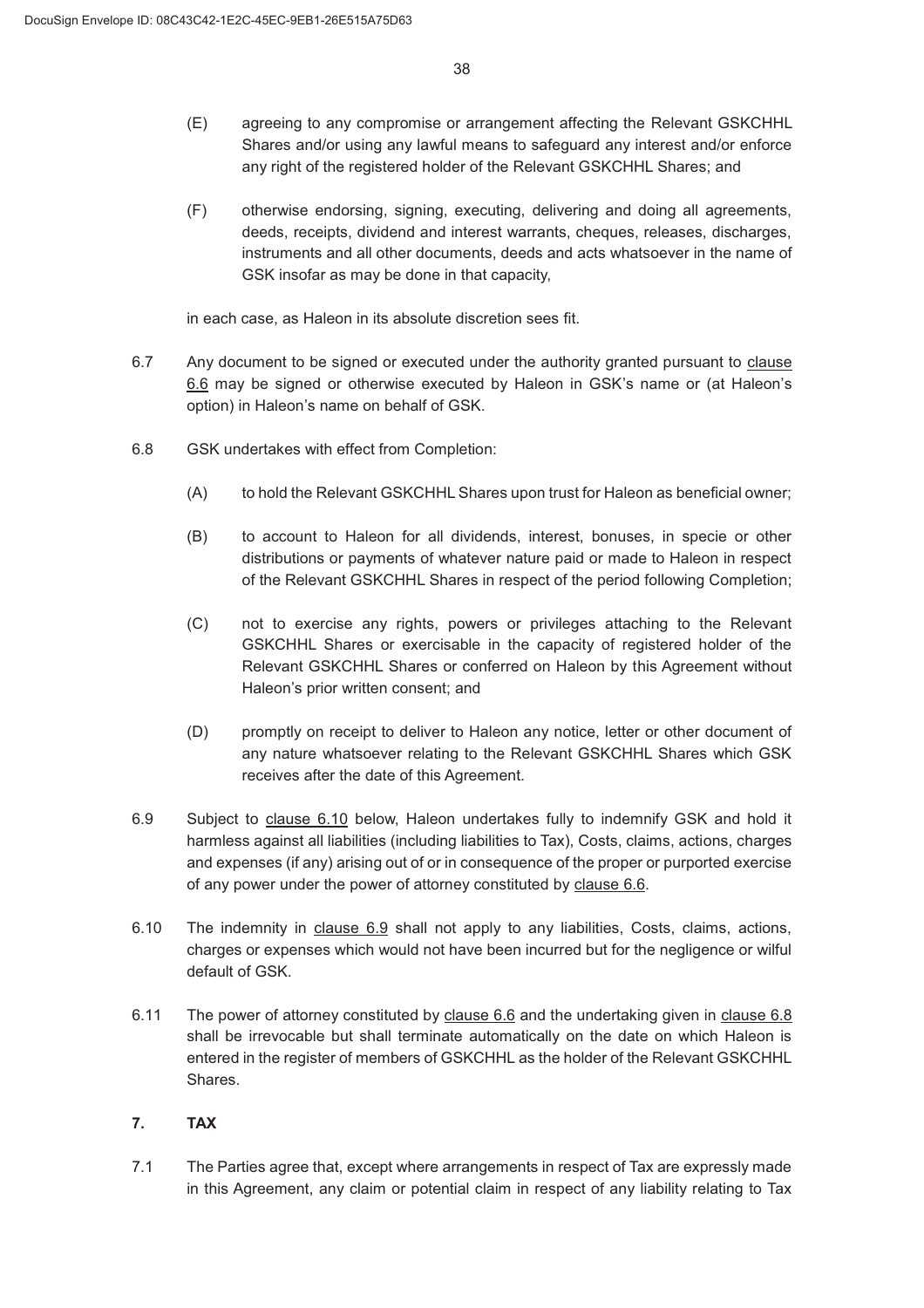shall be determined and calculated solely in accordance with the Tax Covenant. To the extent that provisions of this Agreement conflict with any provisions of the Tax Covenant, those in the Tax Covenant shall prevail.

 The Parties agree that GSK will, where appropriate on Haleon's behalf and with such assistance from Haleon as GSK may reasonably require, be responsible for claiming relief from stamp duty under section 75 of the Finance Act 1986 in respect of the transfer of the Relevant GSKCHHL Shares. Each of GSK and Haleon will use all reasonable endeavours to make and enforce such arrangements with its respective registrars as will enable the conditions for relief from stamp duty under section 75 of the Finance Act 1986 in respect of the transfer of the Relevant GSKCHHL Shares to be fulfilled.

### **GSK DMA INDEMNITIES**

- The issue by Haleon of the Haleon Demerger Shares pursuant to clauses 5.4 to 5.6 (inclusive) to Qualifying GSK Shareholders on Completion in accordance with this Agreement shall extinguish any obligation whatsoever of Haleon to issue any shares to any former, present or future GSK Shareholders or holder of other securities of GSK in consideration of the transfer of the Relevant GSKCHHL Shares to Haleon or otherwise in connection with the Demerger, the Demerger Dividend or the other transactions contemplated by this Agreement, and GSK hereby covenants and undertakes to indemnify and keep indemnified Haleon (for itself and as trustee for each Consumer Healthcare Group Company) and each Consumer Healthcare Group Company from and against any such obligation, including any liabilities, losses, demands, claims, Costs and damages whatsoever suffered or arising, directly or indirectly from or in consequence of:
	- (A) any claim by any person that they became a holder of or were otherwise entitled to GSK Shares (or other securities they shall claim to be relevant for such purposes) prior to or at the Demerger Record Time and was, by virtue of such holding, entitled to be issued with Haleon Demerger Shares or was otherwise (other than by virtue of holding any interest or purported interest in Pfizer, Anacor, PFCHHL or any member of the Pfizer Group) entitled to be issued with Haleon Demerger Shares or any other shares or securities; and
	- (B) any claim by any person that their rights to be entered into the register of members of Haleon in respect of Haleon Demerger Shares have not been satisfied as a result of a dispute over the time or otherwise in respect of the sale or transfer to or by them of GSK Shares (or other securities they shall claim to be relevant for such purpose).
- GSK hereby covenants and undertakes to indemnify and keep indemnified Haleon (for itself and as trustee for each Consumer Healthcare Group Company) and each Consumer Healthcare Group Company from and against any and all losses, Costs and damages suffered or arising, directly or indirectly, from or in consequence of any and all obligations, claims, liabilities, actions, demands or proceedings of, made against or incurred by GSKCHHL (which, for the avoidance of doubt, does not include any obligations, claims, liabilities, actions, demands or proceedings of, made against, or incurred by any member of the Consumer Healthcare Group (other than solely GSKCHHL)) to the extent that they arise or are suffered (whether before or after completion of the GSK Share Exchange) as a consequence of or by reference to any transaction, arrangement, action or omission of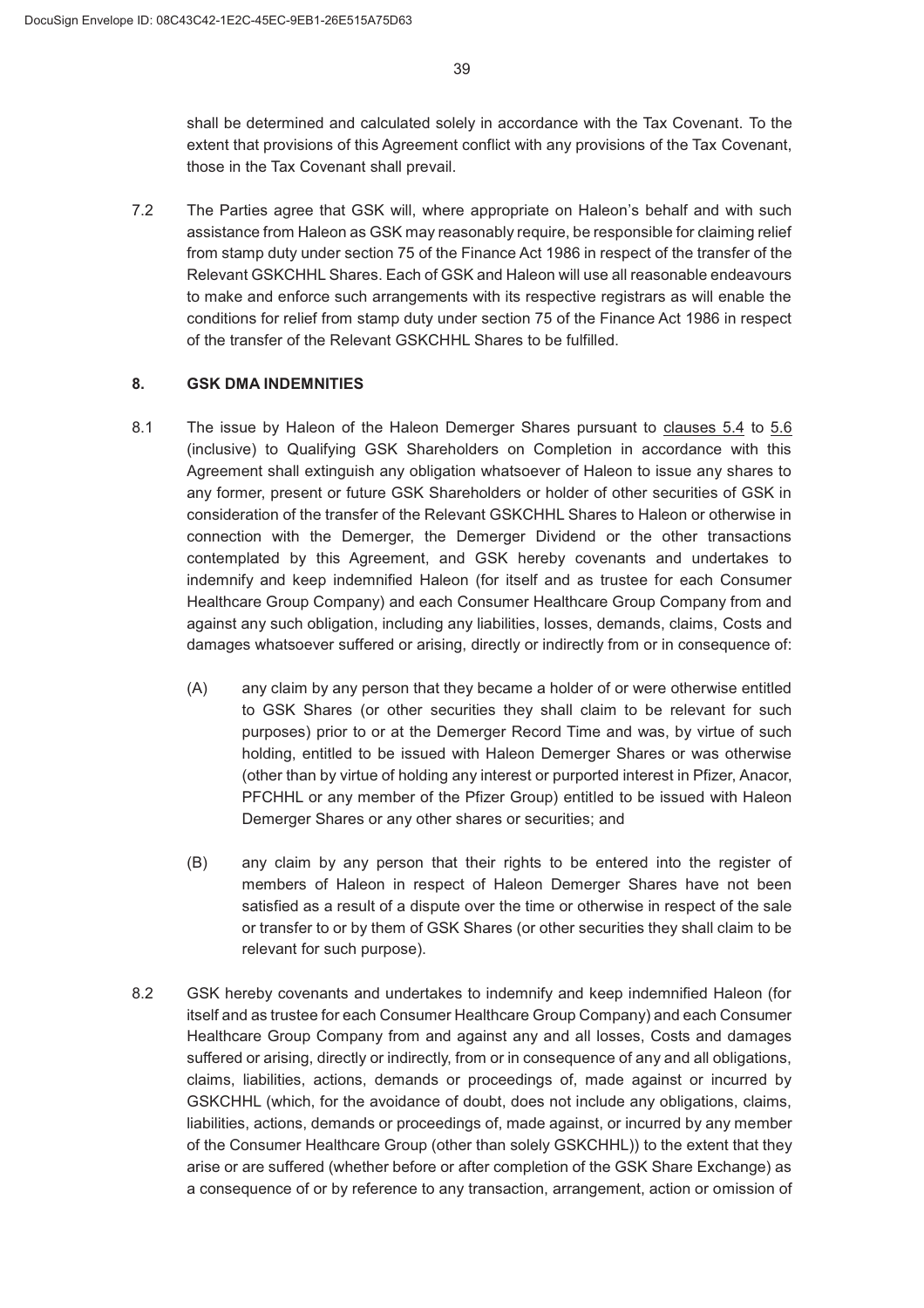any member of the GSK Group or GSKCHHL itself which occurred on or before completion of the GSK Share Exchange, but excluding:

- (A) any obligation, claim, liability, expense, action, demand or proceeding which has been met, settled or paid, in each case, by or for the account of GSK or any member of the GSK Group (including, for the avoidance of doubt, GSKCHHL), before completion of the GSK Share Exchange;
- (B) any obligation, claim, liability, action, demand or proceeding of, made against, or incurred by GSKCHHL which is referable to transactions, arrangements, actions or omissions of any member of the Consumer Healthcare Group (other than solely GSKCHHL) and for which a member of the Consumer Healthcare Group (other than solely GSKCHHL) is primarily liable and GSKCHHL is or may be secondarily liable under applicable law by reason of its position as a parent company or as a direct or indirect shareholder; and
- (C) any such matter relating to the Pre-Separation GSKCHHL Onward Dividend, the Final Quarterly GSKCHHL Onward Dividend, the Final Sweep GSKCHHL Onward Dividend or any dividend previously paid or to be paid after the date hereof by JVCo, which are the subject of separate arrangements under clause 4 (Dividends) of the SCIA.
- The provisions of Schedule 1 (Provisions on Claims under the GSK DMA Indemnities and the Mutual DMA Indemnities) shall apply in relation to the making of any claim under the GSK DMA Indemnities.

### **[RESERVED]**

### **GUARANTEES**

- 10.1 Haleon undertakes to GSK at any time and from time to time on or after Separation Completion to use all reasonable endeavours to execute and deliver (or procure the execution and delivery by another Consumer Healthcare Group Company of) all such instruments of assumption and acknowledgement or take such other action as GSK may reasonably request in order to effect the release and discharge in full of each GSK Group Company from any GSK Group Company Guarantee to which it is a party.
- For so long as and to the extent that any release from a GSK Group Company Guarantee has not been obtained on or after Separation Completion, Haleon shall:
	- (A) ensure that no Consumer Healthcare Group Company shall enter into any further commitment or obligation, other than in respect of existing contractual arrangements or pursuant to applicable Law, which would increase any GSK Group Company's actual or contingent liability under any such GSK Group Company Guarantee; and
	- (B) indemnify any GSK Group Company from and against any and all liabilities (including liabilities to Tax) and Costs (whether arising in respect of any event or circumstance either before, on, or after Completion) under or by reason of that GSK Group Company Guarantee (whether as a result of any breach by any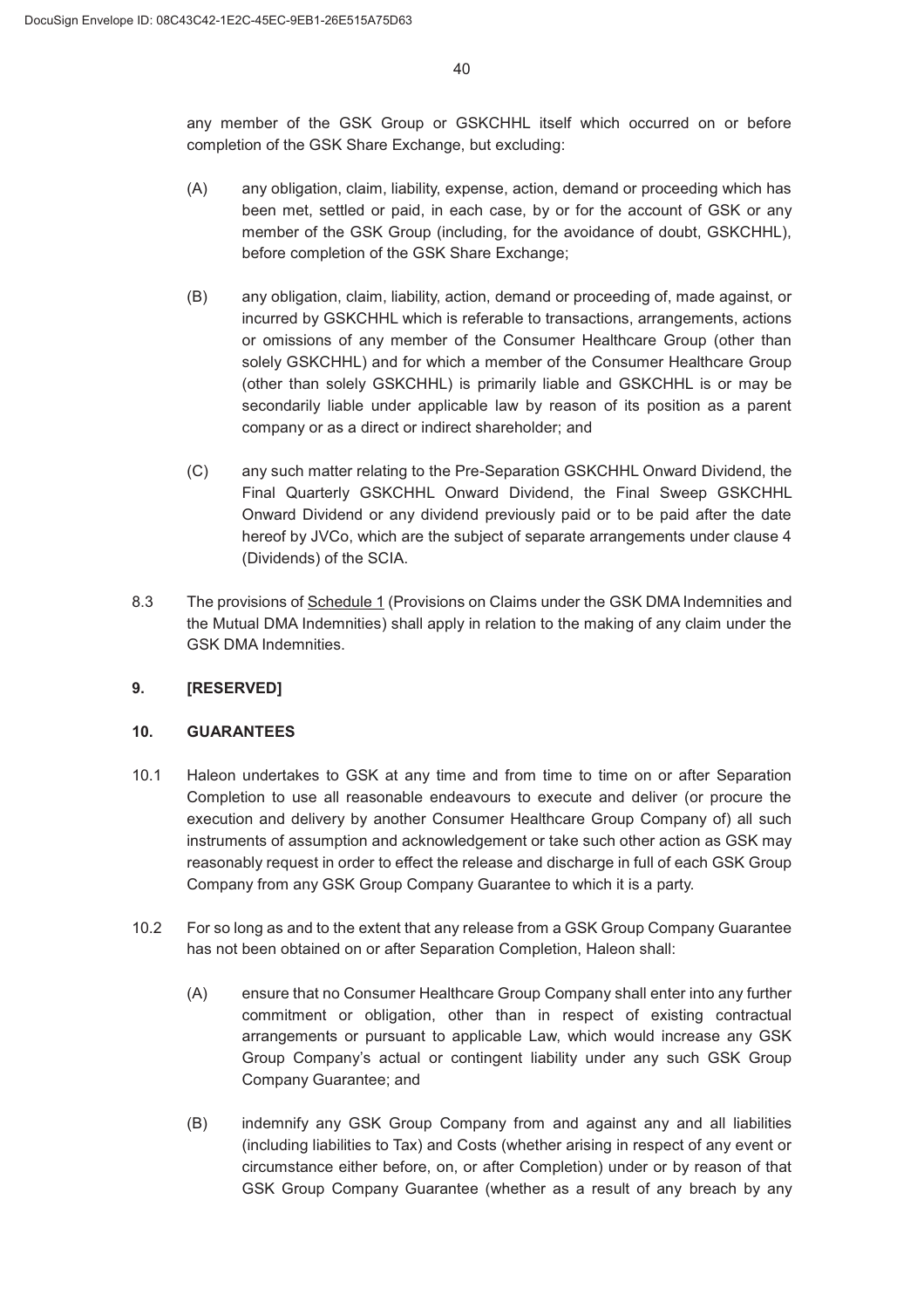Consumer Healthcare Group Company of its obligations to which such GSK Group Company Guarantee relates or otherwise).

- 10.3 GSK undertakes to Haleon at any time and from time to time on or after Separation Completion to use all reasonable endeavours to execute and deliver (or procure the execution and delivery by another GSK Group Company of) all such instruments of assumption and acknowledgement or take such other action as Haleon may reasonably request in order to effect the release and discharge in full of each Consumer Healthcare Group Company from any Consumer Healthcare Group Company Guarantee to which it is a party.
- 10.4 For so long as and to the extent that any release from a Consumer Healthcare Group Company Guarantee has not been obtained on or after Separation Completion, GSK shall:
	- (A) ensure that no GSK Group Company shall enter into any further commitment or obligation, other than in respect of existing contractual arrangements or pursuant to applicable Law, which would increase any Consumer Healthcare Group Company's actual or contingent liability under any such Consumer Healthcare Group Company Guarantee; and
	- % indemnify any Consumer Healthcare Group Company from and against any and all liabilities (including liabilities to Tax) and Costs (whether arising in respect of any event or circumstance either before, on, or after Completion) under or by reason of that Consumer Healthcare Group Company Guarantee (whether as a result of any breach by any GSK Group Company of its obligations to which such Consumer Healthcare Group Company Guarantee relates or otherwise).
- 10.5 The provisions of Schedule 1 (Provisions on Claims under the GSK DMA Indemnities and the Mutual DMA Indemnities) shall apply in relation to the making of any claim under this clause 10.
- 10.6 For the avoidance of doubt and without limitation, the Parties hereby agree and acknowledge that nothing in this clause 10 shall apply to or affect the various indemnities given under the Cosmos SAPA, including (without limitation) under Article 7 of the Cosmos SAPA.
- 10.7 For the avoidance of doubt, the Parties hereby agree and acknowledge that, in accordance with each of their respective terms, both the GSK Pre-Separation Bonds Guarantee and the Pfizer Pre-Separation Bonds Indemnity shall cease to apply and shall have no further force or effect from completion of the Share Exchanges.

## **CONTRACTUAL ARRANGEMENTS AND DEALINGS WITH THIRD PARTIES**

11.1 GSK and Haleon agree to consult one another about the relevant actions to take in relation to any existing intra-group agreement between any GSK Group Company and any Consumer Healthcare Group Company which has not been taken into account within the provisions of this Agreement, any Ancillary Agreement or otherwise prior to Completion.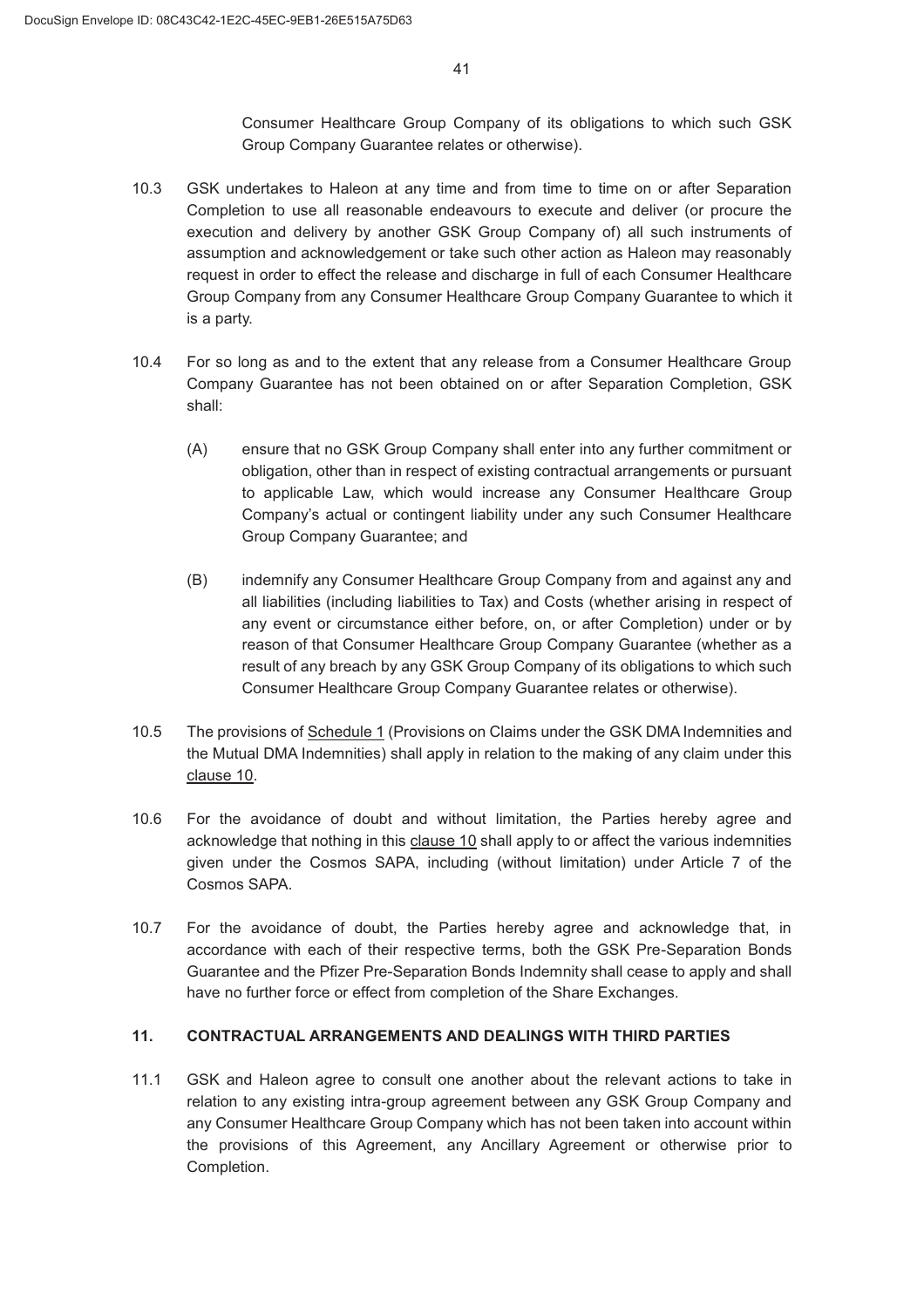- If, following Completion, there are any agreements or contractual arrangements with Third Parties which, prior to the Demerger, have been entered into:
	- (A) by any GSK Group Company relating exclusively to its provision of services or support to the Consumer Healthcare Business or the business of any Consumer Healthcare Group Company; or
	- (B) by any Consumer Healthcare Group Company relating exclusively to its provision of services or support to the GSK Business or the business of any GSK Group Company,

and which have not been taken into account within the provisions of any Ancillary Agreement or otherwise prior to Completion and which remain wholly or partly unperformed ("**Outstanding Agreements**"), GSK and Haleon will use all reasonable endeavours to procure the entering into of a novation agreement on terms to be agreed with the relevant Third Party in relation to each of the Outstanding Agreements, and each of GSK and Haleon shall procure that any member of their Groups which is a party to such Outstanding Agreement will join the relevant novation agreement, provided that such reasonable endeavours:

- , on the part of the transferring company, shall in no event require it to do more than:
	- (i) agreeing (acting reasonably) and entering into the novation agreement;
	- (ii) procuring that any relevant Group member does likewise; and
	- (iii) bearing its own Costs and the Costs of any member of the relevant Group in connection with such novation; and
- $\langle \mathsf{II} \rangle$  on the part of the receiving company, shall in no event require it to do more than:
	- (i) paying or performing any accrued liability or obligation which is properly required to be paid or performed as a condition of such novation or under the Outstanding Agreement;
	- (ii) agreeing the form of (acting reasonably) and entering into the novation agreement (including giving any new guarantee reasonably required in respect thereof);
	- (iii) procuring that any relevant member of the relevant Group does likewise; and
	- (iv) bearing its own Costs and the Costs of any member of its Group in connection with such novation.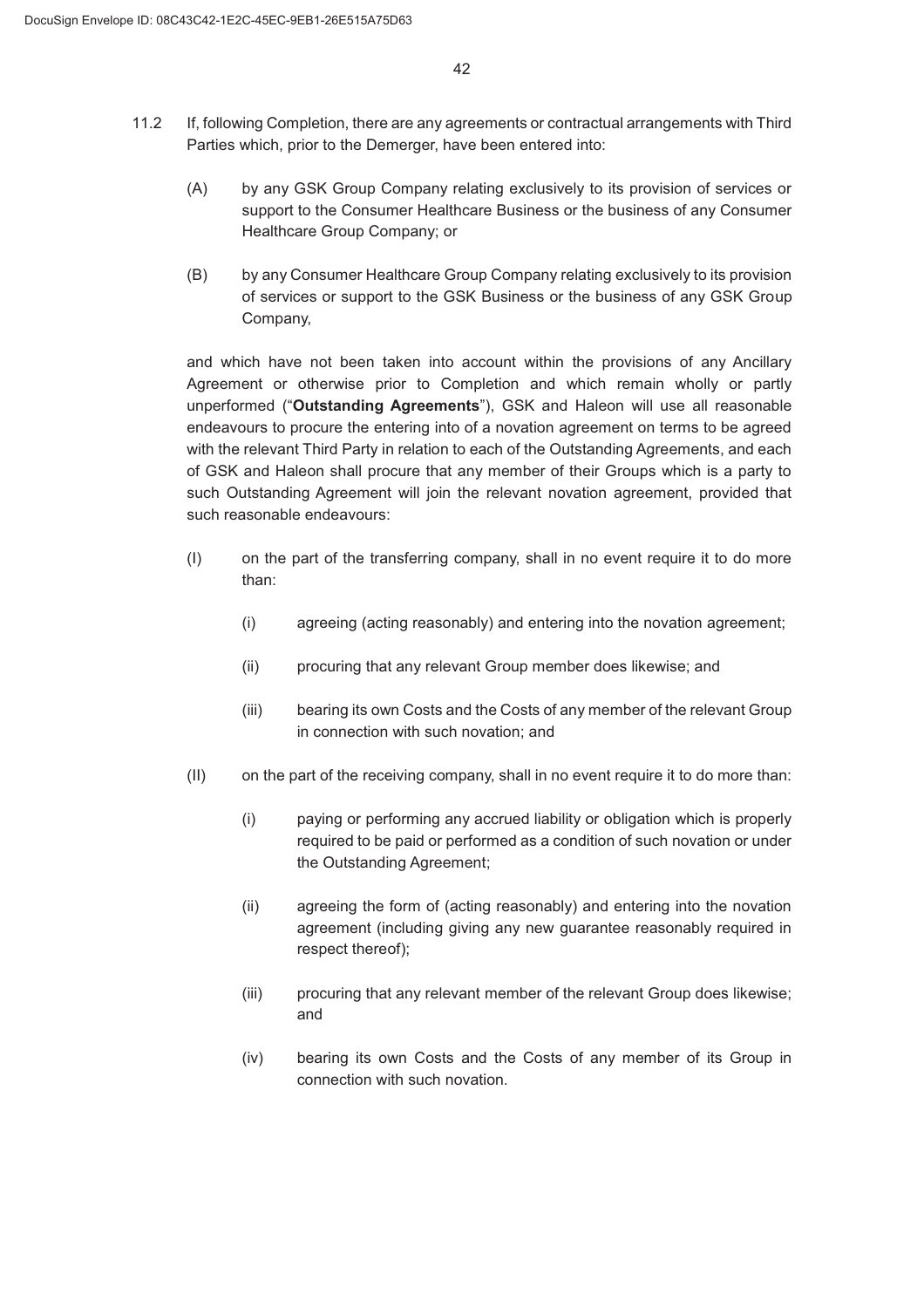- 11.3 In relation to each Outstanding Agreement, pending the entering into of a novation agreement in respect of it:
	- (A) the transferring company shall hold the benefit of such Outstanding Agreement on trust for the receiving company absolutely;
	- (B) the transferring company shall, if so required by the receiving company in writing. assign the benefit of the Outstanding Agreement to the receiving company in so far as it is able to do so;
	- (C) to the extent the transferring company is not able to assign the benefit of an Outstanding Agreement under clause 11.3(B) and such Outstanding Agreement is a licence of Intellectual Property Rights or know-how pursuant to which the transferring company is entitled to sub-license to the receiving company, the transferring company shall, if so required by the receiving company in writing, sub-license to the receiving company under that Outstanding Agreement to the extent it is able to do so;
	- (D) unless and until any assignment or sub-licence pursuant to clause 11.3(B) and clause 11.3(C) above has taken place, the transferring company shall take such action as the receiving company may reasonably require in writing to enforce for the benefit of the receiving company such Outstanding Agreement against the other parties to it or to defend or settle for the benefit of the receiving company any action or claim brought or made by any person entitled to the benefit of such Outstanding Agreement;
	- (E) save as is otherwise specifically provided in this Agreement in relation to Costs, GSK or Haleon as the case may be (being either itself, or the parent of, the receiving company) covenants to pay the other Party or the relevant member of that Party's Group on an after-Tax basis an amount equal to any losses, liabilities and Costs suffered or incurred by the transferring company or any other member of that Party's Group in pursuance of this clause 11.3 or otherwise in relation to such Outstanding Agreement; and
	- ) without prejudice to clause 11.3(A), GSK or Haleon as the case may be (being either itself, or the parent of, the transferring company) covenants to pay the other Party or the relevant member of that Party's Group an amount equal to any profits, benefits or other amounts realised or obtained by the transferring company or any other member of that Party's Group (net of any liability to Tax of the transferring company and any other member of that Party's Group on such profits, benefits or other amounts) in pursuance of this clause 11.3 or otherwise in relation to such Outstanding Agreement.
- 11.4 If following Completion there are any Shared Contracts which have not been taken into account within the provisions of any Ancillary Agreement, then GSK and Haleon shall cooperate fully to procure, so far as is practicable or desirable to both, either that:
	- (A) such Shared Contracts are terminated as soon as possible and replaced by such separate agreements or contractual arrangements as may be considered necessary or appropriate between any relevant Third Parties on the one hand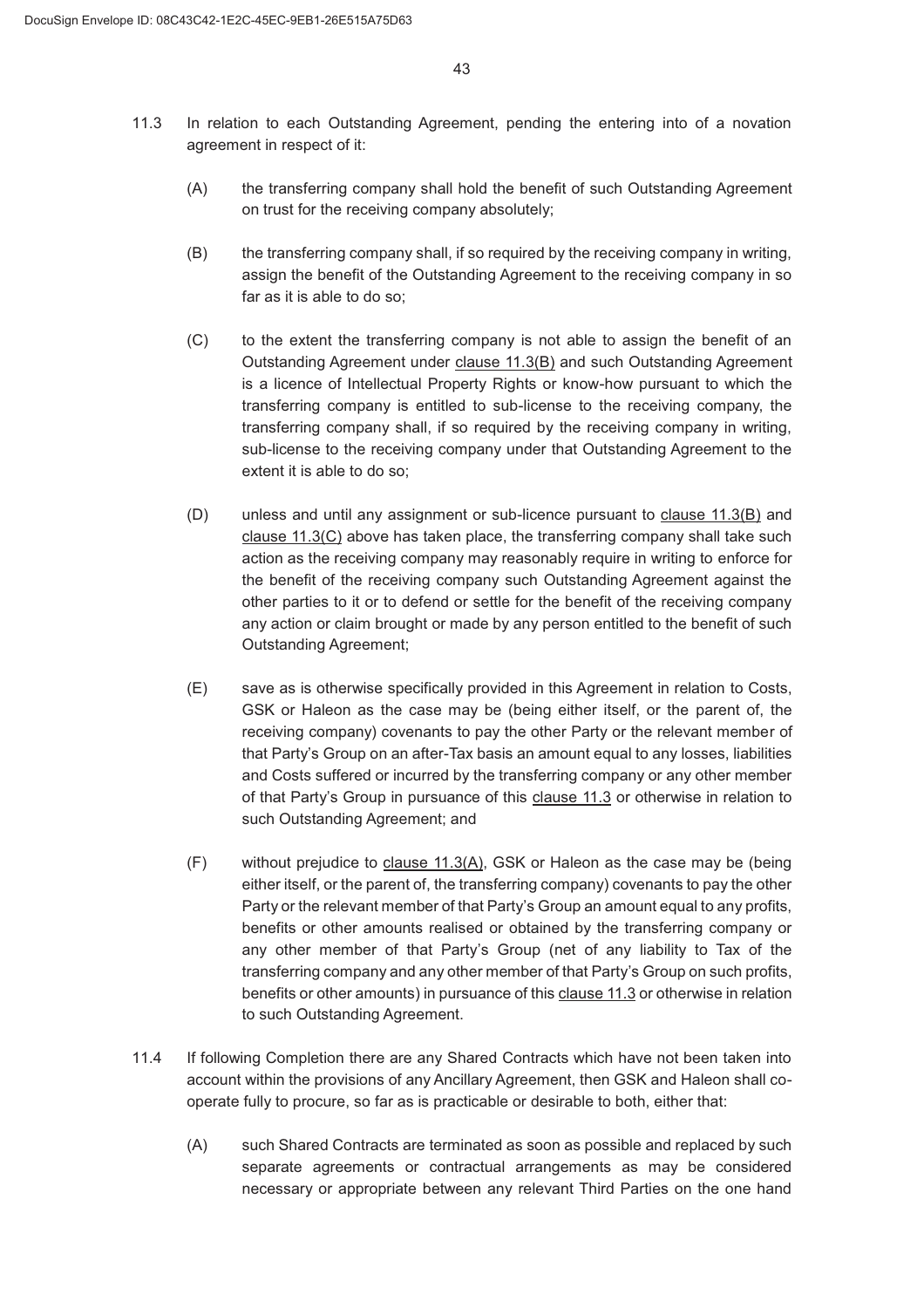and the relevant members of the GSK Group and/or the relevant members of the Consumer Healthcare Group on the other hand; or

- (B) to the extent possible, appropriate sharing arrangements are entered into between the relevant GSK Group Company and the relevant Consumer Healthcare Group Company in relation to such Shared Contracts.
- 11.5 Save as is otherwise specifically provided in this Agreement in relation to Costs, each of GSK and Haleon (as the case may be) shall pay to and indemnify the other against all claims, demands, actions, losses, Costs and liabilities which that other company or any GSK Group Company or Consumer Healthcare Group Company (as the case may be) suffers or incurs in relation to the Shared Contracts referred to in clause 11.4 which properly relate to the business of the indemnifying party or to any other GSK Group Company (in the case of GSK as the indemnifying party) or Consumer Healthcare Group Company (in the case of Haleon as the indemnifying party) (as the case may be). Pending the replacement of any such agreements or contractual arrangements by separate agreements or contractual arrangements, the relevant GSK Group Company or Consumer Healthcare Group Company (as the case may be) shall hold the benefit of such agreements or contractual arrangements on trust for itself (and any other GSK Group Company or any other Consumer Healthcare Group Company as the case may be) and for the other company (and any other Consumer Healthcare Group Company or any other GSK Group Company as the case may be).
- For the avoidance of doubt, clause 11.2 to clause 11.5 (inclusive) shall not apply to matters in connection with clause 8 (GSK DMA Indemnities) or clause 10 (Guarantees), which shall be dealt with in accordance with Schedule 1 (Provisions on Claims under the GSK DMA Indemnities and the Mutual DMA Indemnities).
- Each of GSK and Haleon shall use their reasonable endeavours in co-operation with each other to obtain all Third Party Consents on or prior to Completion and to ensure that the Costs associated with the acquisition of any such Third Party Consents (including, without limitation, any sums paid or payable to third parties in connection therewith) are minimised to the fullest extent practicable.
- Each Party shall bear its own internal Costs, and any Costs incurred by such Party to third parties, in the performance of clause 11.7.

### **[RESERVED]**

### **INSURANCE**

- Without prejudice to any entitlement of a Consumer Healthcare Group Company arising under insurance arrangements in place before Completion, each of Haleon and GSK confirms to the other that it shall put in place or maintain (as applicable) separate arrangements for insurance that such Group deems appropriate for itself, prior to Completion.
- 13.2 The terms on which the relevant policy excess or deductible in respect of pre-Completion insurance claims relating to the period prior to Completion is to be dealt with are as set out in Schedule 2 (Insurance).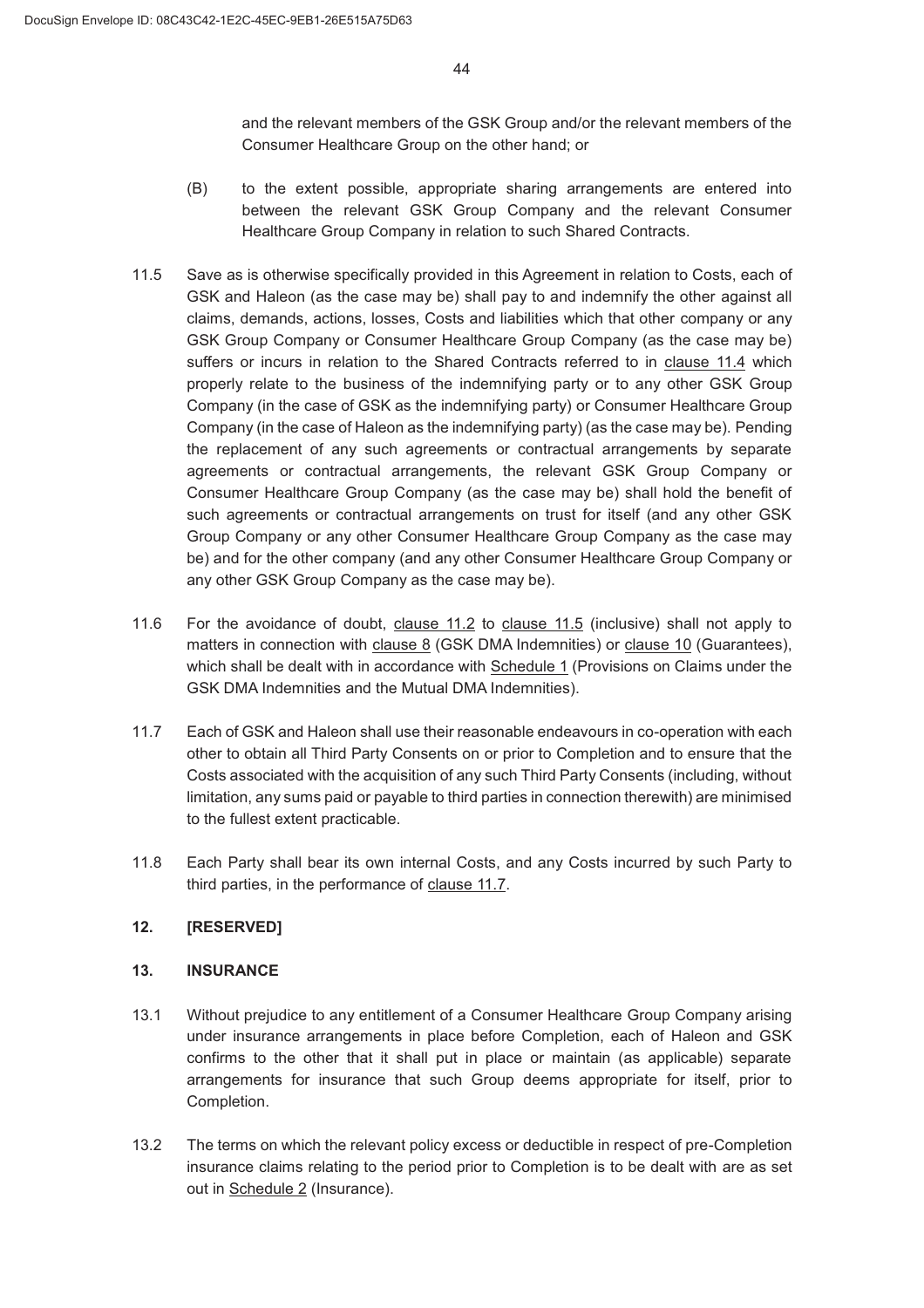### **CONFIDENTIALITY**

- Each Party shall treat as confidential all information obtained as a precursor to or as a result of negotiating or entering into or performing this Agreement or which relates to:
	- (A) the provisions of this Agreement;
	- (B) the negotiations relating to this Agreement; or
	- (C) the subject matter of this Agreement.
- 14.2 Without limiting clause 14.1, on and from Completion, GSK shall treat as confidential all information relating to the Consumer Healthcare Group and Haleon shall treat as confidential all information relating to the GSK Group.
- 14.3 Each Party shall:
	- (A) not disclose any such confidential information to any person other than:
		- (i) any of its directors or employees who need to know such information in order to discharge their duties; and
		- $(i)$  other members of its Group (and/or, in the case of GSK: (a) the trustee of the GSK Pension Scheme; (b) the trustee of the GSK Pension Fund; (c) the trustee of the SmithKline Beecham Pension Plan; and/or (d) the trustee of the SmithKline Beecham Senior Executive Pension Plan);
	- % not use any such confidential information other than for the purpose of:
		- (i) in the case of Haleon, conducting the Consumer Healthcare Business;
		- $(i)$  in the case of GSK or any member of its Group, managing or monitoring its investment in Haleon; and
		- $(iii)$  in connection with the performance of its obligations and the exercise of its rights under this Agreement; and
	- & procure that any person to whom any such confidential information is disclosed by it complies with the restrictions contained in this clause 14 as if such person were a party to this Agreement.
- 14.4 Notwithstanding the other provisions of this clause 14, any Party may disclose any such confidential information:
	- $(A)$  if and to the extent required by Law or for the purpose of any judicial or arbitral proceedings;
	- (B) if and to the extent required by any securities exchange or regulatory or Tax or other Governmental Entity to which that Party or a member of its Group is subject or submits, wherever situated, including (amongst other bodies) the FCA, London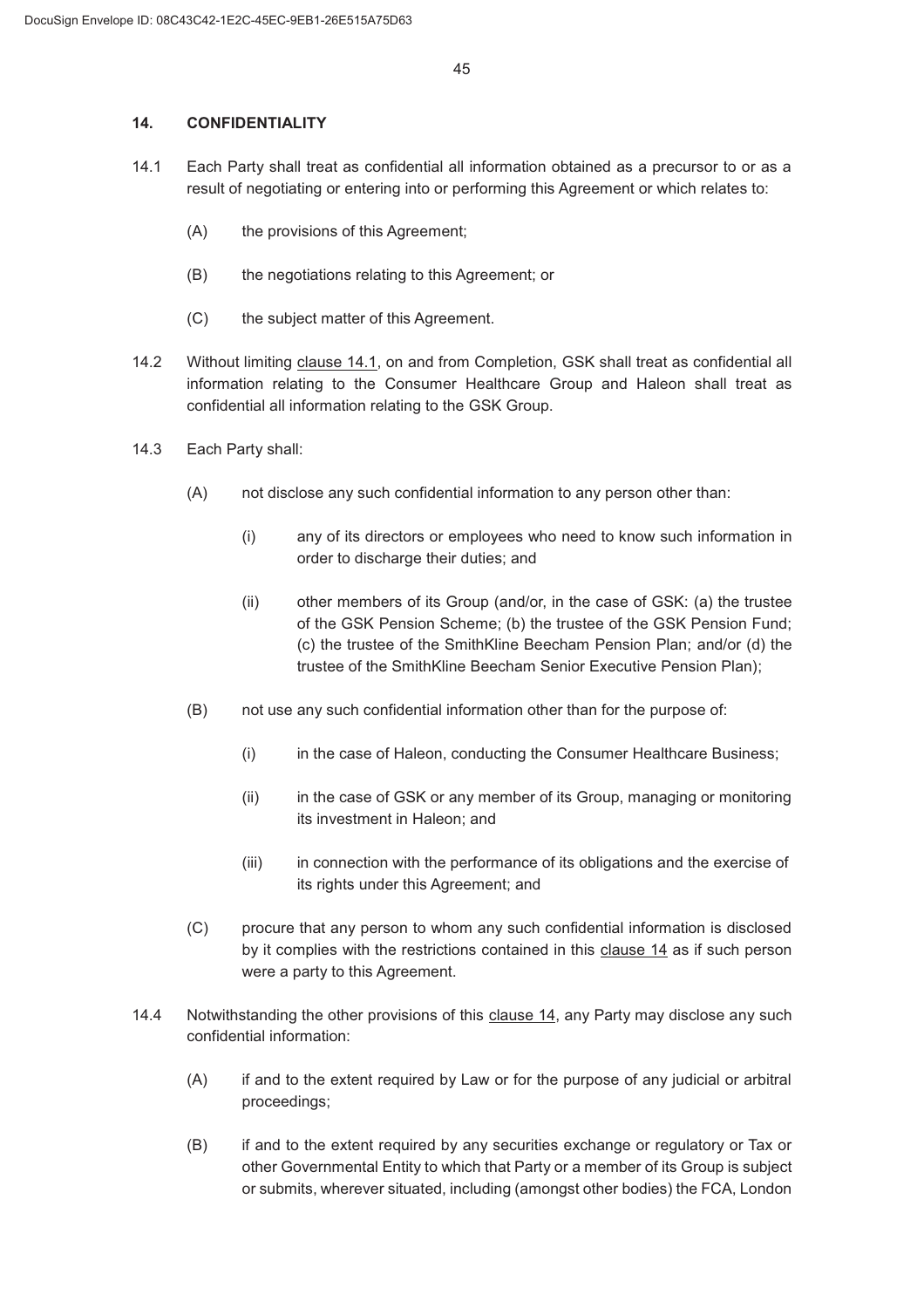Stock Exchange, Panel on Takeovers and Mergers, HMRC, the SEC or the New York Stock Exchange, whether or not the requirement for information has the force of Law;

- (C) to a Tax Authority in connection with the disclosing Party's (or a member of its Group's) Tax affairs;
- (D) to its advisers, auditors, actual or proposed debt financiers and bankers, provided they have a duty to keep such information confidential;
- (E) to the extent the information has come into the public domain through no fault of that Party;
- ) to the extent the Party (or Parties) to which such information relates has (or have) given prior written consent to the disclosure;
- (G) to the extent expressly permitted by this Agreement or to the extent it is expressly permitted to do so pursuant to any Transaction Document;
- (H) if and to the extent required in connection with any regulatory consent or clearance process required by applicable Law; or
- , if it was in the possession of a Party or any of its advisers (in either case as evidenced by written records) without any obligation of secrecy prior to it being received or held.
- 14.5 The restrictions contained in this clause 14 shall continue to apply to each Party without limit in time.
- 14.6 Notwithstanding the foregoing in this clause 14, to the extent that the Cosmos SAPA, the Cosmos SHA or any other Transaction Document or any other contract pursuant to which any Party or any member of its Group is bound provides that certain information shall be maintained confidential on a basis that is more protective of such information or for a longer period of time than provided for in this clause 14, then the applicable provisions contained in the Cosmos SAPA, the Cosmos SHA or such other Transaction Document or contract shall control with respect thereto but only to the extent such provision is more protective or runs for a longer period of time.

### **ANNOUNCEMENTS**

- 15.1 Subject to clause 15.2, no announcement or other publication concerning the transactions contemplated by the Transaction Documents or any ancillary matter shall be made by any Party or member of its Group without the prior written approval of the other Party, such approval not to be unreasonably withheld or delayed.
- 15.2 Notwithstanding clause 15.1, any Party or member of its Group may, whenever practicable and permissible after consultation with the other Party, make an announcement concerning this Agreement, the Transaction Documents, the Demerger or the Consumer Healthcare Business, if and to the extent required by: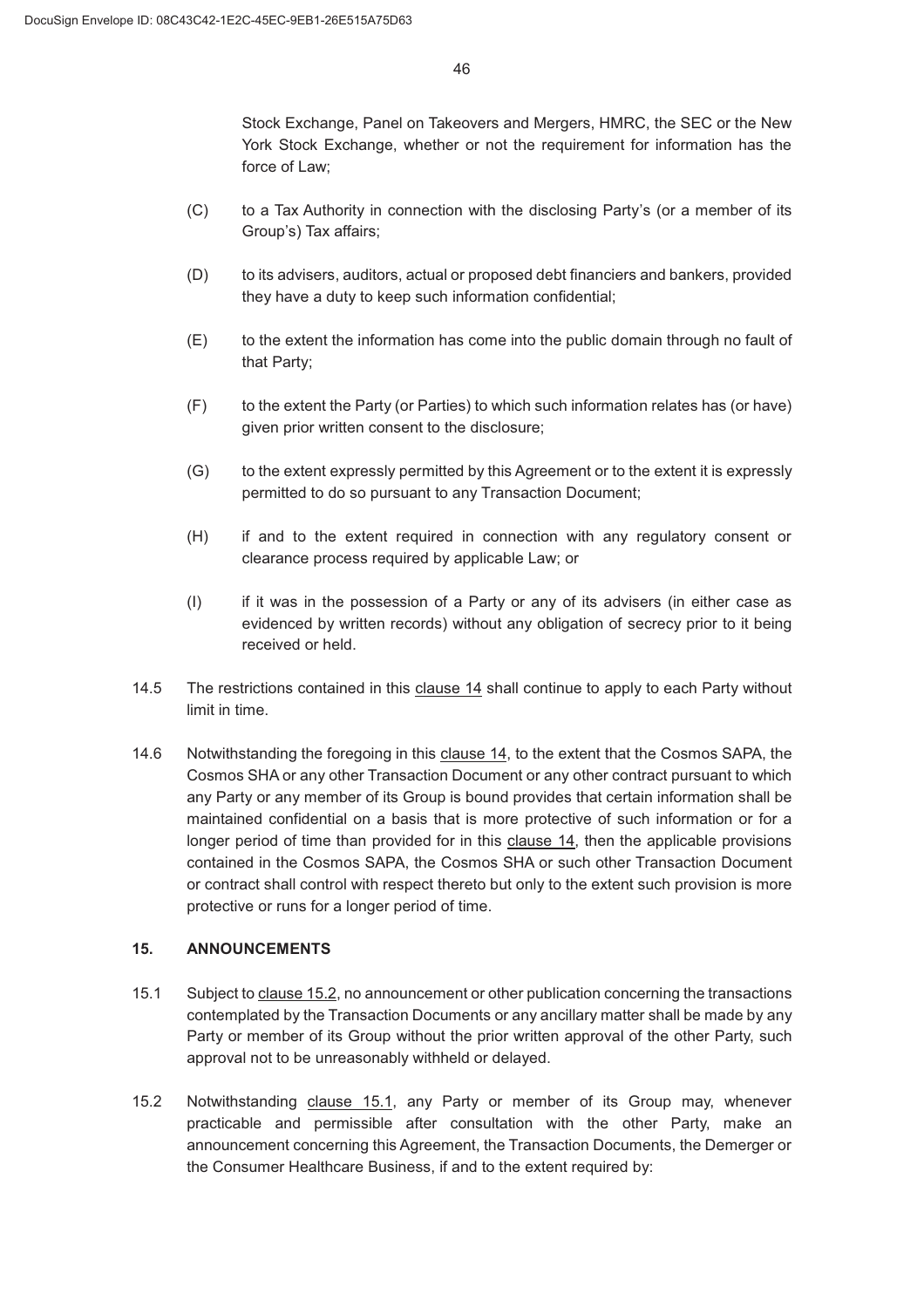- (A) Law or for the purposes of any judicial or arbitral proceedings; or
- (B) any securities exchange or regulatory or Governmental Entity to which that Party is subject or submits, wherever situated, including (amongst other bodies) the FCA, London Stock Exchange, Panel on Takeovers and Mergers, HMRC, the SEC or the New York Stock Exchange, whether or not the requirement has the force of Law.
- 15.3 The restrictions contained in this clause 15.3 shall continue to apply to each Party without limit in time unless otherwise agreed between the Parties.

#### **WARRANTIES**

- Each Party warrants and undertakes to the other as at the date of this Agreement that:
	- (A) it is validly existing and is a company duly incorporated and registered under the Law of its jurisdiction of incorporation;
	- % it has the legal right and full power and authority to enter into and perform this Agreement, which will constitute valid and binding obligations on it in accordance with its terms; and
	- & except as referred to in this Agreement (including, for the avoidance of doubt, the filings, notices and approvals associated with the Regulatory Conditions), it:
		- (i) is not required to make any announcement, consultation, notice, report or filing; and
		- (ii) does not require any consent, approval, registration, authorisation or permit,

in each case with or from any Governmental Entity in connection with the performance of this Agreement.

- GSK warrants and undertakes to Haleon as at the date of this Agreement and at all times until the completion of the Share Exchanges that:
	- (A) the A Shares to be transferred to Haleon under this Agreement, the B Shares to be transferred to Haleon under the GSK Exchange Agreement and the C Shares to be transferred to Haleon under the SLP Exchange Agreement together comprise the entire issued share capital of GSKCHHL;
	- (B) it is the sole legal and beneficial owner of the A Shares to be transferred by GSK to Haleon under this Agreement and the B Shares to be transferred to Haleon under the GSK Exchange Agreement, and the SLPs are the sole legal and beneficial owners of the C Shares to be transferred to Haleon under the SLP Exchange Agreement;
	- & there is no option, right to acquire, mortgage, charge, pledge, lien or other form of security or encumbrance or equity on, over or affecting the A Shares to be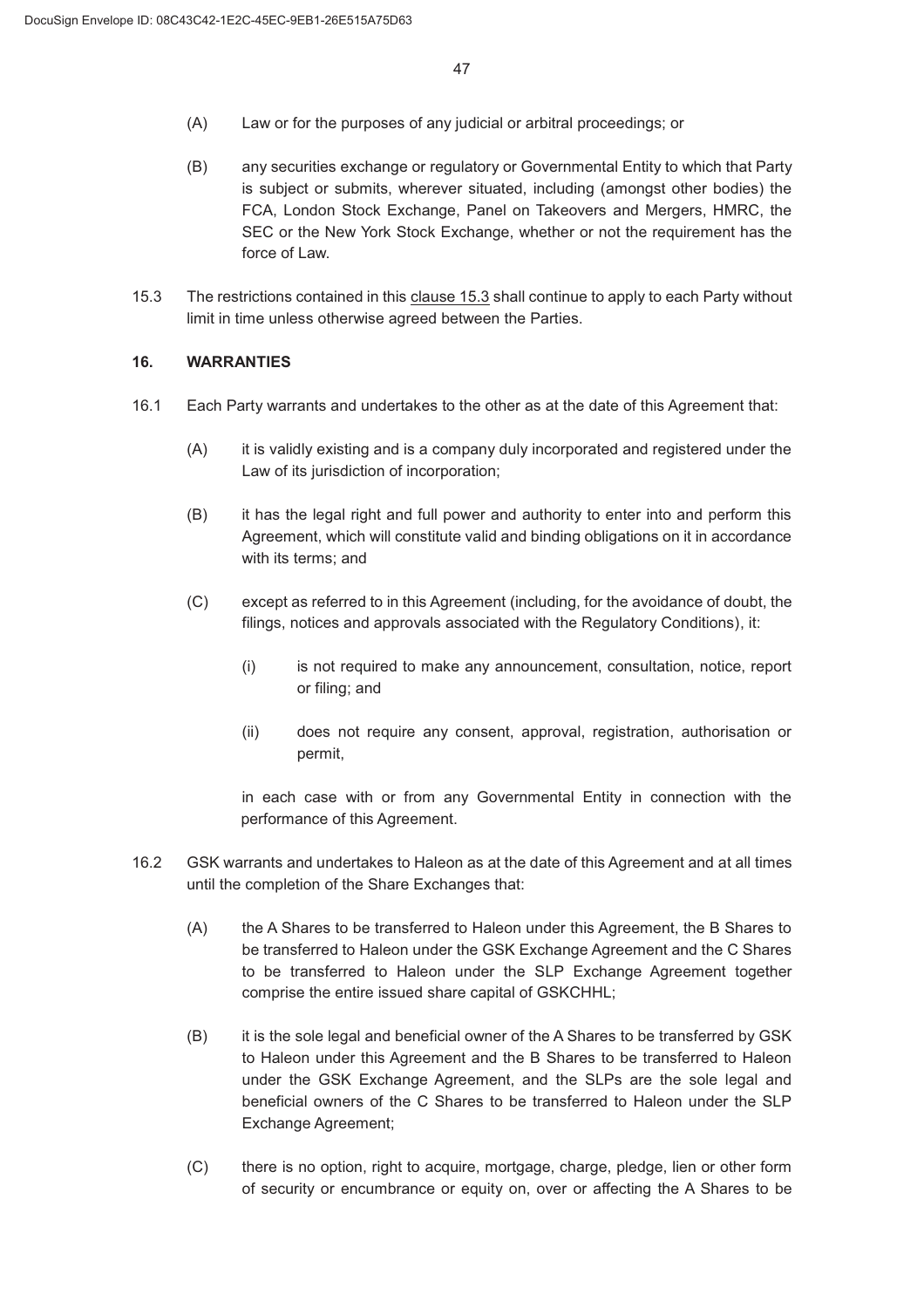transferred by GSK to Haleon under this Agreement, the B Shares to be transferred to Haleon under the GSK Exchange Agreement or the C Shares to be transferred to Haleon under the SLP Exchange Agreement, and there is no agreement or commitment to give or create any and no claim has been made by any person to be entitled to any;

- (D) the A Shares to be transferred by GSK to Haleon under this Agreement, the B Shares to be transferred to Haleon under the GSK Exchange Agreement and the C Shares to be transferred to Haleon under the SLP Exchange Agreement have been validly issued and allotted and are fully paid up;
- (E) other than:
	- (i) the Transaction Documents; and
	- (ii) in respect of the C Shares only, a right to transfer the C Shares  $(x)$ following any valid termination of (or any notification by GSK of its intention to validly terminate) the Separation Transaction prior to Completion; or (y) if Completion and completion of the Share Exchanges does not occur by 31 July 2023,

there is no agreement or commitment outstanding which calls for the allotment, issue or transfer of, or accords to any person the right to call for the allotment, issue or transfer of, any A Shares, B Shares or C Shares; and

- ) none of the A Shares to be transferred by GSK to Haleon under this Agreement, the B Shares to be transferred to Haleon under the GSK Exchange Agreement or the C Shares to be transferred to Haleon under the SLP Exchange Agreement are subject to any rights of pre-emption or restrictions on transfer:
	- (i) which will be in force following Separation Completion; or
	- $(i)$  which will prohibit, delay or impair the transfer of the A Shares pursuant to this Agreement, the transfer of the B Shares pursuant to the GSK Exchange Agreement or the transfer of the C Shares pursuant to the SLP Exchange Agreement,

and there are no circumstances existing which may give rise to any such restriction being placed on any such shares.

16.3 Haleon warrants and undertakes to GSK that the Haleon Demerger Shares to be issued by Haleon under this Agreement shall be validly issued and allotted and shall be issued fully paid up and free from all security or encumbrance.

### **COSTS AND EXPENSES**

17.1 Each of GSK and Haleon agree to the apportionment of Costs as set out in clause 19 (Costs and Expenses) of the SCIA.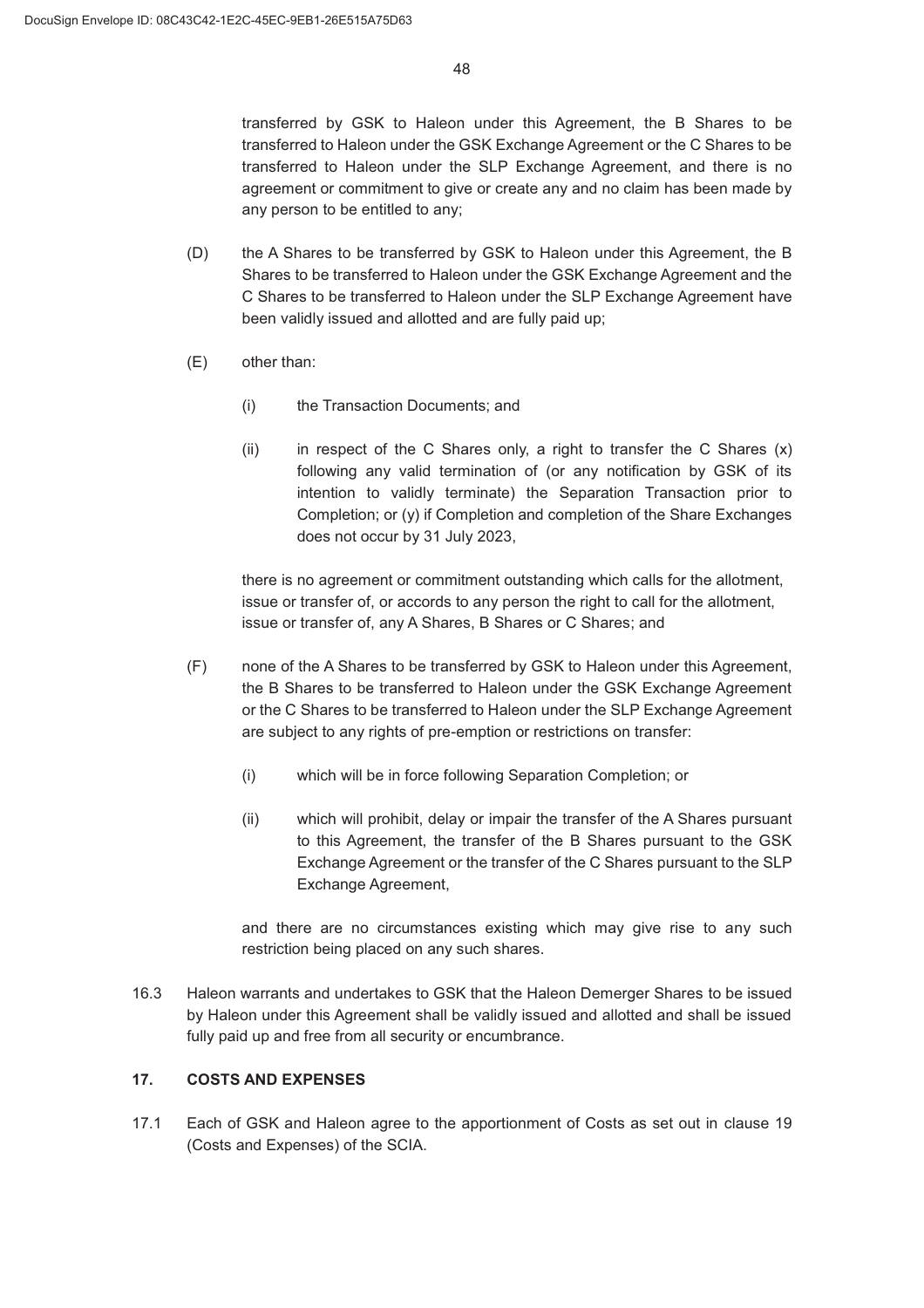17.2 In relation to any Costs not addressed by clause 17.1, except as otherwise set out in this Agreement, the Cosmos SHA, the SCIA or, in respect of Tax matters, the Tax Covenant, each Party shall pay its own Costs incurred in relation to the negotiation, preparation, execution and carrying into effect of this Agreement and all other agreements forming part of the Demerger.

### **PAYMENTS**

- Payments due to be made under this Agreement shall, if not paid within thirty (30) days of the due date, and except to the extent the liability giving rise to the payment compensates the recipient for late payment by virtue of its extending to interest and penalties, carry interest at a rate of (i) two (2) per cent. above the base lending rate from time to time of the Bank of England, or (ii) if such base lending rate is less than zero, at two (2) per cent. (the "**Agreed Rate**") for the period from the date falling thirty (30) days after the due date to the date of actual payment.
- 18.2 Payments due to be made under this Agreement shall be free and clear of all deductions, withholdings, set-offs, or counterclaims whatsoever, except as may be required by Law. If any deductions or withholdings are required by Law, the paying party shall be obliged to pay such sum as will, after such deduction, withholdings, set-off or counter-claim has been made, leave the receiving party with the same amount as it would have been entitled to receive in the absence of any such requirement to make such deduction or withholding.

#### **FURTHER ASSURANCE**

- 19.1 Prior to Completion, GSK and Haleon shall use all reasonable endeavours to procure the entering into by the respective parties thereto of such further agreements or documents as shall be necessary to give effect to the transactions set out in the Steps Plan, if and to the extent such agreements or documents are envisaged by the Steps Plan as occurring prior to Completion.
- GSK and Haleon shall each procure the due performance of the obligations of the members of their respective Groups under any agreements entered into or to be entered into by them in connection with the Demerger and the Separation Transaction.
- 19.3 The Parties undertake to co-operate in good faith following Completion to ensure they and their respective Groups do such acts and things as may reasonably be necessary for the purpose of giving to GSK and Haleon and their respective Groups the full benefit of the provisions of this Agreement and all other agreements entered into in connection with the Demerger and the Separation Transaction.
- 19.4 Following Completion:
	- (A) the Parties shall use all reasonable endeavours to procure that, and to procure that the members of their respective Groups use all reasonable endeavours to procure that, any necessary third party execute such documents and do such acts and things as may be reasonably required for the purpose of giving to GSK and Haleon the full benefit of all relevant provisions of this Agreement; and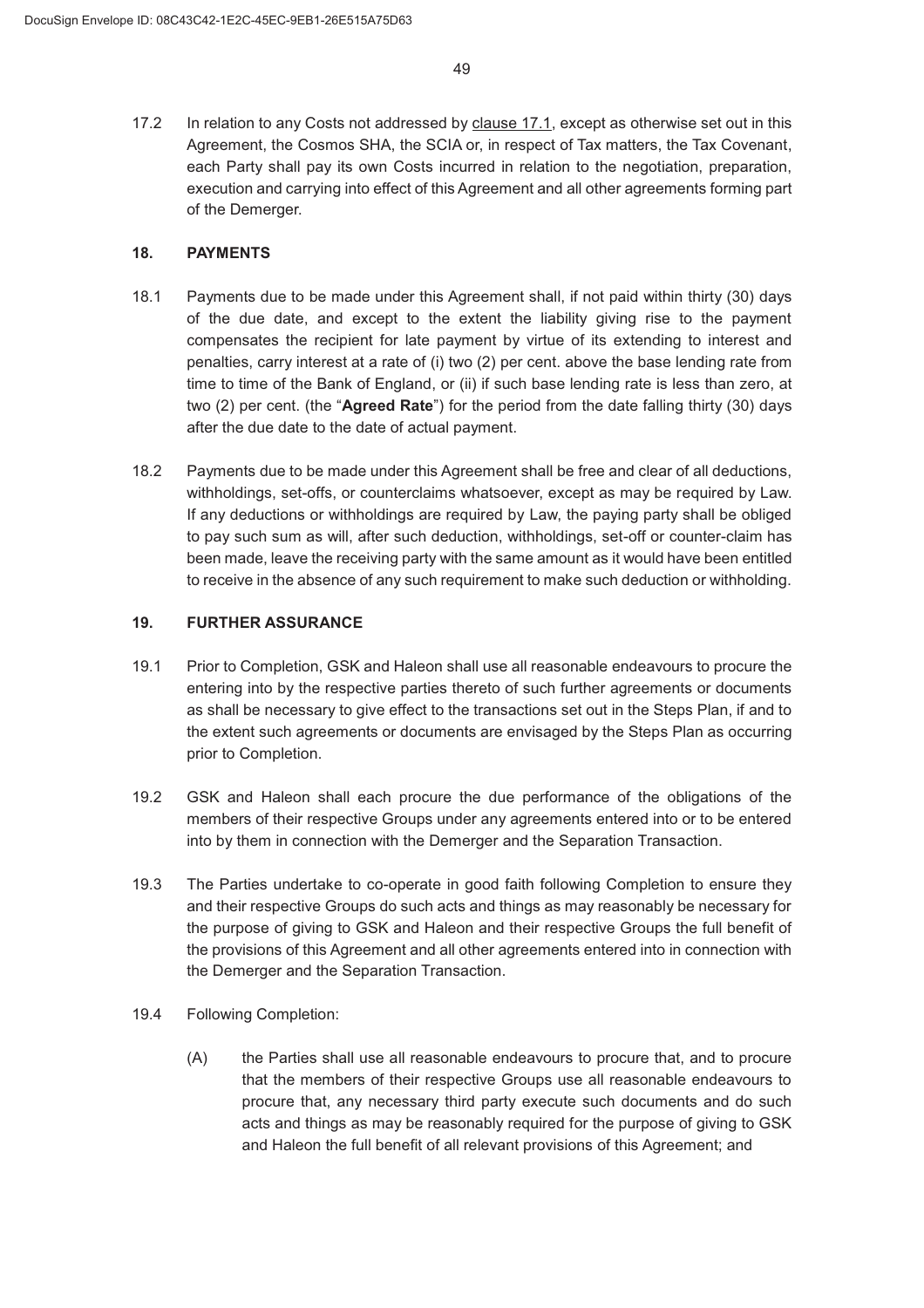- (B) without prejudice to any other provision of this Agreement, GSK and Haleon undertake to use all reasonable endeavours to co-operate and to ensure their respective Groups co-operate with each other in relation to the conduct of litigation, inquiries from government or regulatory bodies (including, subject to the terms of the Tax Covenant, any Tax Authority), investigations or other proceedings of a like nature ("**Investigation**") where:
	- (i) they have a mutual interest in the Investigation; and
	- $(i)$  co-operating in such manner would not materially adversely affect any material interest of either of them.
- 19.5 Nothing in this Agreement shall require any Party to act in breach of any provision of the Data Protection Act 2018 ("**DPA**") and any equivalent legislation in any other relevant jurisdiction, and each Party shall only be required to fulfil its obligations under this Agreement to the extent permissible under the DPA. Without prejudice to the foregoing, neither Party shall be required to disclose or make available to the other Party any information the disclosure or making available of which would or might, in the reasonable opinion of the disclosing Party, cause the disclosing Party to be in breach of any duty of confidentiality (whether arising at common law or by statute) owed to any person other than the Party requesting disclosure or any of its subsidiaries.

#### **NOTICES**

- A notice under this Agreement shall only be effective if it is in writing. E-mail is permitted. Any notice validly served on one member of any Party's Group in accordance with this clause 20 shall be deemed to have been served on each member of such Party's Group.
- 20.2 Notices under this Agreement shall be sent to a party at its address and for the attention of the individuals set out below:

| GSK                                          |                                                              |
|----------------------------------------------|--------------------------------------------------------------|
| Address:                                     | The registered office from time to time of GSK               |
| E-mail address:                              | corpsec.gss@gsk.com                                          |
| For the attention of:                        | Company Secretary of GSK                                     |
| With a copy (not<br>constituting notice) to: | ) of<br>Slaughter and May, One Bunhill Row, London, EC1Y 8YY |
| Haleon                                       |                                                              |
| Address:                                     | The registered office from time to time of Haleon            |
| E-mail address:                              | Company.Secretary@haleon.com                                 |
| For the attention of:                        | The Company Secretary                                        |

provided that a Party may change its notice details on giving notice to the other Party of the change in accordance with this clause 20. That notice shall only be effective on the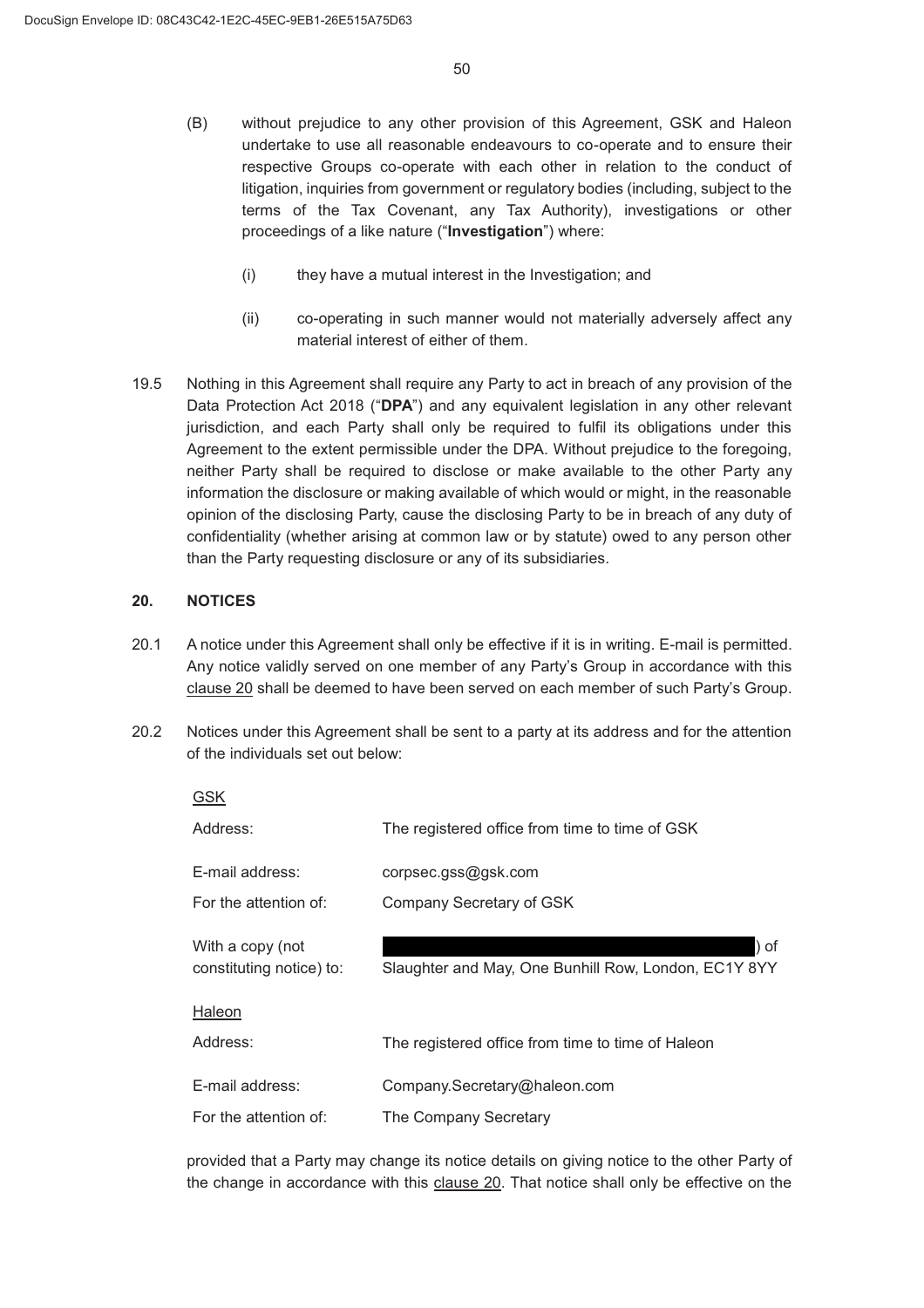date falling five (5) clear Business Days after the notification has been received or such later date as may be specified in the notice.

- Any notice given under this Agreement shall be deemed to have been duly given as follows:
	- (A) if delivered personally, on delivery;
	- (B) if sent by first class inland post, two (2) clear Business Days after the date of posting;
	- & if sent by airmail, six (6) clear Business Days after the date of posting; and
	- (D) if sent by e-mail, when despatched.
- 20.4 Any notice given under this Agreement outside Working Hours in the place to which it is addressed shall be deemed not to have been given until the start of the next period of Working Hours in such place.
- A notice under or in connection with this Agreement shall not be invalid by reason of any mistake or typographical error or if the contents are incomplete, provided it should have been reasonably clear to the recipient what the correct or missing particulars should have been.
- 20.6 The provisions of this clause 20 shall not apply in relation to the service of Service Documents.

### **ENTIRE AGREEMENT**

- 21.1 This Agreement, any other Transaction Document and any other agreement or document entered into by each of the Parties in connection with any such document, including the Cosmos SHA, the Cosmos SAPA and the other agreements and documents entered into in connection therewith (together, the "**Cosmos Agreements**"), together constitute the whole and only agreement between the Parties relating to the subject matter of this Agreement, any other Transaction Document and any other agreement or document entered into by each of the Parties in connection with any such document.
- All terms of the Cosmos Agreements shall remain unchanged and in full force and effect and nothing in this Agreement or in any of the Transaction Documents shall amend, limit or otherwise modify the parties' respective rights and obligations under the Cosmos Agreements, in each case except as, and only to the extent, expressly provided in this Agreement or in any of the Transaction Documents.
- Each Party acknowledges that in entering into this Agreement, any other Transaction Document and any other agreement or document entered into by each of the Parties in connection with any such document, it is not relying upon any pre contractual statement which is not set out in this Agreement, any other Transaction Document, any Cosmos Agreement or any other agreement or document entered into by each of the Parties in connection with any such document.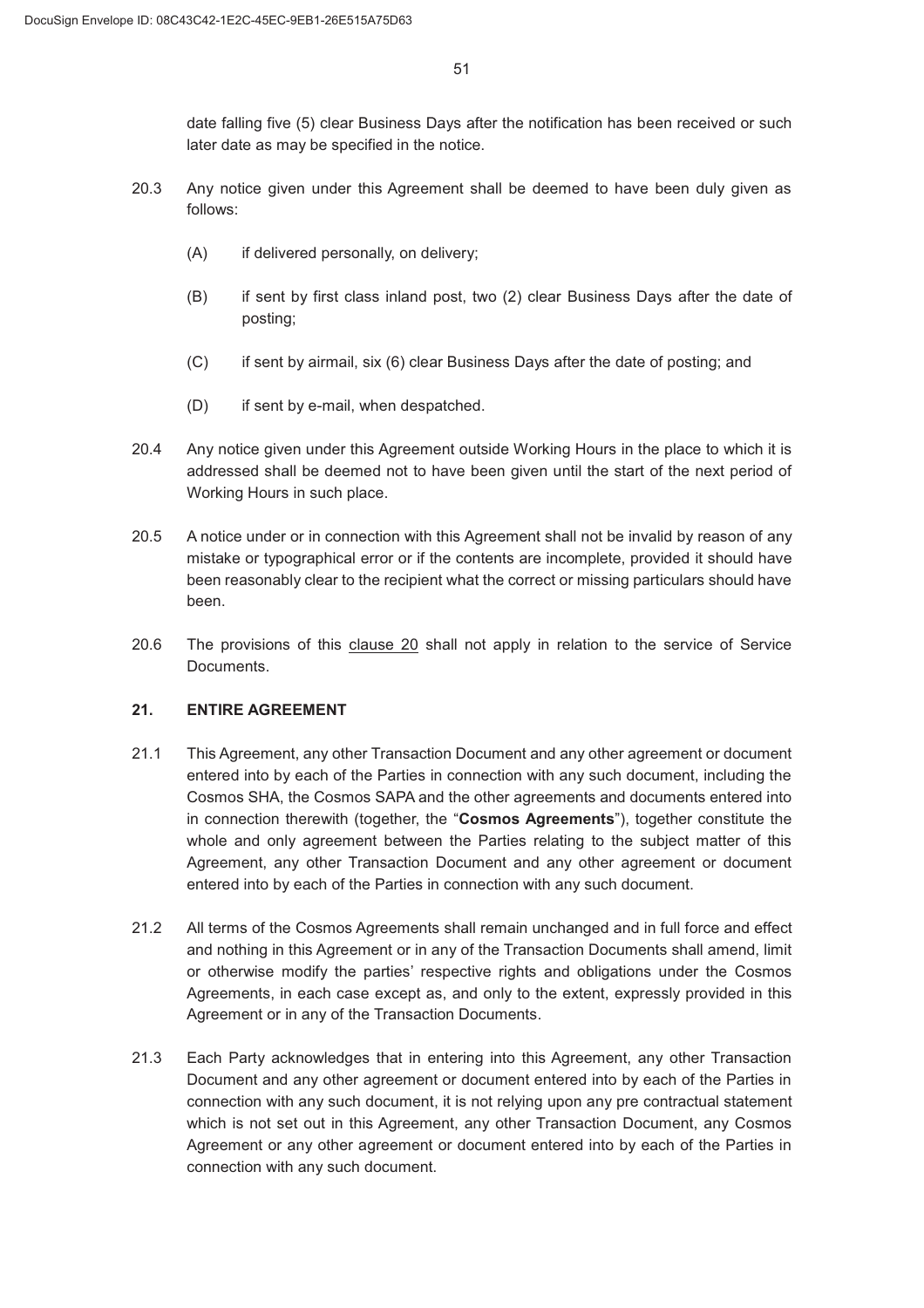- Except in the case of fraud, no Party shall have any right of action against any other Party (or their respective Connected Persons) arising out of or in connection with any pre contractual statement except to the extent that it is repeated in this Agreement or in a Transaction Document or any Cosmos Agreement or in any other agreement or document entered into by each of the parties in connection with any such document.
- Except in the case of fraud and for any liability in respect of a breach of this Agreement or any Transaction Document or any Cosmos Agreement, no Party (nor any of its Connected Persons) shall owe any duty of care or have any liability in tort or otherwise to the other Party (or its Connected Persons) in relation to the Demerger or any Transaction Document.
- For the purposes of this clause 21, "**pre contractual statement**" means any draft, agreement, undertaking, representation, warranty, promise, assurance or arrangement of any nature whatsoever, whether or not in writing, relating to the subject matter of this Agreement or any other Transaction Document or in any other agreement or document entered into in connection with any such document (as the case may be) made or given by any person at any time prior to the date of this Agreement or any other Transaction Document, except for those contained in any Transaction Document or any Cosmos Agreement.
- Each Party agrees to the terms of this clause 21 on its own behalf and as agent for each of its Connected Persons. The provisions of this clause 21 shall not limit, supersede or otherwise affect any limitation of damages or remedies provisions that are expressly set forth in any Transaction Document or any Cosmos Agreement.

### **CONTRACTS (RIGHTS OF THIRD PARTIES) ACT 1999**

- 22.1 The Parties agree that:
	- (A) certain provisions of this Agreement confer a benefit on members of the Parties' respective Groups, their respective Connected Persons and such other third parties (each a "**Relevant Third Party**") and, subject to the remaining provisions of this clause 22, are intended to be enforceable by each of the Relevant Third Parties by virtue of the Contracts (Rights of Third Parties) Act 1999, provided that the Party in the same Group as (or with the relevant connection to) the Relevant Third Party shall have the sole conduct of any action to enforce such right on behalf of such Relevant Third Party;
	- (B) without prejudice to the obligations of Pfizer and members of the Pfizer Group pursuant to the terms of the Cosmos SHA, prior to Completion, Pfizer shall be an express third party beneficiary of this Agreement and this Agreement may not be rescinded, varied or modified without Pfizer's written consent; and
	- $(C)$  notwithstanding the provisions of clause 22.1(A), but subject to clauses 22.1(B) and 25.1, this Agreement may be rescinded or varied in any way and at any time by the Parties to this Agreement without the consent of any Relevant Third Party.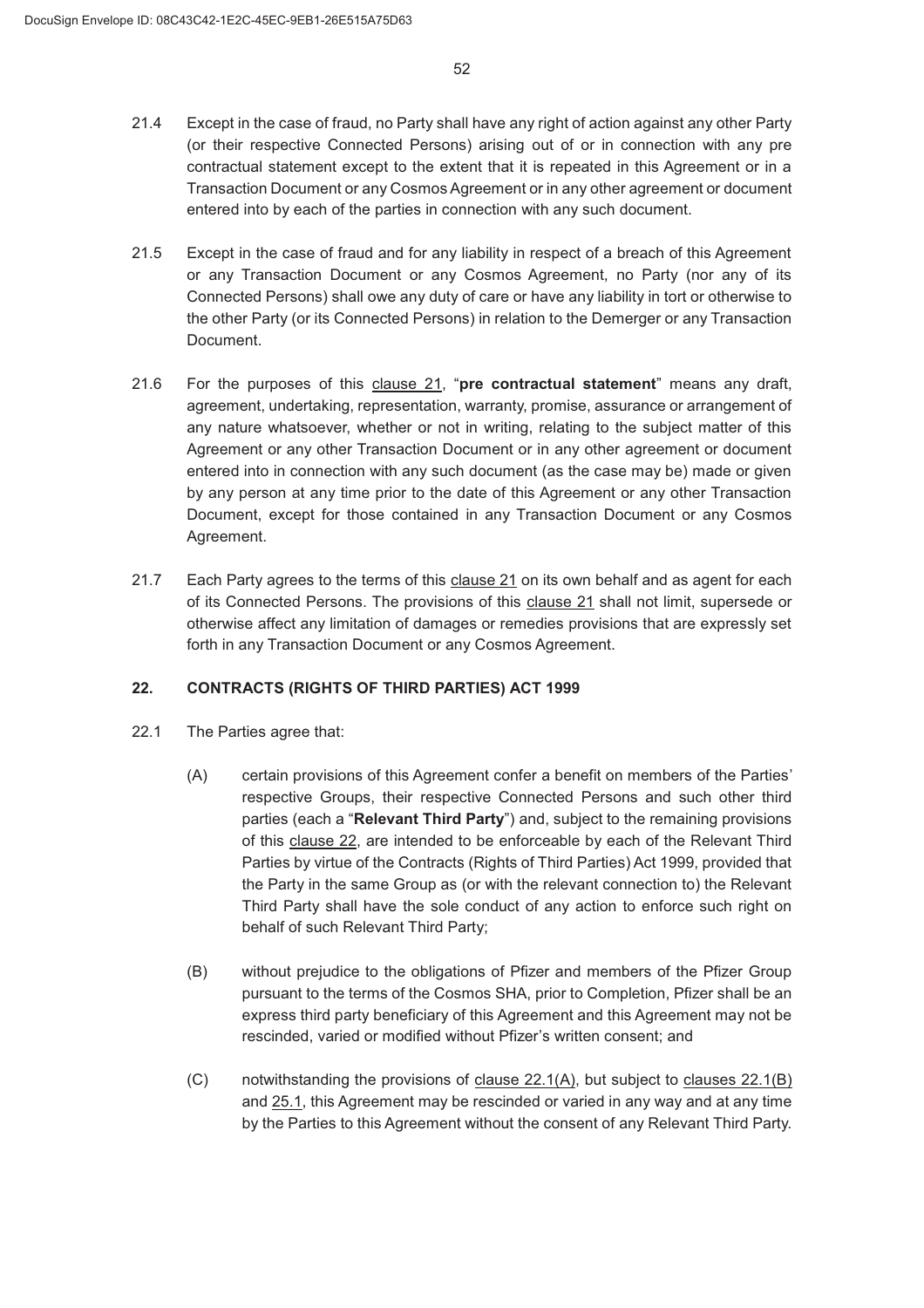22.2 Save as set out in clauses  $22.1(A)$ ,  $22.1(B)$  and  $25.1$  a person who is not a Party shall have no right under the Contracts (Rights of Third Parties) Act 1999 or any other statutory provision to enforce any of its terms.

### **ASSIGNMENT**

No Party shall, without the prior written consent of the other Party and, without prejudice to the obligations of Pfizer and members of the Pfizer Group pursuant to the terms of the Cosmos SHA, Pfizer:

- (A) assign or purport to assign all or any part of the benefit of, or its rights or benefits under, this Agreement (together with any causes of action arising in connection with any of them);
- (B) make a declaration of trust in respect of or enter into any arrangement whereby it agrees to hold in trust for any other person all or any part of the benefit of, or its rights or benefits under, this Agreement;
- (C) sub-contract or enter into any arrangement whereby another person is to perform any or all of its obligations under this Agreement;
- (D) transfer or charge any of its rights or obligations under this Agreement; or
- $(E)$  grant, declare, create or dispose of any right or interest in, in whole or in part, this Agreement,

and any purported assignment in contravention of this clause 23 shall be null and void *ab initio*.

### **REMEDIES AND WAIVERS**

- 24.1 No delay or omission by any Party in exercising any right, power or remedy provided by Law or under this Agreement shall:
	- $(A)$  affect that right, power or remedy; or
	- (B) operate as a waiver or variation of it.
- The single or partial exercise of any right, power or remedy provided by Law or under this Agreement shall not preclude any other or further exercise of it or the exercise of any other right, power or remedy.
- 24.3 The rights and remedies of each Party under, or pursuant to, this Agreement are cumulative, may be exercised as often as such party considers appropriate and are in addition to its rights and remedies under general Law.
- 24.4 Notwithstanding any express remedies provided under this Agreement and without prejudice to any other right or remedy which any Party may have, each Party acknowledges and agrees that damages alone would not be an adequate remedy for any breach by it of the provisions of this Agreement, so that in the event of a breach or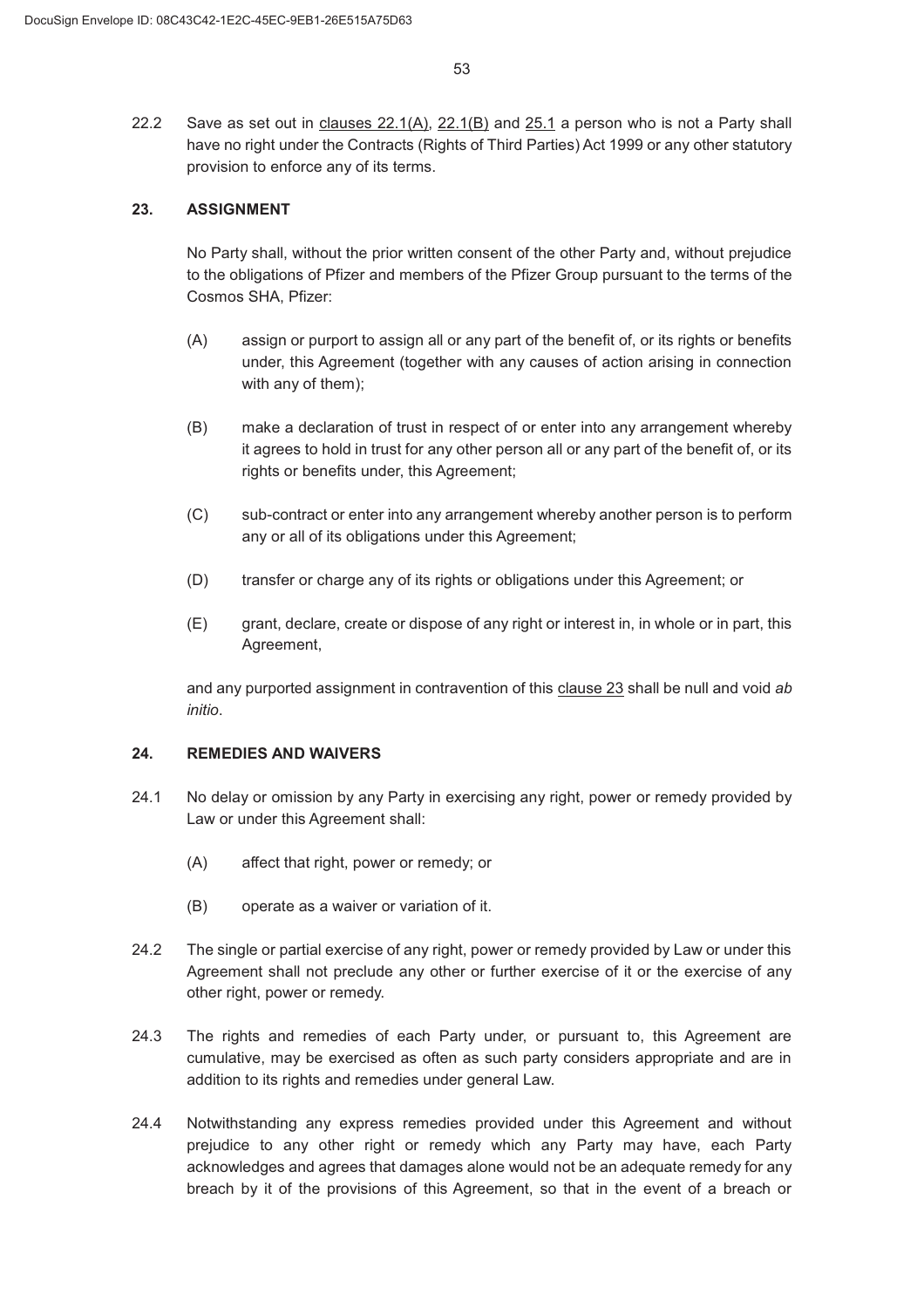anticipated breach of such provisions, the remedies of injunction, an order for specific performance and/or other equitable remedies would be available. Furthermore, each Party acknowledges and agrees that it will not raise any objection to the application by or on behalf of the other Party or any member of its Group for any such remedies.

### **VARIATION**

- 25.1 No variation of this Agreement shall be valid unless it is in writing and duly executed by or on behalf of all the Parties to it; provided that, and without prejudice to the obligations of Pfizer and members of the Pfizer Group pursuant to the terms of the Cosmos SHA, any such variation shall be subject to the prior written consent of Pfizer.
- 25.2 If this Agreement is varied:
	- (A) the variation shall not constitute a general waiver of any provisions of this Agreement;
	- % the variation shall not affect any rights, obligations or liabilities under this Agreement that have already accrued up to the date of variation; and
	- & the rights and obligations of the Parties under this Agreement shall remain in full force and effect, except as, and only to the extent that, they are so varied.

#### **NO PARTNERSHIP OR AGENCY**

Nothing in this Agreement (or in any other Transaction Document or any other arrangements contemplated hereby or therein) shall constitute a partnership between the Parties or make any Party the agent of any other Party for any purpose. No Party has any authority or power to bind, to contract in the name of, or to create a liability for another Party in any way or for any purpose save as specifically set out in this Agreement.

#### 27. **INVALIDITY**

- 27.1 If at any time any provision (or part of any provision) of this Agreement is or becomes illegal, invalid or unenforceable in any respect under the Law of any jurisdiction, that shall not affect or impair:
	- (A) the legality, validity or enforceability in that jurisdiction of any other (or the remainder of a) provision of this Agreement; or
	- (B) the legality, validity or enforceability under the Law of any other jurisdiction of that or any other provision of this Agreement.
- 27.2 Each of the provisions of this Agreement is severable.
- 27.3 If and to the extent that any provision of this Agreement:
	- (A) is held to be, or becomes, invalid or unenforceable under the Law of any jurisdiction; but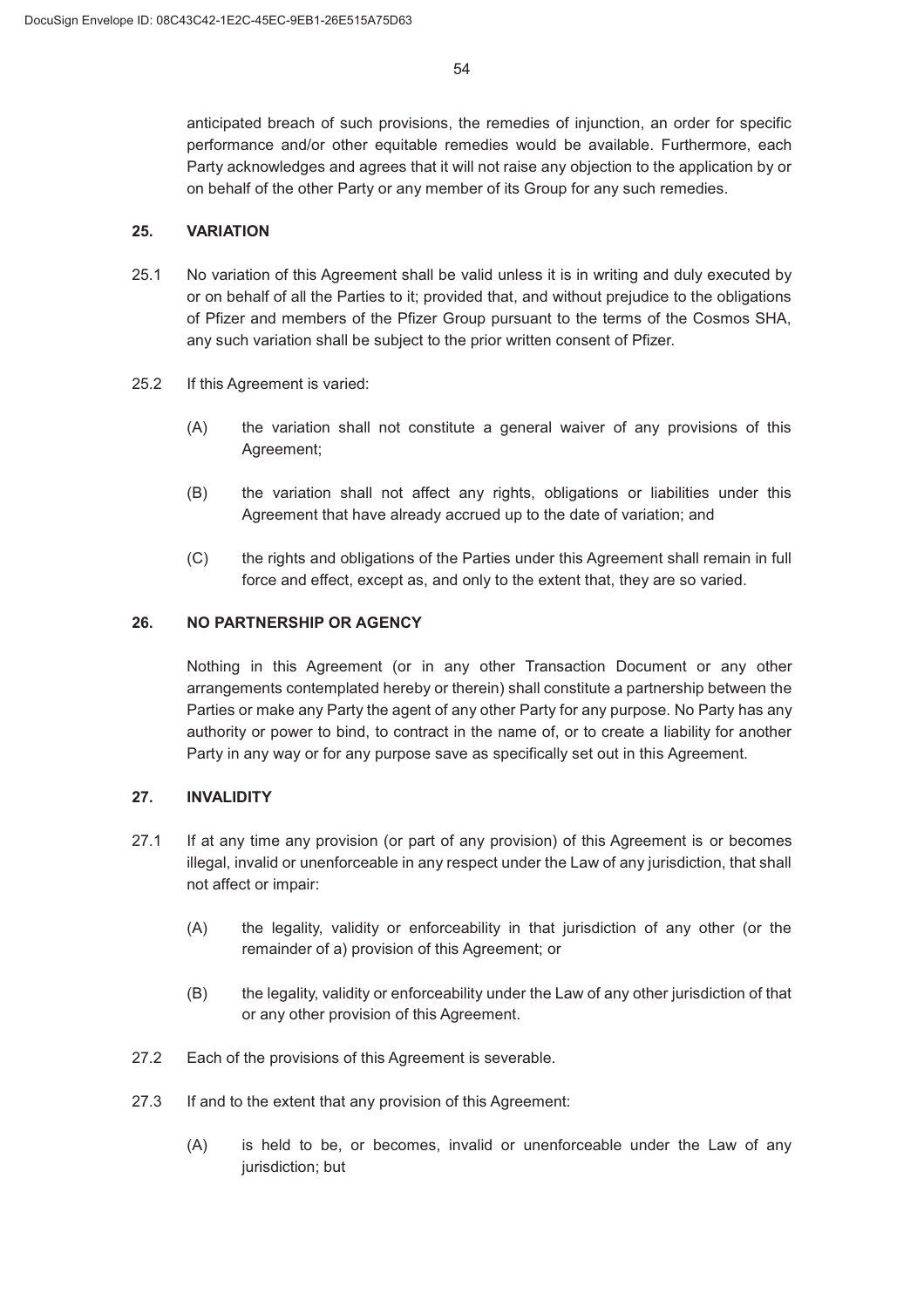(B) would be valid, binding and enforceable if some part of the provision were deleted or amended,

then the provision shall apply with the minimum modifications necessary to make it valid, binding and enforceable. All other provisions of this Agreement shall remain in force.

#### **CONTINUING EFFECT**

Each provision of this Agreement shall continue in full force and effect after Completion, unless such provision has been fully performed on or before Completion.

#### **COUNTERPARTS**

- 29.1 This Agreement may be executed in any number of counterparts, and by the Parties on separate counterparts, but shall not be effective until each Party has executed at least one counterpart. Each counterpart shall constitute an original of this Agreement, but all the counterparts shall together constitute but one and the same instrument.
- 29.2 Delivery of a counterpart of this Agreement by e-mail attachment shall be an effective mode of delivery.

#### **LANGUAGE**

Each notice or communication under or in connection with this Agreement shall be in English.

#### **GOVERNING LAW AND JURISDICTION**

- 31.1 This Agreement is to be governed by and construed in accordance with English law. Any matter, claim or dispute arising out of or in connection with this Agreement, whether contractual or non-contractual, is to be governed by and determined in accordance with English law.
- The courts of England are to have exclusive jurisdiction to settle any dispute arising out of or in connection with this Agreement. Any Proceedings shall be brought only in the courts of England.
- Each Party waives (and agrees not to raise) any objection, on the ground of *forum non conveniens* or on any other ground, to the taking of proceedings in the courts of England. Each Party also agrees that a judgment against it in Proceedings brought in England shall be conclusive and binding upon it and may be enforced in any other jurisdiction.
- Each Party irrevocably submits and agrees to submit to the jurisdiction of the courts of England.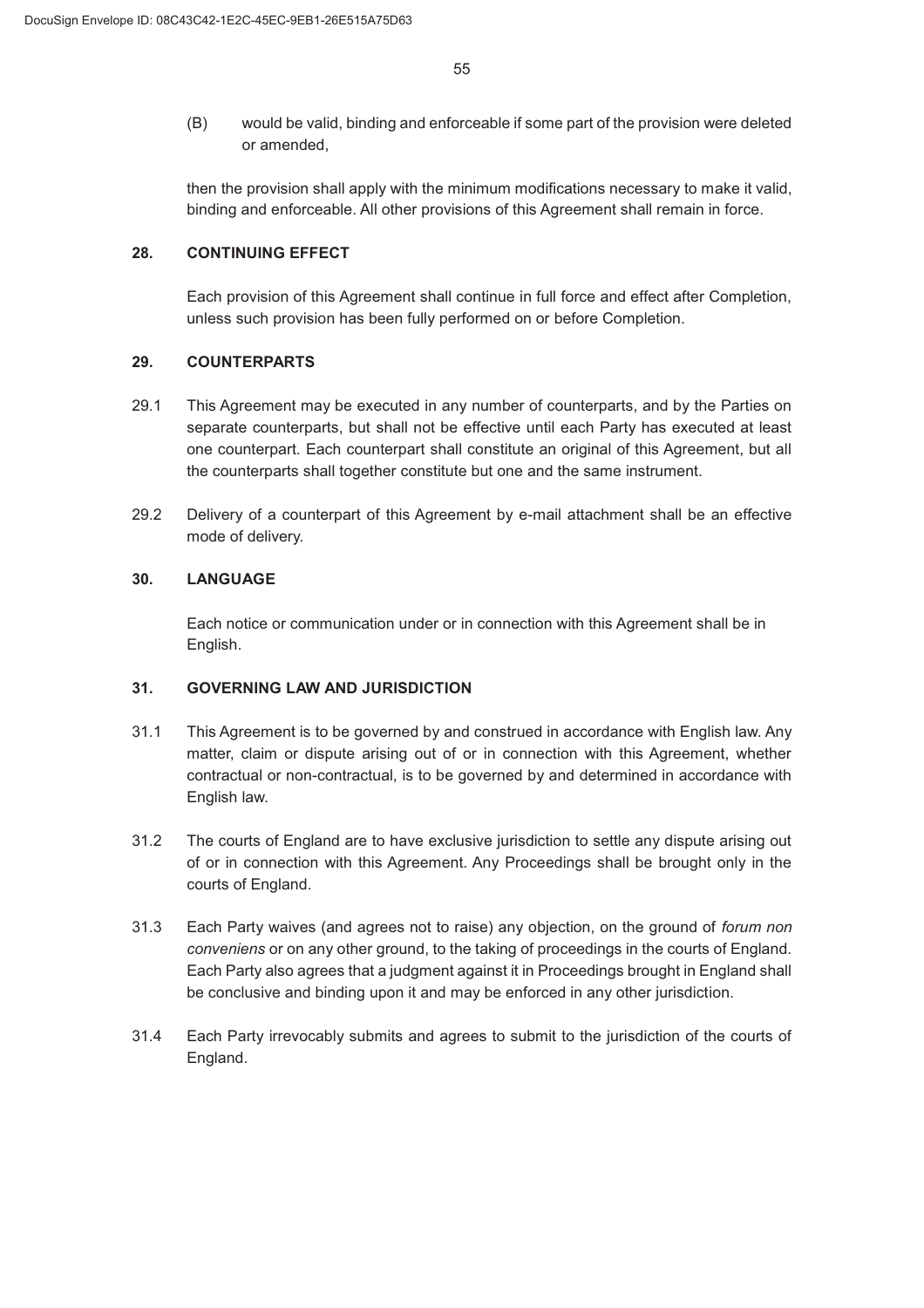#### **Schedule 1**

## **Provisions on Claims under the GSK DMA Indemnities and the Mutual DMA Indemnities**

It is agreed between GSK and Haleon that, if either GSK or Haleon (or any members of their respective Groups) (each, an "**Indemnified Party**") gives notice to another such party (the "**Indemnifying Party**") of any claim against the Indemnifying Party under the GSK DMA Indemnities or the Mutual DMA Indemnities or any Indemnified Party becomes aware of any claim against it or any other fact or circumstance which, if substantiated, will or might give rise to a claim against the Indemnifying Party under the GSK DMA Indemnities or the Mutual DMA Indemnities, then the following provisions of this Schedule 1 shall apply:

- The Indemnified Party shall as soon as reasonably practicable give notice and available details thereof to the Indemnifying Party and shall consult with the Indemnifying Party with respect thereto. If any Indemnified Party fails to give notice promptly as required, any claim by the Indemnified Party hereunder shall be reduced to the extent that such failure can be shown to have increased the liability of the Indemnifying Party to the Indemnified Party or to any other person.
- Any notice given by an Indemnified Party pursuant to paragraph 1 shall be in writing and shall specify in reasonable detail to the extent known:
	- $\alpha$  the basis upon which it is considered there is an entitlement to indemnification;
	- (b) the members of the Indemnified Party's Group considered to have suffered or incurred losses;
	- (c) the identity of any third parties involved; and
	- (d) insofar as it is reasonably practicable to determine the same (but without prejudice to the final determination of the amount to be indemnified in respect thereof), an estimate of the monetary amount of the losses which the Indemnified Party reasonably expects to be suffered or incurred by such Indemnified Party or any member of its Group and in respect of which it is considered such Indemnified Party is or will be entitled to indemnification.
- GSK and Haleon shall endeavour to agree within sixty (60) days of receipt of a notice pursuant to paragraph 1:
	- $\alpha$  the basis upon which there is or may be an entitlement to indemnification; and
	- (b) to the extent practicable the quantification or the basis of quantification of the indemnification in respect of losses identified in the notice referred to in paragraphs 1 and 2;

and if they cannot so agree the relevant Party shall be entitled to commence Proceedings.

 Notwithstanding the provisions of this Schedule 1, the Indemnified Party shall provide and shall procure that each of its subsidiary undertakings shall provide to the Indemnifying Party and its professional advisers and agents reasonable access to premises and personnel and to any relevant documents and records within its possession or control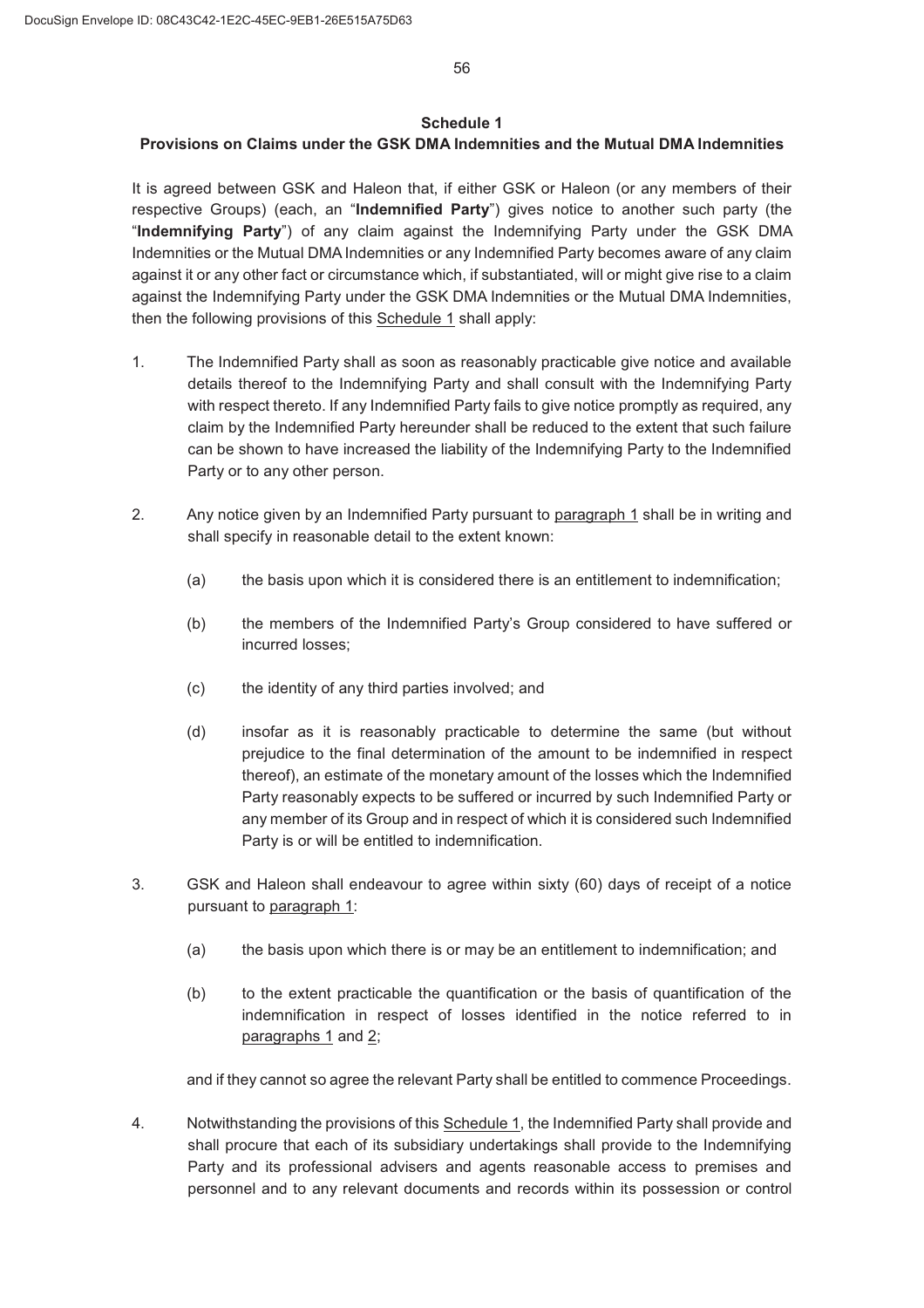(with the right to copy the same at the Indemnifying Party's own expense) save for any documents or records which are the subject of legal or professional privilege, for the purpose of investigating such claim or potential claim or enabling the Indemnifying Party to remedy or avert such breach or matter or to avoid, dispute, resist, appeal, compromise, defend, mitigate or determine the amount of any such claim, subject to the Indemnifying Party procuring that it and its professional advisers and agents keep such information confidential (save for the purposes of, and to the extent necessary for, defending or contesting the matter which is the subject of the relevant indemnity claim).

- The Indemnified Party shall and shall procure that each of its subsidiary undertakings shall take such action as the Indemnifying Party may reasonably request to allow the Indemnifying Party the opportunity to remedy or avert such breach or matter or to avoid, dispute, resist, appeal, compromise, defend or mitigate any claim which would or might reasonably be expected to give rise to a claim against the Indemnifying Party under the GSK DMA Indemnities or the Mutual DMA Indemnities (as the case may be) or any matter which would or might reasonably be expected to give rise to such a claim or matter and shall, in connection with any proceedings related to any such claim or matter, use professional advisers nominated by the Indemnifying Party in relation thereto or, if the Indemnifying Party so requests, allow the Indemnifying Party the exclusive conduct thereof, in each case on the basis that the Indemnified Party shall be fully indemnified by the Indemnifying Party for all liabilities, obligations and Costs reasonably incurred as a result of any such request by the Indemnifying Party and on the basis that the Indemnifying Party shall keep the Indemnified Party reasonably informed on matters relating to the proceedings, provided that the Indemnified Party shall be entitled to elect to participate in any proceedings at its own cost and with its own separate counsel (and the Indemnifying Party shall cooperate with the Indemnified Party and such counsel), except that the Indemnifying Party shall bear the cost of legal counsel for the Indemnified Party if the Indemnified Party has reasonably concluded based on the advice of legal counsel that there is a conflict of interest between the Indemnifying Party and the Indemnified Party with respect to such proceeding.
- The Indemnified Party shall not, and shall procure that none of its subsidiary undertakings shall, make an admission of liability, agreement, compromise or settle any claim or matter which would or might give rise to a claim against the Indemnifying Party under the GSK DMA Indemnities or the Mutual DMA Indemnities (as the case may be) without the prior written consent of the Indemnifying Party (not to be unreasonably withheld). The Indemnifying Party shall not, and shall procure that none of its subsidiary undertakings shall, make an admission of liability, agreement, compromise or settle any claim or matter which would or might give rise to a claim by the Indemnified Party under the GSK DMA Indemnities or the Mutual DMA Indemnities (as the case may be) without the prior written consent of the Indemnified Party (not to be unreasonably withheld) unless such admission, agreement, compromise or settlement does not involve any injunctive relief against or any finding or admission of any violation of Law or wrongdoing by the Indemnified Party and includes a full release of the Indemnified Party and any damages are borne solely by the Indemnifying Party.
- GSK and Haleon may enter into agreements or other arrangements providing for the setoff of payments due to be made by way of indemnification by both GSK and Haleon. The obligations of either Party in respect of any particular losses indemnified under the GSK DMA Indemnities or the Mutual DMA Indemnities (as the case may be) shall be deemed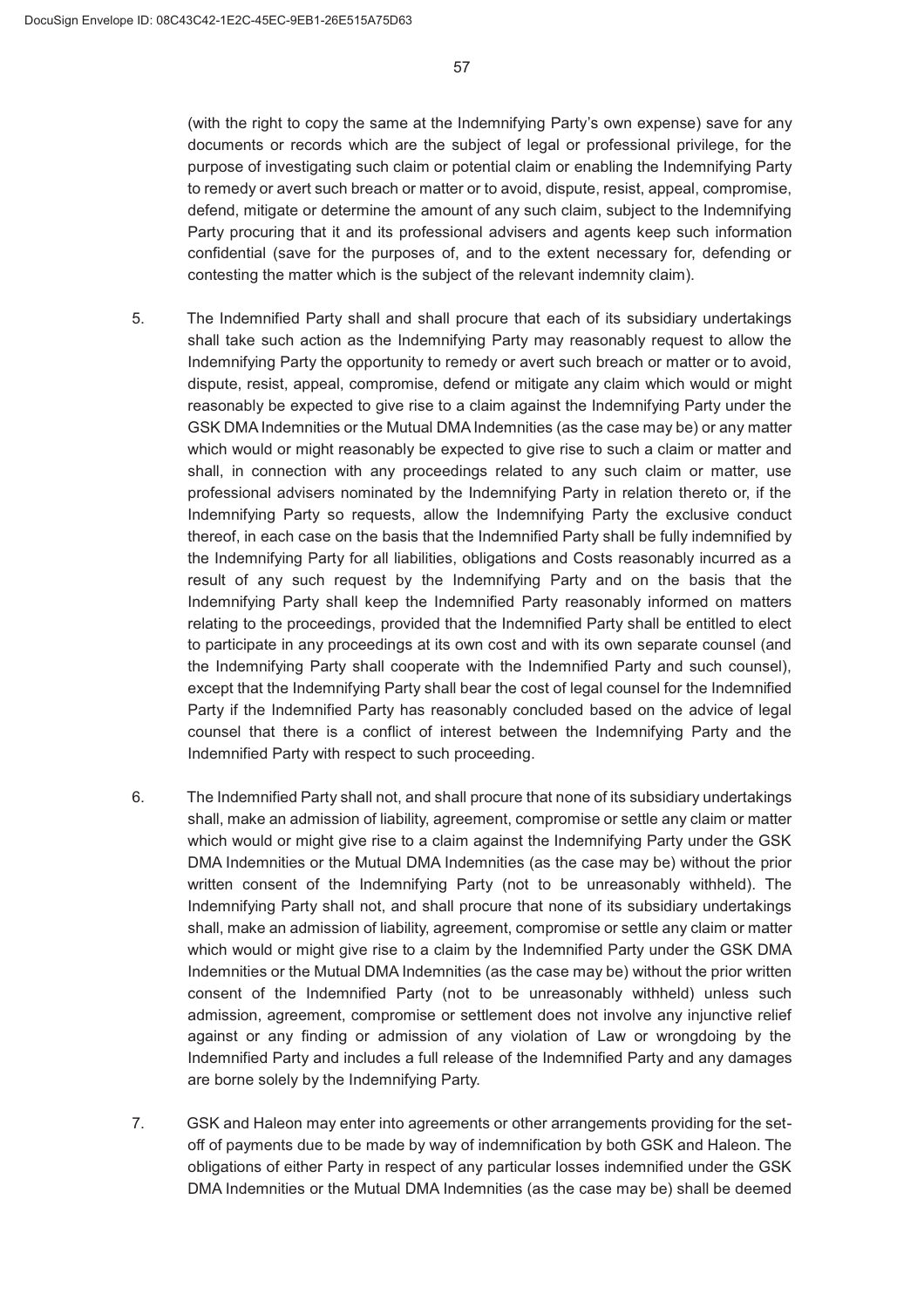to have been fully discharged where the amount agreed by the Parties to be payable in respect of such loss is paid or taken into account in arriving at any net amount payable by or on behalf of one to the other. For the purpose of this paragraph 7, the amount payable in respect of a loss under the GSK DMA Indemnities or the Mutual DMA Indemnities (as the case may be) shall be taken to be agreed if it has been determined in Proceedings.

- Without prejudice to the provisions of any applicable insurance policies, GSK and Haleon shall each take all reasonable steps to mitigate any losses of any of the members of their respective Groups which might give rise to a claim to be entitled to indemnification under the GSK DMA Indemnities or the Mutual DMA Indemnities (as the case may be).
- Without prejudice to any recourse which either Party may have against any member of the other's Group (including without limitation any entitlement it may have to be indemnified under the GSK DMA Indemnities or the Mutual DMA Indemnities (as the case may be)), each of the Parties hereby acknowledges the waivers of claims granted pursuant to clause 13 (Employees) of the SCIA.

#### **Recovery from Third Parties**

- $(a)$  Without prejudice to the provisions of sub-paragraphs  $(b)$  and  $(c)$ , but subject to sub-paragraphs (d) and (e) of this paragraph 10 and paragraph 6 above, where an Indemnified Party has any claim against any third party in relation to any matter in respect of which it is or may be entitled to indemnification under the GSK DMA Indemnities or the Mutual DMA Indemnities (as the case may be), such Indemnified Party agrees, at the option of the Indemnifying Party, either:
	- $(i)$  to assign to the Indemnifying Party the conduct of such claim; or
	- $(ii)$  to:
		- (A) take all reasonable steps to enforce such claim against such third party; and
		- (B) reimburse to the Indemnifying Party the net amount, after deducting Costs of recovery and any Tax thereon, recovered from such third party in respect of such claim to the extent that such Indemnifying Party has paid an amount in relation to such indemnity to such Indemnified Party in respect of the matters that are the subject of such claim.
- (b) The Costs of the Indemnified Party incurred in enforcing any claim against any third party as is referred to in sub-paragraph (a) shall form a part of the entitlement to be indemnified.
- (c) In any event, the Indemnifying Party shall be entitled at any stage and to settle any such third party assessment or claim subject to paragraph 6 above.
- (d) The provisions of this paragraph 10 shall only apply in respect of a claim or series of connected claims the aggregate amount claimed by the Indemnified Party in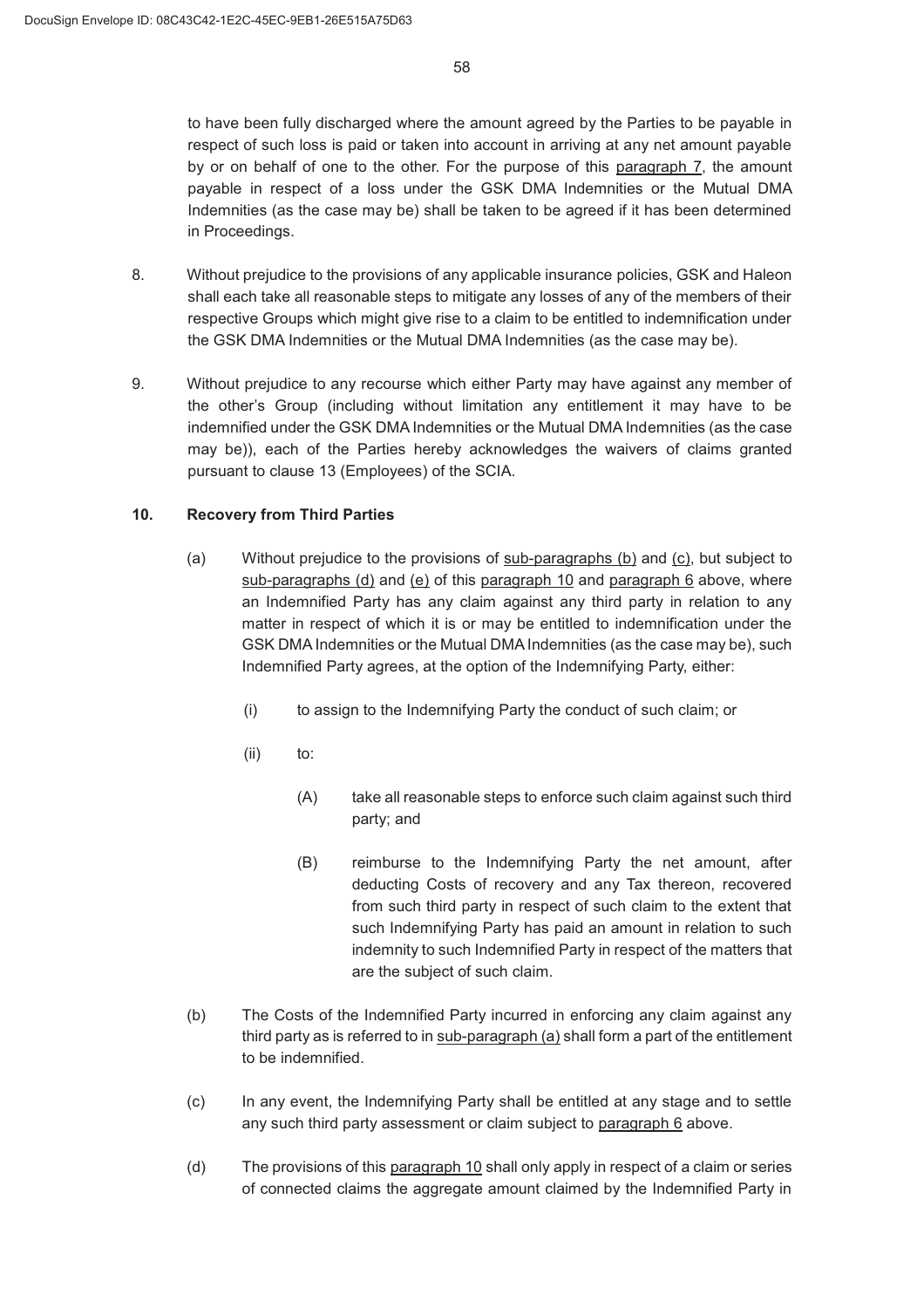respect of which is greater than £250,000.00 (two hundred and fifty thousand pounds sterling).

(e) Neither GSK nor Haleon shall be required under this paragraph  $10$  to take any steps in relation to any claim or possible claim against any third party if it reasonably considers that the taking of such steps would or would be reasonably likely to cause material damage to any business relationship it has with that third party or with any other person.

### **Effect of Waiver, Release, Etc.**

Any obligation or liability of an Indemnifying Party in respect of any claim of an Indemnified Party to be entitled to indemnification under this Agreement may in whole or in part be released, compounded or compromised, by time or indulgence given by an Indemnified Party in its absolute discretion without in any way prejudicing or affecting its rights under this Agreement in relation to any other claim or matter or any other rights it may have.

#### **No Liability if Loss is Otherwise Compensated For**

The Indemnified Party and those deriving title from the Indemnified Party on or after Completion shall not be entitled to recover damages or otherwise obtain reimbursement or restitution more than once between them in respect of the same loss under the GSK DMA Indemnities or the Mutual DMA Indemnities (as the case may be).

#### **Acts of the Indemnified Party**

No claim shall lie against the Indemnifying Party under the GSK DMA Indemnities or the Mutual DMA Indemnities (as the case may be) to the extent that such claim is attributable to:

- (a) any voluntary act, omission, transaction or arrangement carried out by the Indemnified Party or on its behalf or by persons deriving title from the Indemnified Party on or after Completion that constitutes a violation of paragraph 8 above; or
- (b) any admission of liability made after the date hereof by the Indemnified Party or on its behalf or by persons deriving title from the Indemnified Party on or after Completion without the consent of the Indemnifying Party (not to be unreasonably withheld).

### **Future Legislation**

Save in the case of any legislation having retrospective effect to a date prior to the date of this Agreement, no liability shall arise in respect of any claim under the GSK DMA Indemnities or the Mutual DMA Indemnities (as the case may be) if and to the extent that liability occurs or is increased wholly or partly as a result of any legislation not in force at the date of this Agreement.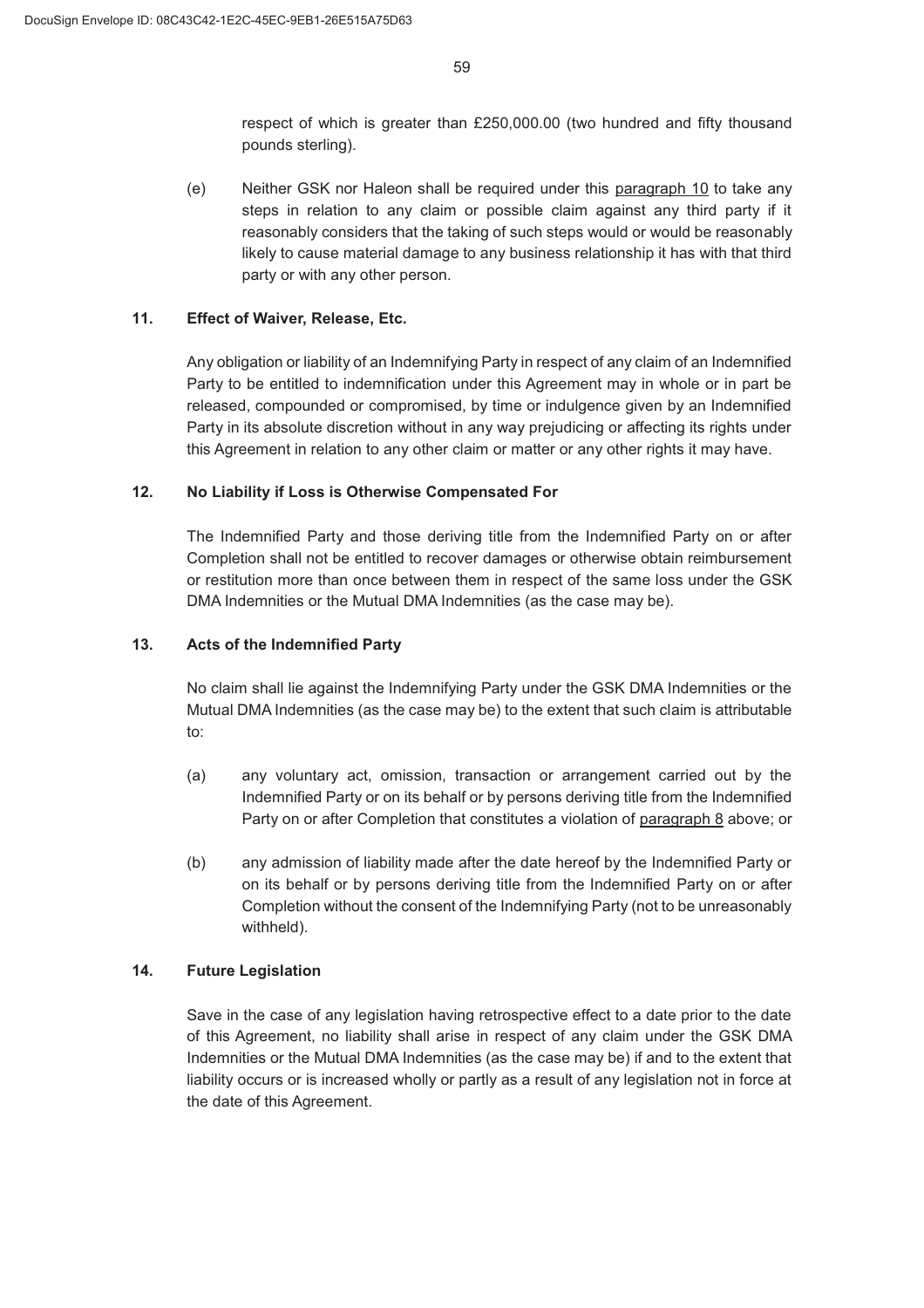### **Loss of Goodwill or Business**

No claim shall lie against the Indemnified Party under the GSK DMA Indemnities or the Mutual DMA Indemnities (as the case may be) to the extent that the subject of the claim relates to the fact that the relevant Group has lost goodwill or business reputation (other than to the extent damages for such claims are awarded to a third party).

### **Fraud**

No liability shall attach to the Indemnifying Party in respect of claims under the GSK DMA Indemnities or the Mutual DMA Indemnities (as the case may be) in the case of any fraud or dishonesty on the part of the Indemnified Party.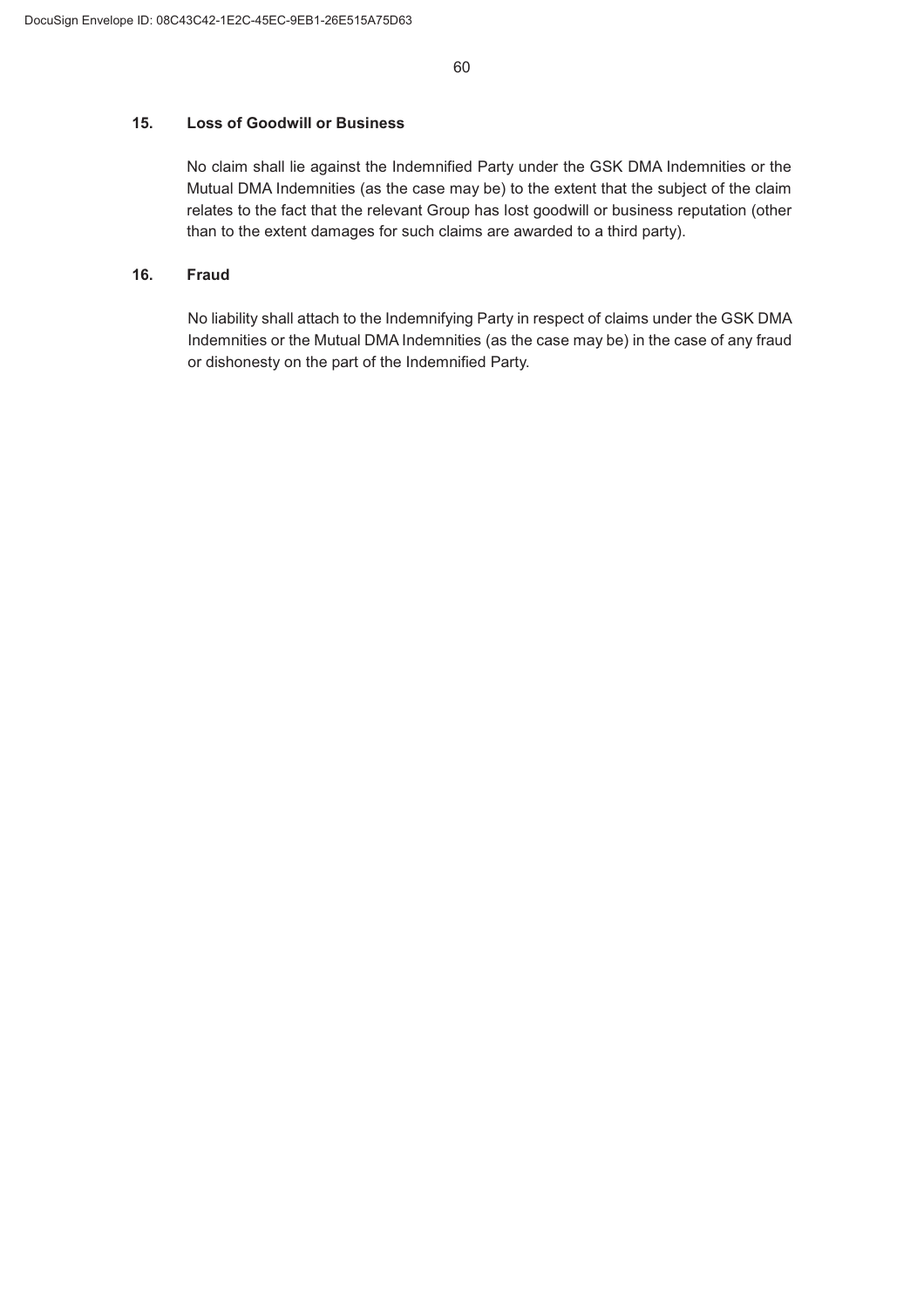### **Schedule 2 Insurance**

- Without prejudice to any entitlement of a Consumer Healthcare Group Company under existing insurance arrangements in place immediately prior to Completion, GSK confirms to Haleon (as to the GSK Group) and Haleon confirms to GSK (as to the Consumer Healthcare Group) that its Group has put in place separate arrangements for insurances and insurance that such Group deems appropriate with effect from no later than Completion.
- Subject to paragraph 3, GSK and Haleon shall after Completion provide such reasonable assistance, including but not limited to providing access to environment, health and safety records and employment records, for the purpose of administering and defending claims, as any member of the Other Group may reasonably request in making any claim under any insurance contract held by the assisting Party or a member of its Group which covers the requesting party in respect of any occurrence, claim or circumstance arising in part or in whole prior to Completion in the following manner:
	- (A) in relation to occurrence-based policies, whether such occurrence or claim was notified prior to Completion (under any relevant policy) or was incurred, in part or in whole, but not reported prior to Completion; or
	- (B) in relation to claims-made policies, if timely notification was made under any such policy in force on or prior to Completion of (i) such claim or (ii) any circumstances which in the liable party's reasonable discretion may lead to a claim.

and falls within the scope of cover of any relevant policy in place in respect of the period prior to Completion (the "**Insurance Administration Services**") but GSK or Haleon, whichever Party is making the claim, shall have responsibility for pursuing any such claim.

- GSK and Haleon shall only provide assistance to any member of the Other Group in respect of making any claim referred in paragraph 2 to the extent that such assistance from such Party would not, in the reasonable opinion of such Party, constitute a regulated activity for the purposes of FSMA and any related legislation or would otherwise constitute a regulated or unlawful activity under applicable Law.
- 4. Haleon shall bear or shall procure that the relevant Consumer Healthcare Group Company shall bear the excess of the amount insured in respect of any such claim of a Consumer Healthcare Group Company as referred to in paragraph 2, and GSK shall bear or shall procure that the relevant GSK Group Company shall bear the excess of the amount insured in respect of any such claim of a GSK Group Company as referred to in paragraph 2.
- GSK shall procure that the proceeds which it receives (less an amount equal to any Tax payable thereon) in connection with a coverage claim brought by any Consumer Healthcare Group Company shall be paid promptly to the relevant Consumer Healthcare Group Company that suffered the loss or liability underlying such proceeds and, pending such payment, such proceeds shall be held on trust for the relevant Consumer Healthcare Group Company.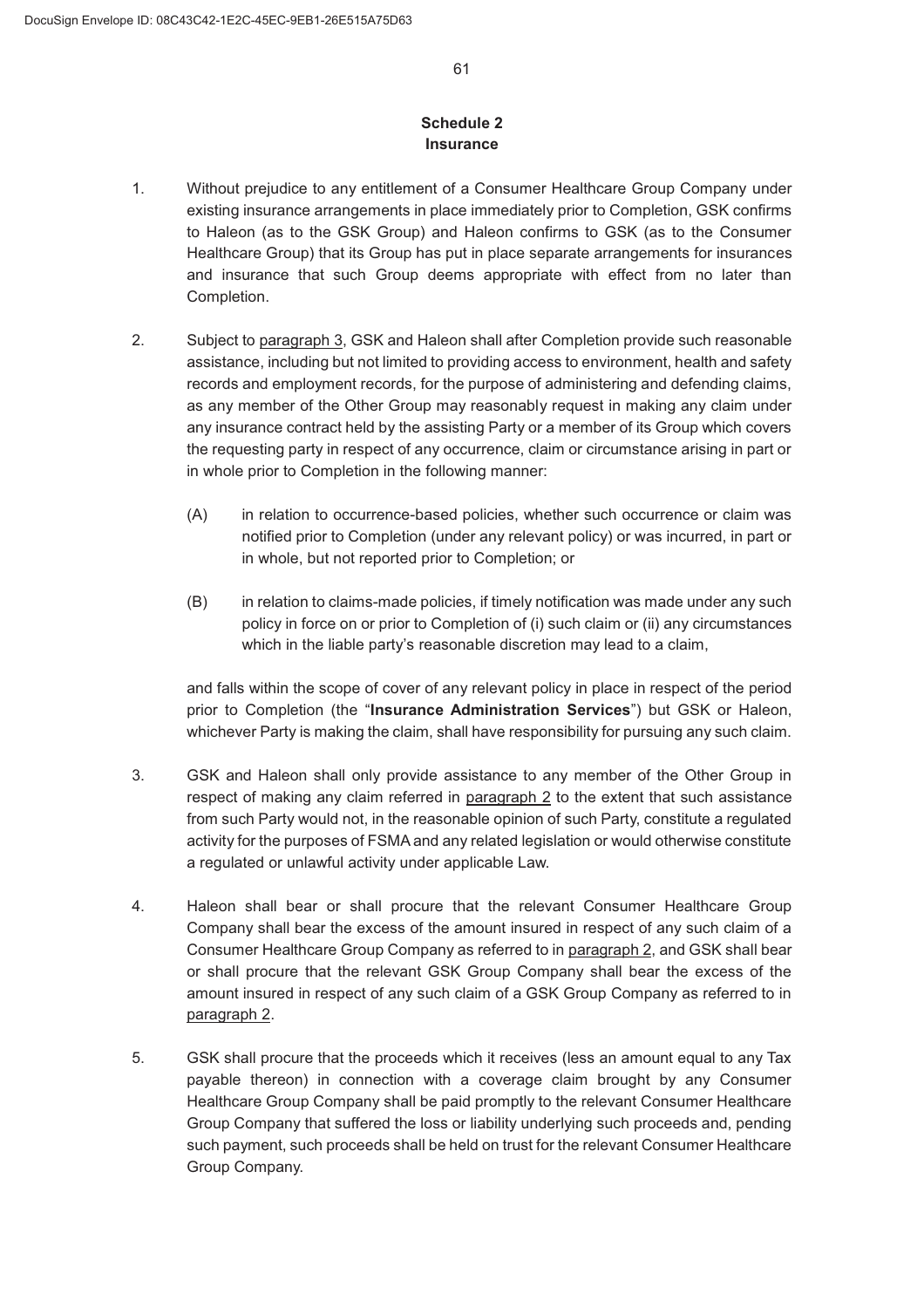GSK and Haleon will consult each other where access to the other Party's knowledge and resource is reasonably necessary for the proper operation of the Insurance Administration Services.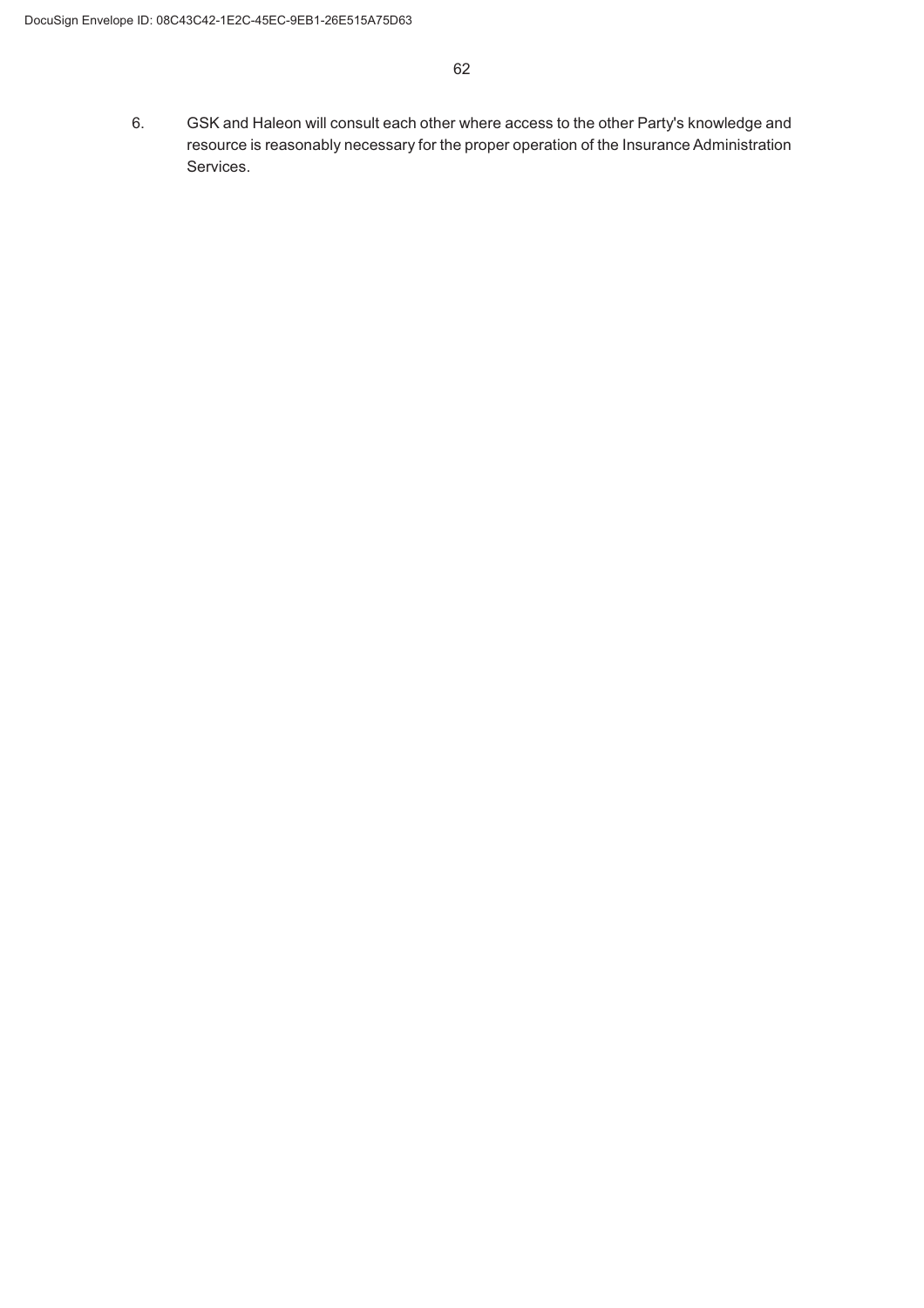### **Schedule 3 Haleon Allotment Authorities**

#### **Ordinary Resolutions**

 **THAT**, subject to and with effect from Admission, the Haleon Directors be and are hereby generally and unconditionally authorised, in accordance with section 551 of the Companies Act 2006, in substitution for all subsisting authorities, to exercise all powers of Haleon to allot shares in Haleon and to grant rights to subscribe for or convert any security into shares in Haleon up to an aggregate nominal amount of £3,847,723,920, such authority to expire at the end of the first annual general meeting of Haleon to be held in 2023 or, if earlier, at the close of business on 30 June 2023 (unless previously revoked or varied by Haleon in general meeting) save that under such authority Haleon may, before such expiry, make an offer or agreement which would or might require shares to be allotted or rights to subscribe for or convert any security into shares to be granted after such expiry and the Haleon Directors may allot shares or grant rights to subscribe for or convert any security into shares in pursuance of such an offer or agreement as if the relevant authority conferred hereby had not expired.

#### **Special Resolutions**

- **THAT**, subject to and with effect from Admission, and subject to Resolution 1 being passed, in substitution for all subsisting authorities, the Haleon Directors be and are hereby empowered to allot equity securities (as defined in section 560(1) of the Companies Act 2006) for cash under the authority given by that Resolution and/or to sell ordinary shares held by Haleon as treasury shares for cash as if section 561 of the Companies Act 2006 did not apply to any such allotment or sale, such power to be limited:
	- $(i)$  to the allotment of equity securities and the sale of treasury shares in connection with an offer of, or invitation to apply for, equity securities:
		- (a) to holders of Haleon's ordinary shares in proportion (as nearly as may be practicable) to their existing holdings; and
		- (b) to holders of other equity securities, as required by the rights of those securities, or as the Haleon Directors otherwise consider necessary,

but so that the Haleon Directors may impose any limits or restrictions and make any arrangements which they consider necessary or appropriate to deal with treasury shares, fractional entitlements, record dates, legal, regulatory or practical issues in, or under the laws of, any territory or any other matter whatsoever; and

 $(i)$  to the allotment of equity securities or sale of treasury shares (otherwise than under paragraph (i) above) up to a nominal amount of £577,158,587 (calculated, in the case of equity securities which are rights to subscribe for, or to convert securities into, ordinary shares by reference to the aggregate nominal amount of relevant shares which may be allotted pursuant to such rights),

such power to expire at the end of the first annual general meeting of Haleon to be held in 2023 or, if earlier, at the close of business on 30 June 2023 (unless previously revoked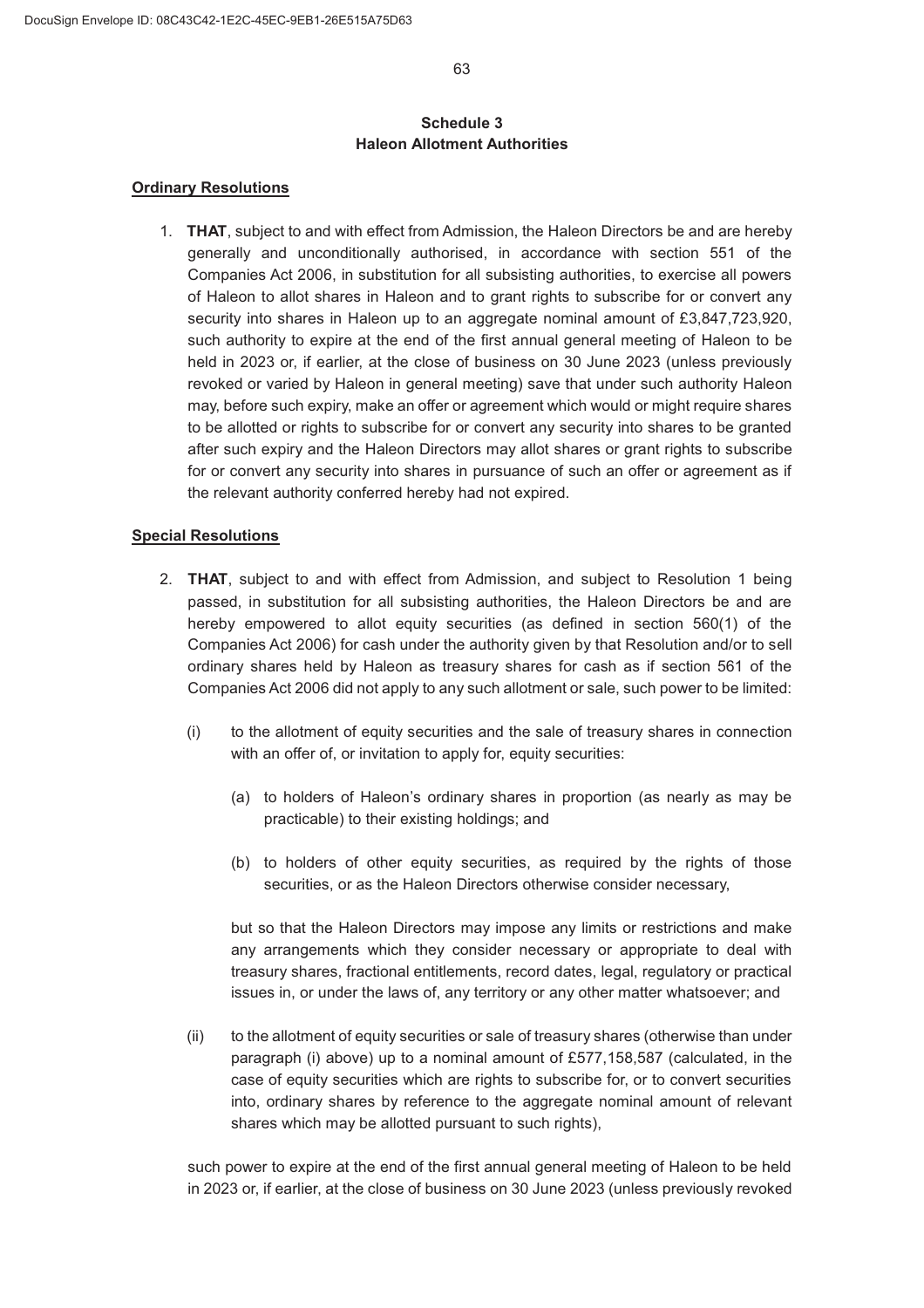or varied by Haleon in general meeting) but, in each case, prior to its expiry Haleon may make offers, and enter into agreements, which would, or might, require equity securities to be allotted (and treasury shares to be sold) after the power expires and the Haleon Directors may allot equity securities (and sell treasury shares) under any such offer or agreement as if the power had not expired.

- **THAT**, subject to and with effect from Admission, and subject to Resolution 1 being passed, the Haleon Directors be and are hereby empowered, in addition to any authority granted under Resolution 2, to allot equity securities (as defined in section 560(1) of the Companies Act 2006) for cash under the authority given by Resolution 1 and/or to sell ordinary shares held by Haleon as treasury shares for cash as if section 561 of the Companies Act 2006 did not apply to any such allotment or sale, such power to be:
	- $(i)$  limited to the allotment of equity securities or sale of treasury shares up to a nominal amount of £577,158,587 (calculated, in the case of equity securities which are rights to subscribe for, or to convert securities into, ordinary shares by reference to the aggregate nominal amount of relevant shares which may be allotted pursuant to such rights); and
	- $(i)$  used only for the purpose of financing (or refinancing, if the authority is to be used within six months after the original transaction) a transaction which the Haleon Directors determine to be an acquisition or other capital investment of a kind contemplated by the Statement of Principles on Disapplying Pre-Emption Rights most recently published by the Pre-Emption Group prior to the date of the relevant Haleon notice of general meeting,

such power to expire at the end of the first annual general meeting of Haleon to be held in 2023 (or, if earlier, at the close of business on 30 June 2023) but, in each case, prior to its expiry Haleon may make offers, and enter into agreements, which would, or might, require equity securities to be allotted (and treasury shares to be sold) after the power expires and the Haleon Directors may allot equity securities (and sell treasury shares) under any such offer or agreement as if the power had not expired.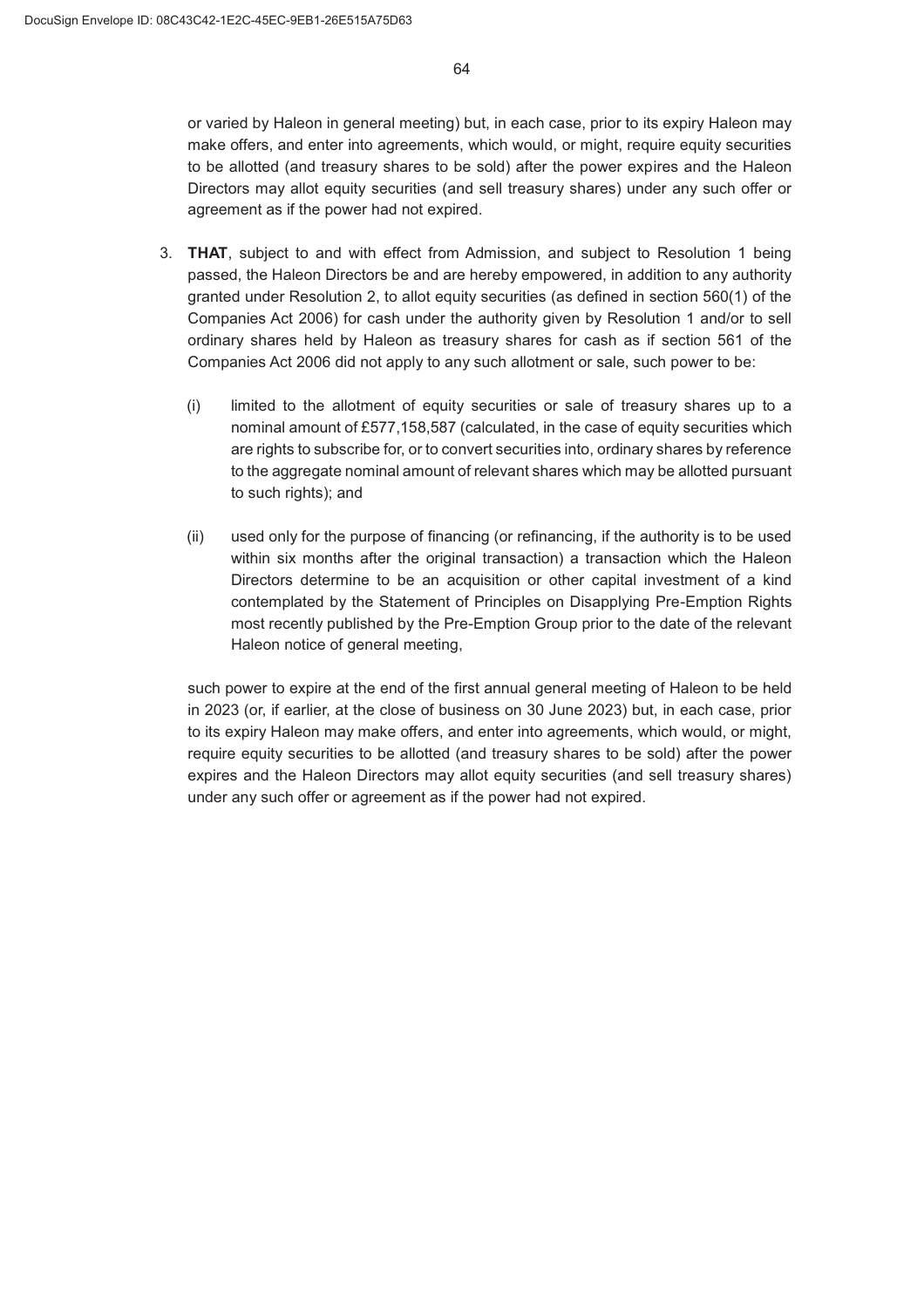**IN WITNESS of which this document has been executed as a deed on the date which appears on page 1 above.**